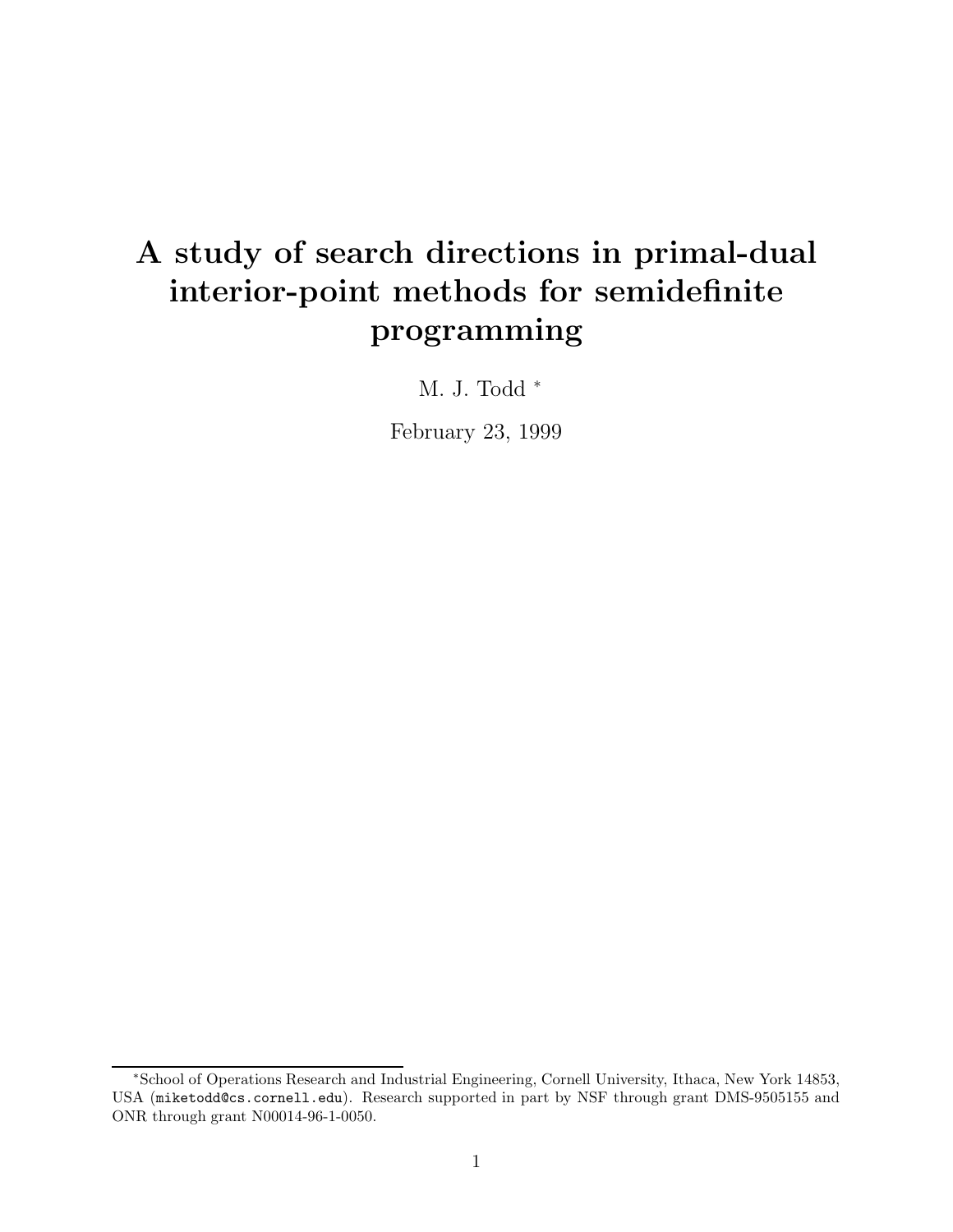#### Abstract

We discuss several different search directions which can be used in primal-dual interior-point methods for semidefinite programming problems and investigate their theoretical properties, including scale invariance, primal-dual symmetry, and whether they always generate well-defined directions. Among the directions satisfying all but at most two of these desirable properties are the Alizadeh-Haeberly-Overton, Helmberg-Rendl-Vanderbei-Wolkowicz/Kojima-Shindoh-Hara/Monteiro, Nesterov-Todd, Gu, and Toh directions, as well as directions we will call the MTW and Half directions. The first five of these appear to be the best in our limited computational testing also.

Key words: semidefinite programming, search direction, invariance properties.

AMS Subject classification: 90C05.

Abbreviated title: Search directions in SDP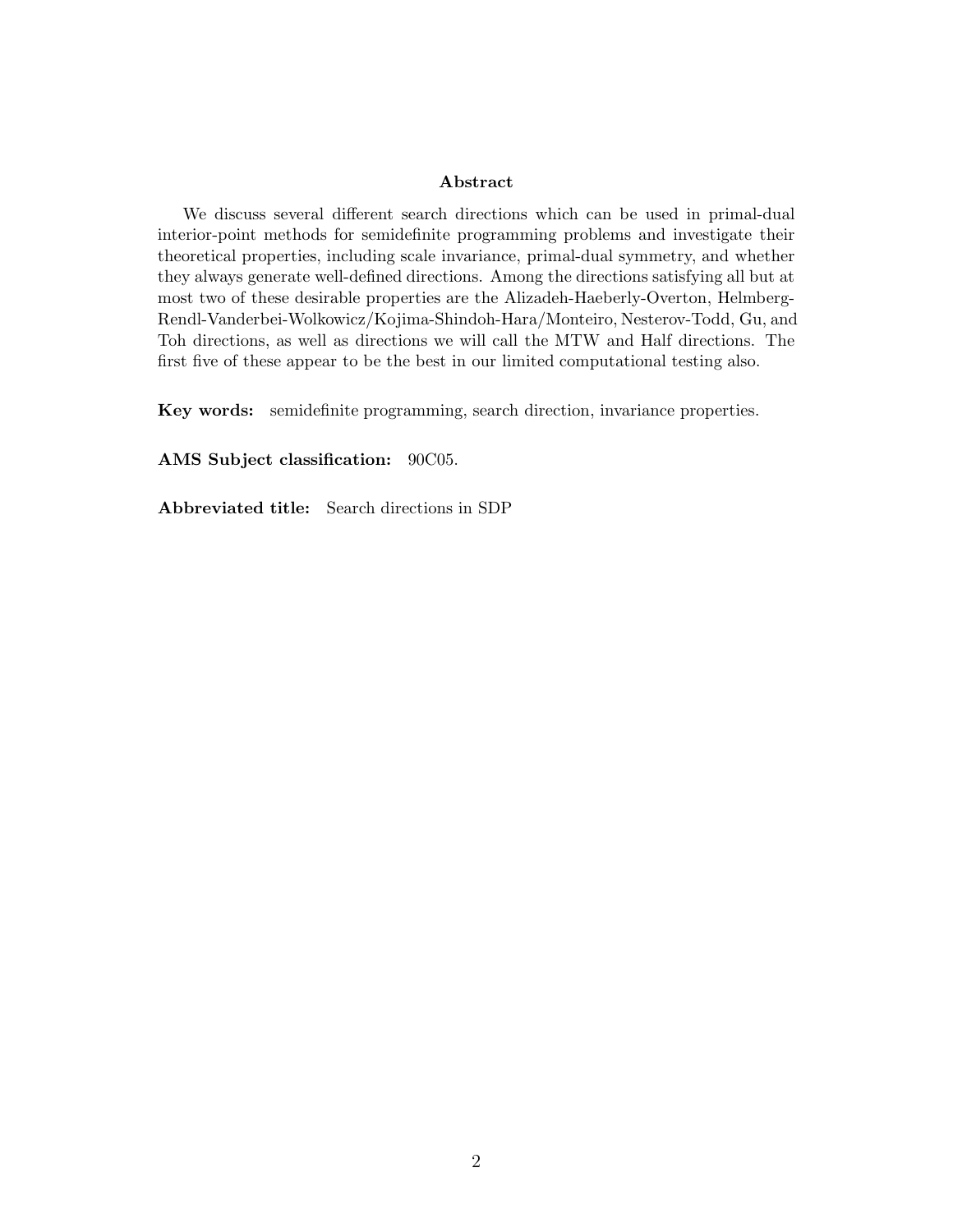### 1 Introduction

This paper is concerned with interior-point methods for semidefinite programming (SDP) problems and in particular the various search directions they use and their properties. We consider the SDP given in the following standard form:

$$
\begin{array}{rcl}\n(SDP) & \min_X & C \bullet X \\
A_i \bullet X & = & b_i, \quad i = 1, \dots, m \\
X & \geq & 0,\n\end{array}
$$

where all  $A_i \in \mathcal{S} \mathbb{R}^{n \times n}$ ,  $b \in \mathbb{R}^m$ ,  $C \in \mathcal{S} \mathbb{R}^{n \times n}$  are given, and  $X \in \mathcal{S} \mathbb{R}^{n \times n}$ . Here  $S\mathbb{R}^{n\times n}$  denotes the space of  $n \times n$  symmetric matrices, and  $X \succeq 0$  indicates that X is symmetric positive semidefinite. The notation  $P \bullet Q$  represents the usual inner  $\text{product Trace}(P^TQ) = \sum_{ij} P_{ij}Q_{ij} \text{ on } n \times n \text{ matrices, and the Frobenius norm } \|P\|_F :=$  $(P \cdot P)^{1/2}$  is the associated norm. We assume that the set  $\{A_i\}$  is linearly independent. The dual problem associated with  $(SDP)$  is:

$$
(SDD) \qquad \max_{y,S} \qquad \begin{array}{rcl} b^T y \\ \sum_{i=1}^m y_i A_i & + & S & = & C \\ S & \geq & 0, \end{array}
$$

where  $y \in \mathbb{R}^m$  and  $S \in \mathbb{S} \mathbb{R}^{n \times n}$ .

We have stated our semidefinite programming problems with the  $A_i$ 's and  $C$  arbitrary members of  $S\mathbb{R}^{n\times n}$ , and then the variables X and S also range over this space. For many applications, the  $A_i$ 's and C lie in a subspace consisting of block-diagonal symmetric matrices with a certain fixed block structure, and then X (without loss of generality) and S (from the constraints) can be restricted to the same subspace. All that follows is also valid when we consider such a subspace (in particular, the directions we propose will automatically lie in this subspace), but we treat the "dense" case for simplicity. If the subspace consists of diagonal matrices, then (SDP) and (SDD) reduce to a linear programming (LP) problem in standard form and its dual (with the vectors x and s embedded as the diagonal entries of diagonal matrices  $X$  and  $S$ ).

SDPs have a wide range of applications in both continuous and combinatorial optimization (we refer the reader to [37] and [6] for an extensive list of applications). Interior-point methods for their solution were pioneered by Alizadeh [1] and Nesterov and Nemirovskii [25, 26] independently. These methods were primal; more efficient algorithms use a primal-dual approach. For a comprehensive list of publications concerned with both algorithms and applications and related software, see the semidefinite programming home pages maintained by Alizadeh [2] and Helmberg [8].

Several different primal-dual interior-point algorithms for SDP have been proposed, differing in their overall strategy (path-following or potential-reduction, for example), whether they restrict the iterates to lie in a neighborhood of the central path, whether they employ a predictor-corrector technique, whether they require all iterates to be feasible, etc. All these are concerns of similar algorithms for LP. But there is another aspect of such methods for SDP that does not arise in LP: how the search directions are defined. In LP, although there are variants that use different right-hand sides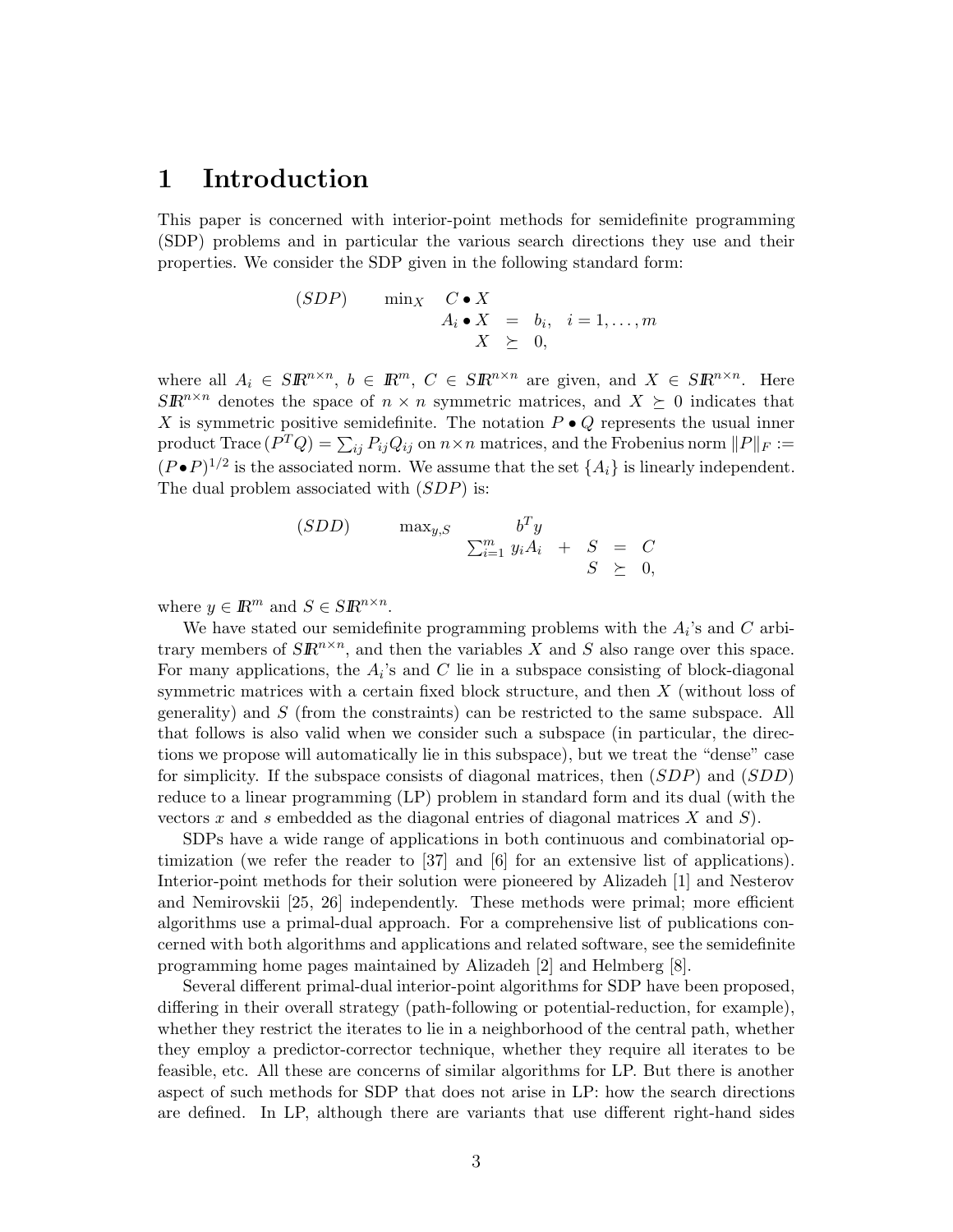(target-following versus path-following, for example), the left-hand side of the linear system used by (almost) all primal-dual methods is the same, and arises from finding a Newton step for a nonlinear system representing primal and dual feasibility plus perturbed complementarity. This is no longer the case for SDP, as we shall see in the next section. The primary reason for the occurrence of different search directions is that symmetric matrices do not commute! As we will see, if all the symmetric matrices arising in a problem commute, almost all directions proposed yield the same solution (this is the case for the SDP problem corresponding to an LP problem, when all the matrices are diagonal and thus commute).

Our concern in this paper is with the various search directions that have been proposed in the literature, as well as some others that are suggested here. We are concerned with specific directions, rather than the families that have been introduced by Kojima, Shindoh, and Hara [13], Monteiro and Zhang [19, 38, 22, 20], Monteiro and Tsuchiya [21], and Tseng [34] (and the very general family, including all of these, introduced by Kojima, Shida, and Shindoh [15]). However, many of the specific directions we consider do lie in these families; in particular, out of the twenty directions we address, six lie in the Monteiro-Zhang and nine in the Monteiro-Tsuchiya families (with some overlap). The other directions are mostly defined by a linear system that arises from considering Newton's method for some nonlinear system. For this reason, we do not consider other members of the Kojima-Shindoh-Hara or Tseng primal-dual families than the basic ones, since these families do not have this motivation. We also do not consider the Gauss-Newton direction recently proposed by Kruk et al. [16], which is based on a least-squares solution to an over-determined linear system rather than the exact solution to a square system.

We provide motivation for the directions we discuss and investigate their basic properties. We suggest that these desirable properties be considered in designing new directions for use in interior-point methods for SDP. (See also the related paper of Tunçel [36], who studies two particular properties, primal-dual symmetry and scale invariance, in the general context of conic programming.)

We are not concerned here with convergence questions of methods using these directions, which depend heavily on other aspects of the algorithms such as neighborhoods and step sizes. Convergence results for short-step path-following methods were given in [13, 19, 20, 21, 34, 38]. For a very general global convergence result for short-step algorithms and references to the literature, see Kojima, Shida, and Shindoh [15]; they give a bound of  $O(\sqrt{n}\ln(1/\epsilon))$  iterations to obtain  $\epsilon$ -optimal solutions given a suitable starting point, which applies to all the families of search directions described above. Kojima et al. also provide a figure showing the relationship between these families of search directions. Convergence results for long-step algorithms can be found in Monteiro [19] (who proves a bound of  $O(n^{3/2}\ln(1/\epsilon))$  iterations for two particular search directions), in Monteiro and Zhang [22] (who extend the results of [19] and establish a bound of  $O(n \ln(1/\epsilon))$  iterations for another search direction) and Monteiro and Tsuchiya [21] (who give a bound of  $O(n^{3/2}\ln(1/\epsilon))$  iterations for all directions in a subclass of the Monteiro-Tsuchiya family). Ji, Potra, and Sheng [12] describe the literature on local convergence and prove convergence of Q-order 1.5 or 2 for predictor-corrector algorithms using certain search directions from the Monteiro-Zhang family. Nor do we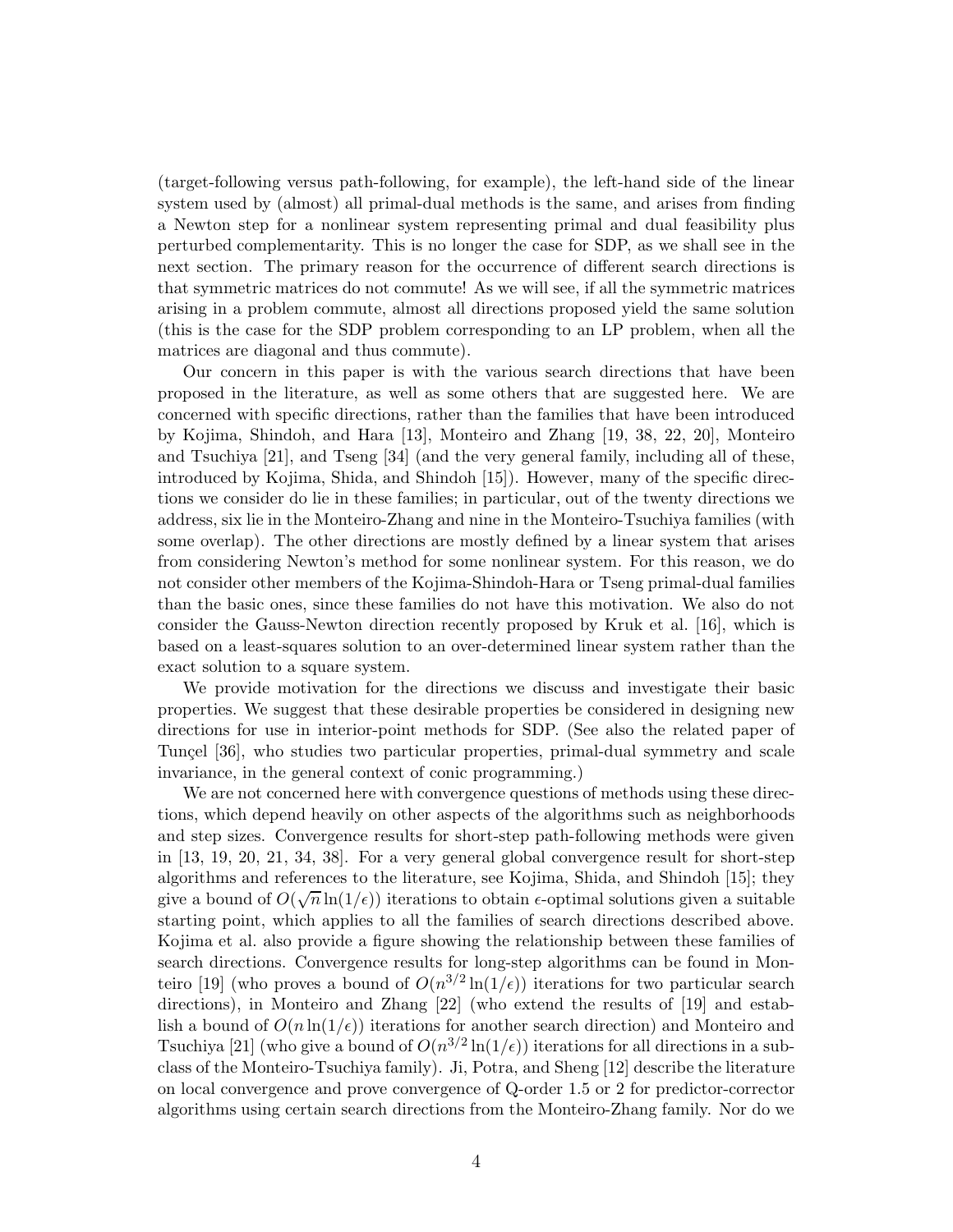discuss the amount of computational work involved in computing our search directions in much detail; see Monteiro and Zanjacomo [24] and Toh [32] for flop counts for some of these directions.

In Section 2 we discuss the central path and how directions might be defined to approximate a sequence of points on the path. We also introduce some notation and various notions of geometric mean. The following section describes the Monteiro-Zhang and Monteiro-Tsuchiya families and, in order to develop them, the idea of scaling. Section 4 then gives twenty different primal-dual search directions. Each is defined as the solution of a linear system of equations, and Section 5 discusses how these equations can be solved efficiently. We then turn to an investigation in Section 6 of a number of desirable properties for a search direction for SDP to possess, including that it should extend the well-known primal-dual direction for LP; it should give a predictable decrease to the duality gap if the current iterate is feasible; it should yield a well-defined direction at any iterate; it should satisfy certain scale invariance properties; and it should be symmetric between the primal and dual. We also discuss several other attractive properties. We list the directions that satisfy all but a very small number of these properties: they include the Alizadeh-Haeberly-Overton [3], Helmberg-Rendl-Vanderbei-Wolkowicz/Kojima-Shindoh-Hara/Monteiro [9, 13, 19], and Nesterov-Todd [27, 28, 31] directions, as well as two recently proposed by Gu [7] and Toh [32], and directions we call the MTW and Half directions in addition. The first five of these appear to be the best in our limited computational testing also; this, and our recommendations, are discussed in the concluding Section 7.

### 2 The central path and preliminaries

Most interior-point methods for semidefinite programming are based (if only loosely) on approximating a sequence of points on the central path. Assuming that both  $(SDP)$ and (SDD) have strictly feasible solutions, we define this path as the set of solutions  $(X_{\nu}, y_{\nu}, S_{\nu})$  for  $\nu > 0$  to the central path equations

$$
\sum_{i=1}^{m} y_i A_i \qquad \begin{array}{rcl} A_i \bullet X & = & b_i, \quad \text{for } i = 1, \dots, m, \\ + & S & = & C, \\ XS & = & \nu I \end{array} \tag{1}
$$

(together with the requirement that  $X$  and  $S$  be symmetric positive definite). Existence is guaranteed by general results of Nesterov and Nemirovskii [25, 26]; see also Kojima, Shindoh, and Hara [13]. Note that the first two block equations above are linear, while the third is mildly nonlinear. Hence a Newton step seems a natural idea for an iterative algorithm. Unfortunately, the residual map, for which a zero is sought, takes an iterate  $(X, y, S) \in \mathcal{S} \mathbb{R}^{n \times n} \times \mathbb{R}^{m} \times \mathcal{S} \mathbb{R}^{n \times n}$  to a point in  $\mathbb{R}^m \times \mathcal{S} \mathbb{R}^{n \times n} \times \mathbb{R}^{n \times n}$  (since  $XS - \nu I$ is in general not symmetric), which is a space of higher dimension, and so Newton's method cannot be applied directly.

A natural remedy is to rewrite the last equation so that the resulting residual lies in  $S\mathbb{R}^{n\times n}$ . For example, it could be written as  $S - \nu X^{-1} = 0$  or  $X - \nu S^{-1} = 0$ (corresponding to  $S + \nu F'(X) = 0$  or  $X + \nu F'(S) = 0$ , where  $F(U) := -\ln \det U$  is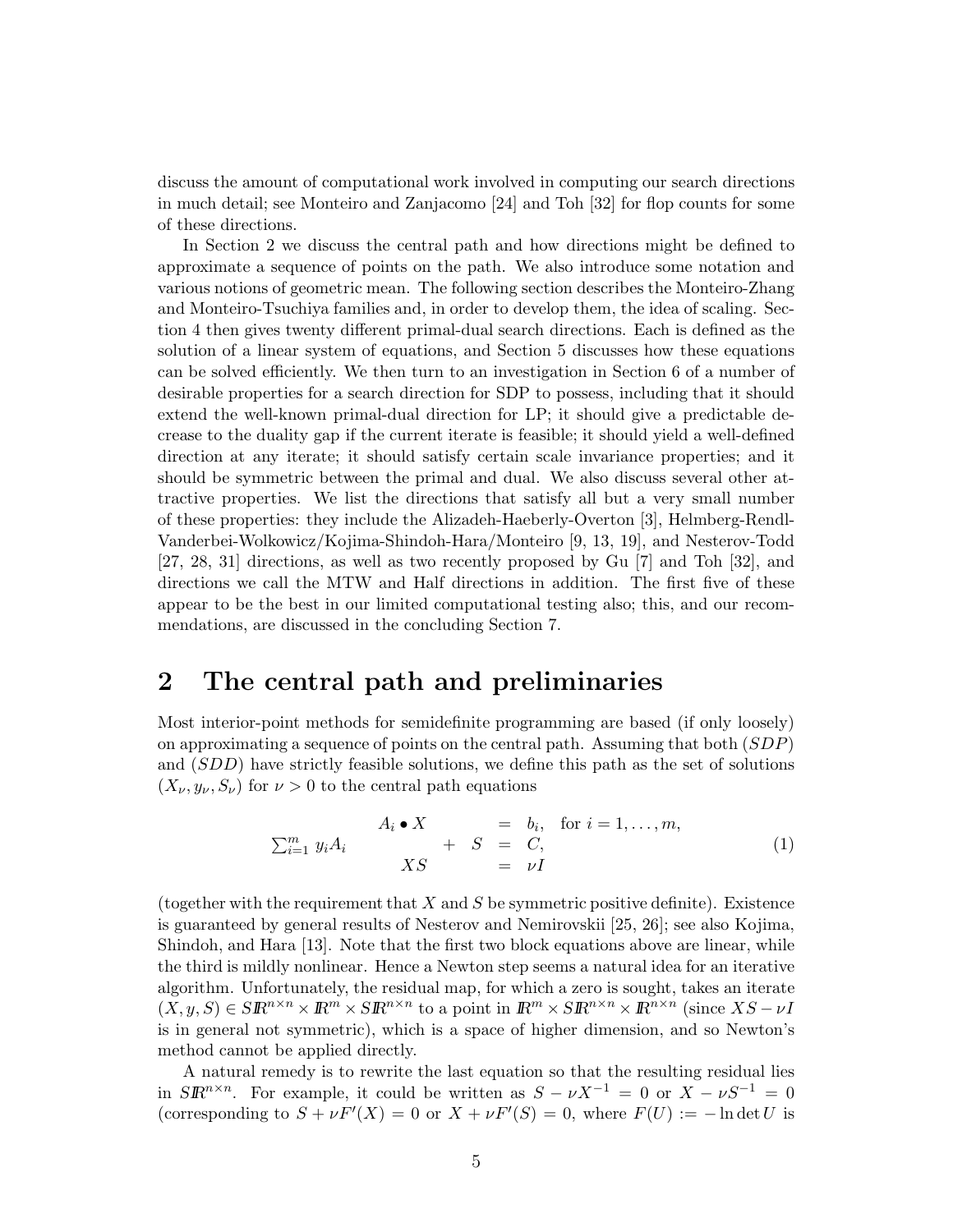the standard n-self-concordant barrier for the symmetric positive semidefinite cone). However, the inverse map is not as smooth as the bilinear map  $(X, S) \to XS$ , particularly as the solution is approached. Hence other symmetrizations are desirable. We will discuss two general families in the next section, and several specific methods in Section 4.

We devote the rest of this section to introducing some useful notation and definitions. Henceforth, we will usually denote by  $(X, y, S)$  the current iterate, not necessarily feasible, but with X and S symmetric positive definite. We therefore use  $(X, \tilde{y}, S)$ for generic solutions. As is customary, lower-case Roman letters denote vectors and upper-case letters denote  $n \times n$  matrices; we reserve K, L, P, and Q (Q will usually be orthogonal) for not necessarily symmetric matrices, with all other letters denoting members of  $S\mathbb{R}^{n\times n}$ . We write  $U^{1/2}$  to denote the symmetric positive semidefinite square root of the symmetric positive semidefinite matrix  $U$ . We use lower-case Greek letters for scalars, and script letters for linear operators on (usually symmetric) matrices. In particular,  $A: SR^{n \times n} \to \mathbb{R}^m$  is defined by

$$
\mathcal{A}U := (A_i \bullet U)_{i=1}^m,\tag{2}
$$

with adjoint  $\mathcal{A}^* : \mathbb{R}^m \to \mathbb{S} \mathbb{R}^{n \times n}$ ; then

$$
\mathcal{A}^* y = \sum_{i=1}^m y_i A_i.
$$
 (3)

We will use  $r$  and  $R$  for residuals. We define

$$
r_p := b - \mathcal{A}X,\tag{4}
$$

$$
R_d := C - \mathcal{A}^* y - S,\tag{5}
$$

which are zero if the current iterate is feasible. Each direction will be denoted by  $(\Delta X, \Delta y, \Delta S) \in \mathcal{S} \mathbb{R}^{n \times n} \times \mathbb{R}^m \times \mathcal{S} \mathbb{R}^{n \times n}.$ 

Several of our directions will be Newton steps for nonlinear systems of the form

$$
\mathcal{A}^*\tilde{y} = b,
$$
  
\n
$$
\mathcal{A}^*\tilde{y} + \tilde{S} = C,
$$
  
\n
$$
\Theta(\tilde{X}, \tilde{S}) + \tilde{S} = 0,
$$
  
\n(6)

where the last equation is some symmetrization of  $\tilde{X}\tilde{S} - \nu I = 0$ . (We will refer to such a direction as the Newton step for  $\Theta(\tilde{X}, \tilde{S}) = 0$ , with the other equations of (6) implicit.) Hence the direction will satisfy the system

$$
\mathcal{A}^*\Delta y = r_p, \n\mathcal{E}\Delta X + \Delta S = R_d, \n\mathcal{E}\Delta X + \mathcal{F}\Delta S = R_{EF},
$$
\n(7)

where the operators  $\mathcal{E} = \mathcal{E}(X, S)$  and  $\mathcal{F} = \mathcal{F}(X, S)$  are the derivatives of  $\Theta$  with respect to X and S respectively, evaluated at  $(X, S)$ , and  $R_{EF} = R_{EF}(X, S) = -\Theta(X, S)$ .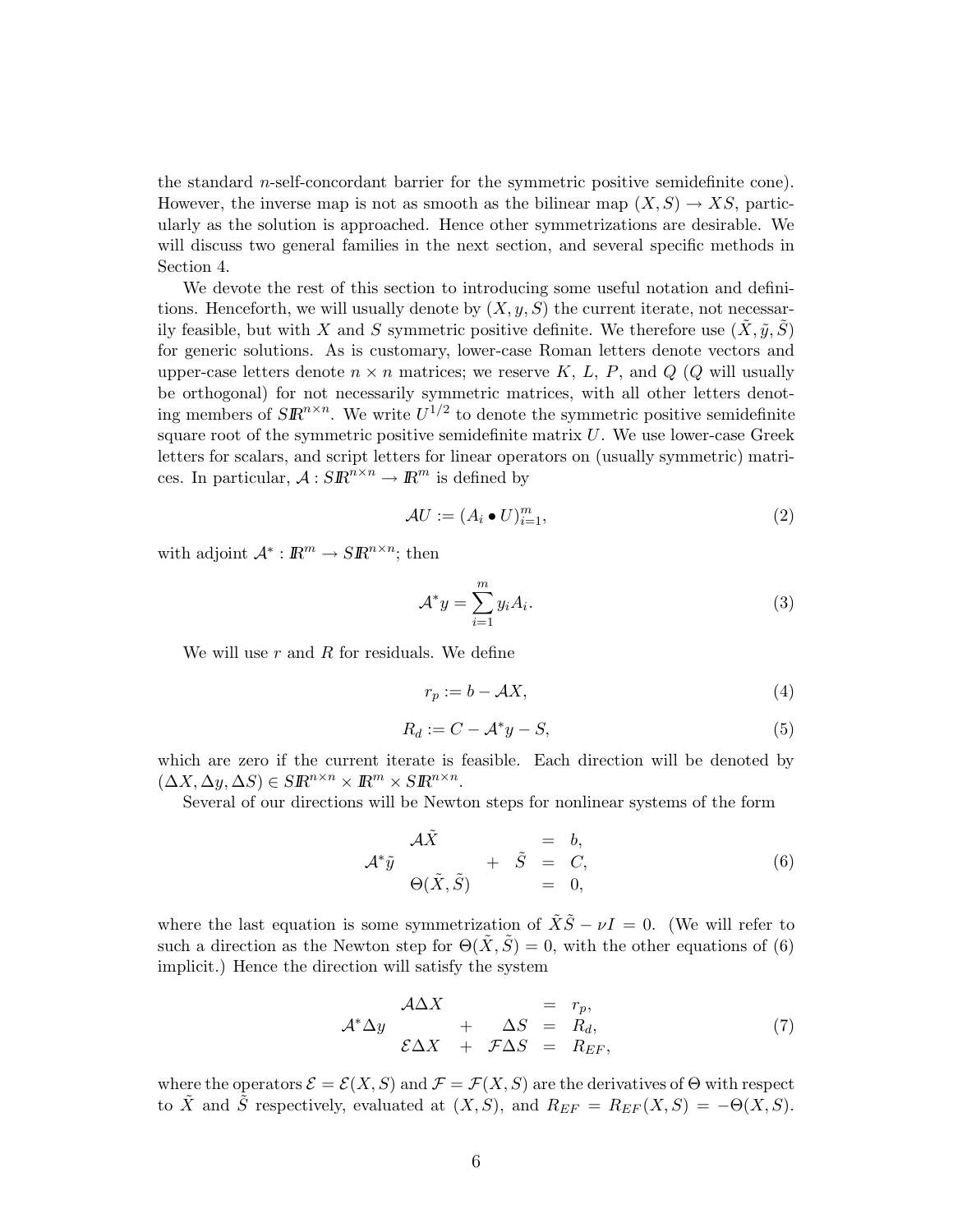Such a general derivation of search directions was considered also in Monteiro and Zanjacomo [24].

For some directions it will be more convenient to introduce another variable  $Z \in \mathcal{Z}$  $S\mathbb{R}^{n\times n}$  and to consider the system

$$
\mathcal{A}^*\Delta y \quad + \quad \Delta S \quad = \quad r_p, \n\mathcal{E}\Delta X \quad + \quad \Delta S \quad = \quad R_d, \n\mathcal{F}\Delta S \quad + \quad 2\mathcal{G}Z \quad = \quad R_E, \n\mathcal{F}\Delta S \quad + \quad 2\mathcal{H}Z \quad = \quad R_F,
$$
\n(8)

for certain operators  $\mathcal{E}, \mathcal{F}, \mathcal{G}$ , and  $\mathcal{H}$ , again depending on X and S. (The factor 2 and the minus sign will make the notation later simpler.)

All such operators  $\mathcal E$  through  $\mathcal H$  will take  $\overline{SR}^{n\times n}$  into itself. Almost always they are of the form  $\mathcal{E}U = (PUQ^T + QUP^T)/2$ , so we will find it convenient to have a special notation for this operator (it corresponds to the symmetric Kronecker product introduced by Alizadeh, Haeberly, and Overton [3], and we will use a similar notation). In fact, we will extend its definition to all of  $\mathbb{R}^{n \times n}$ :

$$
(P \odot Q)K := \frac{1}{2}(PKQ^T + QK^TP^T),\tag{9}
$$

but most of the time we regard it as an operator from  $S\mathbb{R}^{n\times n}$  to itself. In this case, the adjoint operator is defined as usual by  $\mathcal{E}^*U \bullet V = U \bullet \mathcal{E}V$  for all U, V, and it is easy to see that

$$
Q \odot P = P \odot Q, \quad (P \odot Q)^* = P^T \odot Q^T,
$$

so that  $P \odot Q$  is self-adjoint if P and Q are symmetric. If moreover P and Q are positive definite, then

$$
(P \odot Q)U \bullet U = \text{Trace}(PUQU) = \text{Trace}(P^{1/2}UQ^{1/2}Q^{1/2}UP^{1/2}) = ||P^{1/2}UQ^{1/2}||_F^2,
$$

so that  $P \odot Q$  is also positive definite. If P is nonsingular,

$$
(P \odot P)^{-1} = P^{-1} \odot P^{-1},
$$

but there is no simple expression for  $(P \odot Q)^{-1}$  in general. Note that  $I \odot I$  is the identity operator. We write  $\mathcal{E}^{-*}$  for the inverse of the adjoint of  $\mathcal{E}$ , or equivalently the adjoint of its inverse, assuming it exists, and similarly for  $\mathcal{F}, \mathcal{G}$ , and  $\mathcal{H}$ .

Assuming that  $\mathcal E$  is nonsingular, we find that (7) has a unique solution iff the  $m \times m$ Schur complement matrix  $\mathcal{A}\mathcal{E}^{-1}\mathcal{F}\mathcal{A}^*$  is nonsingular, and in this case the solution can be found from

$$
(\mathcal{A}\mathcal{E}^{-1}\mathcal{F}\mathcal{A}^*)\Delta y = r_p - \mathcal{A}\mathcal{E}^{-1}(R_{EF} - \mathcal{F}R_d),
$$
  
\n
$$
\Delta S = R_d - \mathcal{A}^*\Delta y,
$$
  
\n
$$
\Delta X = \mathcal{E}^{-1}(R_{EF} - \mathcal{F}\Delta S).
$$
\n(10)

Similarly, assuming  $\mathcal E$  and  $\mathcal H$  are nonsingular, we see that (8) has a unique solution iff  $\mathcal{A}\mathcal{E}^{-1}\mathcal{GH}^{-1}\mathcal{FA}^*$  is nonsingular, and in this case the solution can be found from

$$
(\mathcal{A}\mathcal{E}^{-1}\mathcal{G}\mathcal{H}^{-1}\mathcal{F}\mathcal{A}^*)\Delta y = r_p - \mathcal{A}\mathcal{E}^{-1}(R_E + \mathcal{G}\mathcal{H}^{-1}(R_F - \mathcal{F}R_d)),
$$
  
\n
$$
\Delta S = R_d - \mathcal{A}^*\Delta y,
$$
  
\n
$$
\Delta X = \mathcal{E}^{-1}(R_E + \mathcal{G}\mathcal{H}^{-1}(R_F - \mathcal{F}\Delta S)).
$$
\n(11)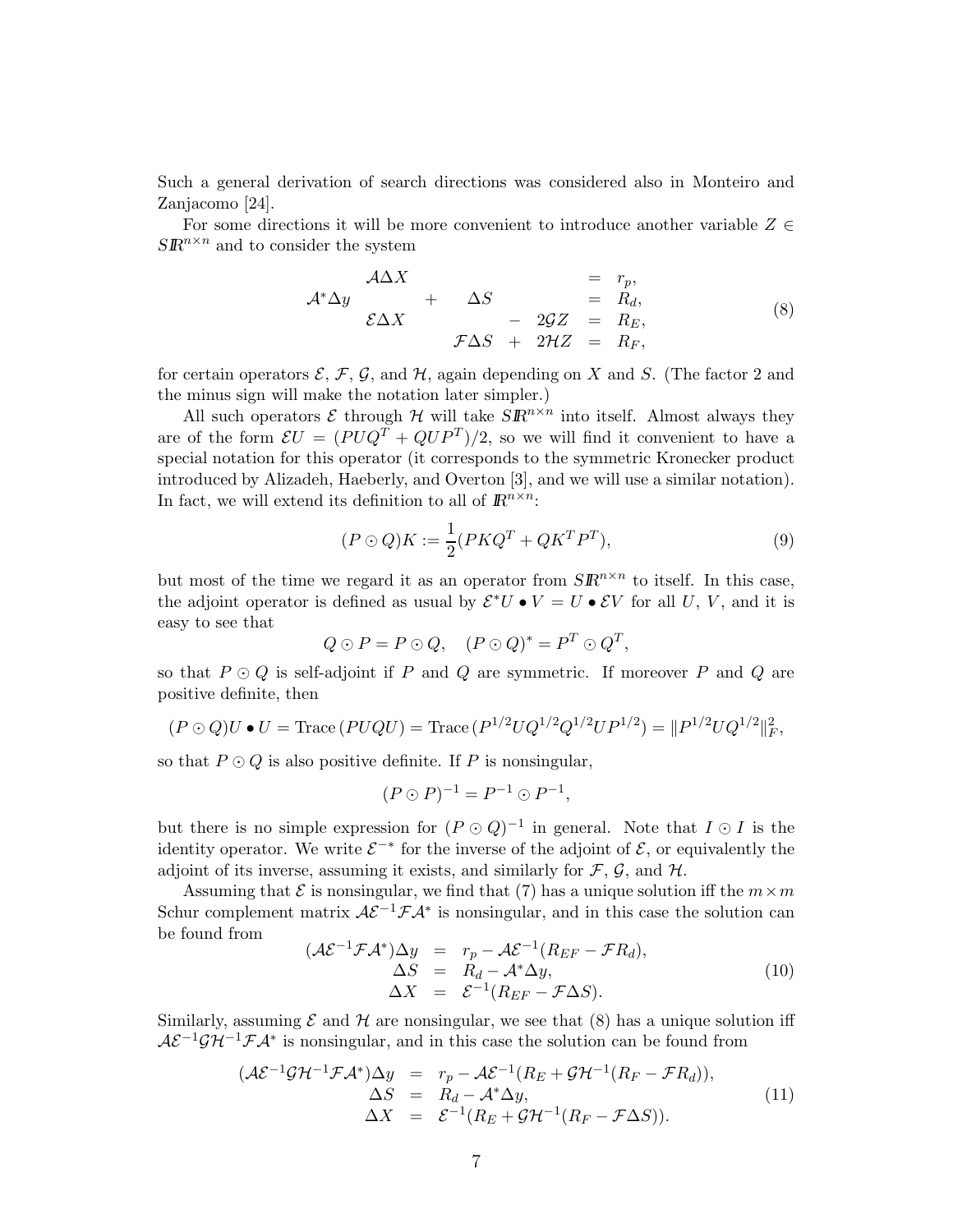We will discuss solving systems defined by the linear operators  $\mathcal E$  and  $\mathcal H$  (in order to compute the Schur complement matrices and the right-hand sides) in Section 5, after introducing our directions.

For every such method for obtaining a search direction, there is a corresponding dual method defined as follows — roughly by interchanging the roles of X and S. First, the problem (SDD) can be rewritten in the form of (SDP) in terms of the variable  $\tilde{S}$ , say as  $(\overline{SDP})$ . An iterate  $(X, y, S)$  for  $(SDP)$  and its dual can be viewed as an iterate  $(S, \tilde{y}, X)$  for  $(\overline{SDP})$  and its dual. (If X is not feasible in  $(SDP)$ , then y cannot be chosen so that  $(y, X)$  is feasible in the dual of  $(\overline{SDP})$ , so that it is not well-defined. But it can be seen from (7) and (8) that  $\Delta X$  and  $\Delta S$  are independent of y, which only affects  $\Delta y$ , so the choice is not important.) We then apply our method to (SDP) and its dual at the iterate  $(S, \check{y}, X)$  to get the direction  $(\Delta S, \Delta \check{y}, \Delta X)$ . The dual direction is then  $(\Delta X, \Delta y, \Delta S)$ , where  $\Delta y$  is chosen so that the second equation of (7) is satisfied. If a method is defined by (7) with a certain  $\mathcal{E}(X, S)$ ,  $\mathcal{F}(X, S)$ , and  $R_{EF}(X, S)$ , then the dual method is again determined by (7), but using  $\mathcal{E}'(X, S) := \mathcal{F}(S, X), \, \mathcal{F}'(X, S) := \mathcal{E}(S, X), \text{ and } R'_{EF}(X, S) := R_{EF}(S, X), \text{ i.e., } X \text{ and }$ S are interchanged. A similar statement holds for methods determined by  $(8)$ .

We call a method *primal-dual symmetric* if the dual direction always coincides with the original direction. Actually, we need to be a little more careful. Several methods leave the direction undefined at certain iterates, since the corresponding equations have no or multiple solutions due to singularity. We say the method is primal-dual symmetric if any solution to the equations "defining" the direction also solves the equations "defining" the dual direction.

A method given by (7) is clearly primal-dual symmetric if  $\mathcal{E}(X, S) = \mathcal{F}(S, X)$  and  $R_{EF}(X, S) = R_{EF}(S, X)$ . These conditions are sufficient but not necessary, since the last equation of (7) can be written in many equivalent ways, and sometimes the particular form may not exhibit the desired symmetry. However, they often suffice to show primal-dual symmetry in our examples. Similarly, a method given by (8) is certainly primal-dual symmetric if  $\mathcal{E}(X, S) = \mathcal{F}(S, X), \mathcal{G}(X, S) = -\mathcal{H}(S, X),$  and  $R_E(X, S) = R_F(S, X).$ 

To conclude this section we define two geometric means and hence several functions of X and S that will be useful in what follows. Given symmetric positive definite  $U$ and  $V$ , the unique matrix  $J$  satisfying

$$
JU^{-1}J=V
$$

is called the metric geometric mean of U and V, denoted  $U\#V$  [4, 11]. It is easy to see that  $U \# V = V \# U = (U^{-1} \# V^{-1})^{-1}$ , that  $U \# V = U^{1/2} V^{1/2} = V^{1/2} U^{1/2}$  if U and V commute, and that

$$
U\#V = V^{1/2}(V^{-1/2}UV^{-1/2})^{1/2}V^{1/2}
$$
  
= 
$$
U^{1/2}(U^{-1/2}VU^{-1/2})^{1/2}U^{1/2}.
$$

We define

$$
W := X \# S^{-1} = X^{1/2} (X^{1/2} S X^{1/2})^{-1/2} X^{1/2} = S^{-1/2} (S^{1/2} X S^{1/2})^{1/2} S^{-1/2}, \tag{12}
$$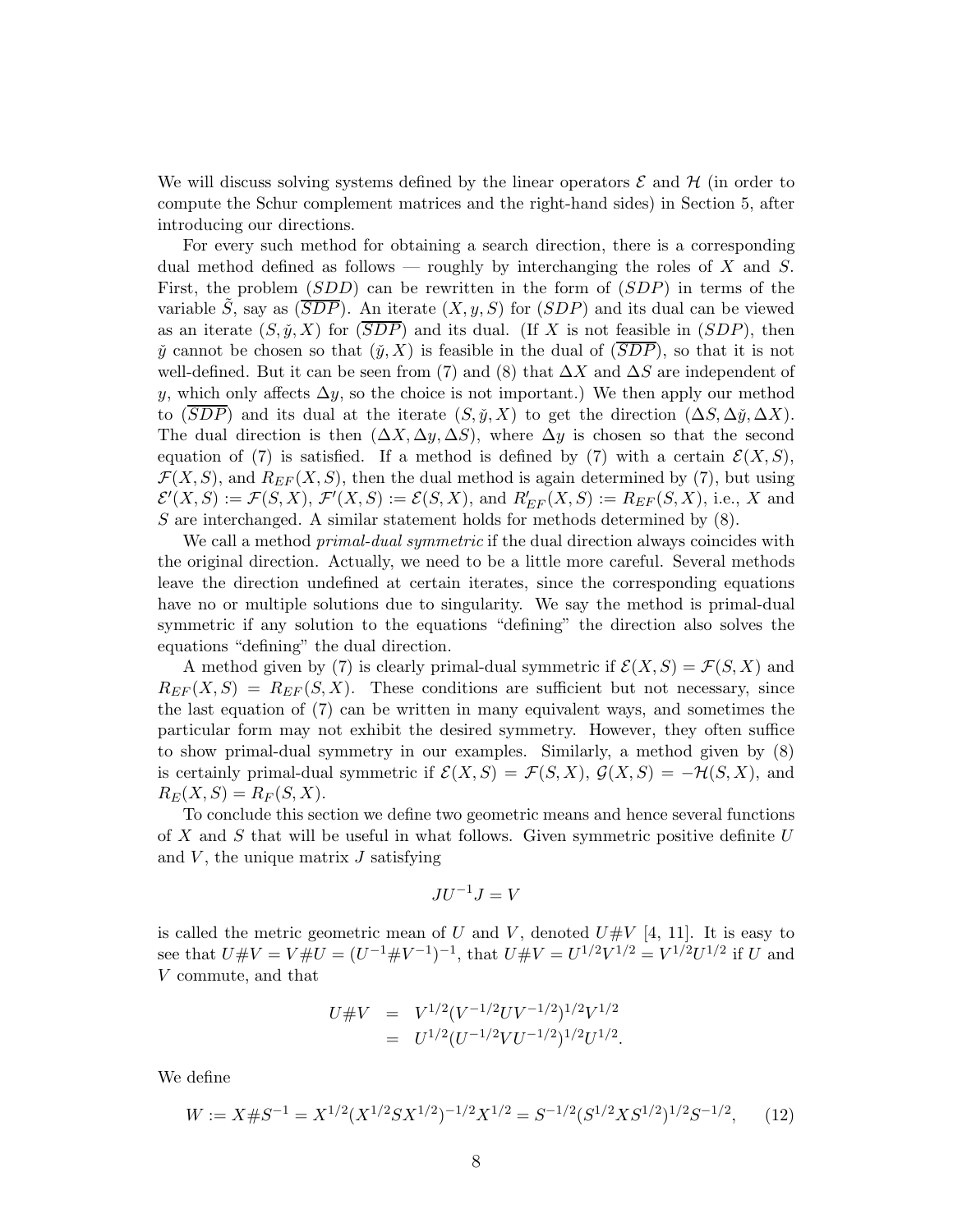so that  $WSW = X$ . W is the scaling matrix defined by X and S; see Nesterov and Todd  $[27, 28]$  and Todd, Toh, and Tütüncü  $[31]$ . Let

$$
T := W^{-1} = X^{-1} \# S,\tag{13}
$$

so that  $TXT = S$ . Next we define

$$
V := W^{1/2}SW^{1/2} = W^{-1/2}XW^{-1/2};
$$
\n(14)

 $V$  is the spectral geometric mean of  $X$  and  $S$ . We denote

$$
J := X \# S,\tag{15}
$$

so that  $JS^{-1}J = X$ , and let

$$
K := JS^{-1} = XJ^{-1}
$$
\n(16)

(note that  $K$  is not necessarily symmetric).

# 3 The Monteiro-Zhang and Monteiro-Tsuchiya families

Here we describe two general symmetrization schemes and use them to define the property of scale invariance.

The first technique we discuss is due to Monteiro [19] and Zhang [38] (see also Monteiro and Zhang [22] and Monteiro [20]): choose a nonsingular matrix  $P \in \mathbb{R}^{n \times n}$ and replace  $\tilde{X}\tilde{S} = \nu I$  by

$$
H_P(\tilde{X}\tilde{S}) = H_P(\nu I) = \nu I,\tag{17}
$$

where  $H_P := P \odot P^{-T}$  so that

$$
H_P(Q) = \frac{1}{2}(PQP^{-1} + P^{-T}Q^T P^T). \tag{18}
$$

Hence, if we regard  $P$  as fixed (although it may be a function of  $X$  and  $S$ ), the Newton step for (17) is the solution of

$$
\mathcal{A}\Delta X = r_p,
$$
  
\n
$$
\Delta X = r_p,
$$
  
\n
$$
\frac{1}{2}(P\Delta XSP^{-1} + P^{-T}S\Delta XP^{T}) + \frac{1}{2}(PX\Delta SP^{-1} + P^{-T}\Delta SXP^{T}) = R_p,
$$

$$
(19)
$$

with  $R_P := \nu I - (PXSP^{-1} + P^{-T}SXP^{T})/2$ . This is of the form (7), with

$$
\mathcal{E} := P \odot P^{-T} S, \quad \mathcal{F} := PX \odot P^{-T}, \tag{20}
$$

and

$$
R_{EF} := R_P = \nu I - \frac{1}{2}(PXSP^{-1} + P^{-T}SXP^T). \tag{21}
$$

Directions arising in this way are called members of the Monteiro-Zhang (MZ) family.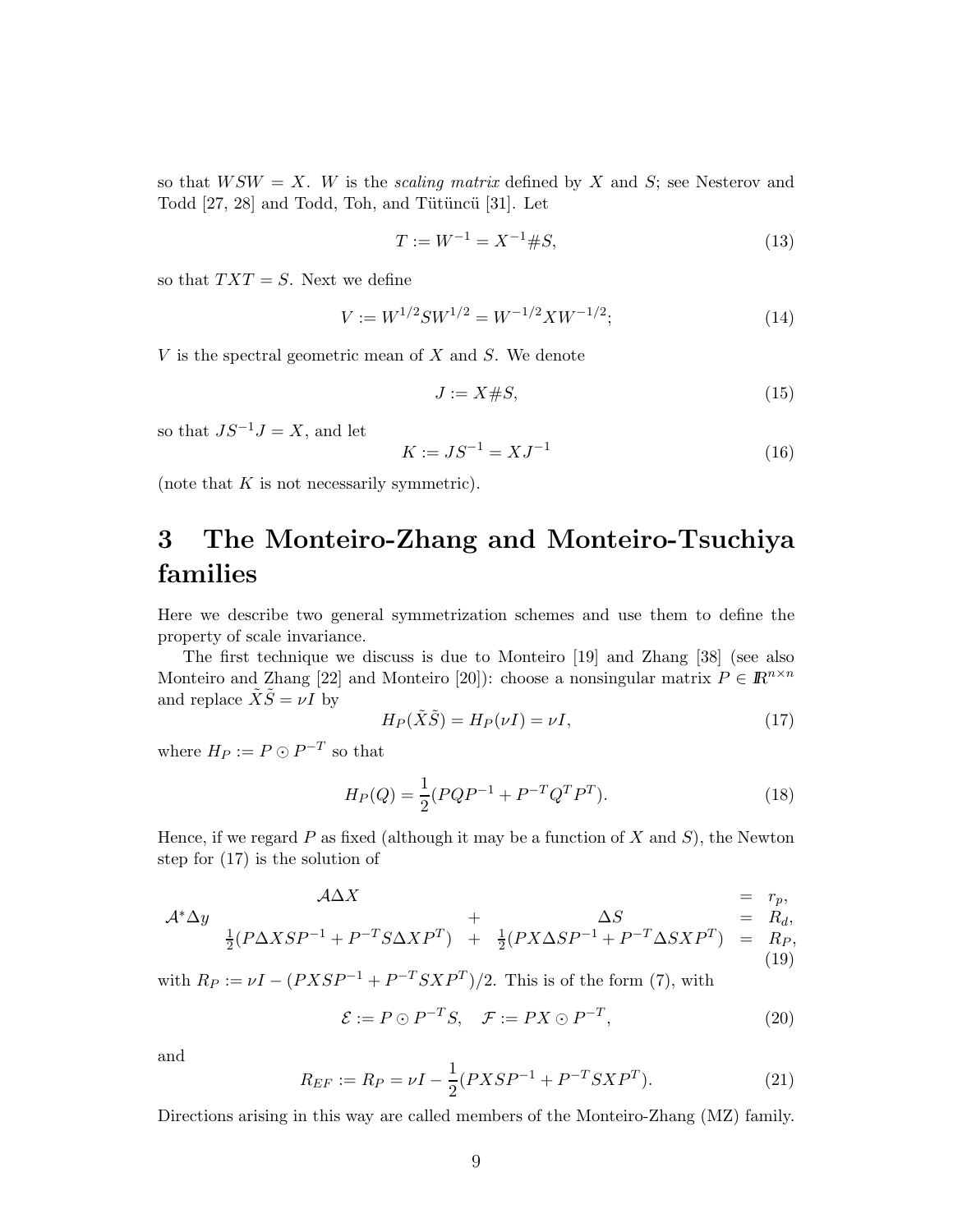We can alternatively pre- and post-multiply the last equation of (19) by  $P<sup>T</sup>$  and P, to get an equivalent system of the form (7), where now

$$
\mathcal{E} := S \odot M, \quad \mathcal{F} := MX \odot I,\tag{22}
$$

and

$$
R_{EF} := \nu M - \frac{1}{2}(MXS + SXM),\tag{23}
$$

with

$$
M := P^T P.
$$

These equations also arise directly as the Newton system for

$$
\frac{1}{2}(M\tilde{X}\tilde{S} + \tilde{S}\tilde{X}M) = \nu M.
$$
 (24)

The second formulation shows that the same direction results if we replace  $P$  by  $QP$ for any orthogonal  $Q$ , since  $M$  is thus unchanged. Hence we can remove the ambiguity by requiring P to be symmetric positive definite,  $P = M^{1/2}$ . The reformulation also shows an alternative parametrization of the Monteiro-Zhang family in terms of M.

The choice of P or M often depends on the current iterates X and  $S$ ; we sometimes write  $P(X, S)$  or  $M(X, S)$  to highlight this dependence. Four particular choices for P and M are:  $P = M = I$ , giving the Alizadeh-Haeberly-Overton (AHO) direction [3];  $P = S^{1/2}$ ,  $M = S$ , giving the Helmberg-Rendl-Vanderbei-Wolkowicz [9]/ Kojima-Shindoh-Hara [13]/ Monteiro [19] (H.K.M) direction;  $P = X^{-1/2}$ ,  $M = X^{-1}$ , giving the dual H.K..M direction [13, 19]; and  $P = W^{-1/2}$ ,  $M = W^{-1}$ , where W is the scaling matrix of (12), giving the Nesterov-Todd (NT) direction [27, 28, 31].

The H..K..M direction was independently introduced by Helmberg et al., whose motivation was symmetrizing the direction  $\Delta X$  resulting from applying Newton's method to the asymmetric equation  $\tilde{X}\tilde{S} = \nu I$ , and by Kojima et al., whose motivation came from a more general scheme for generating symmetric search directions based on subspaces of skew-symmetric matrices. Monteiro rediscovered the direction based on the motivation above. The dual H..K..M direction is also a member of the Kojima-Shindoh-Hara family and, as we have seen, of the MZ family. It was also discussed by [13, 19]. Alizadeh et al. based their direction directly on applying Newton's method to  $XS + SX = 2\nu I$ . Finally, Nesterov and Todd's direction is a specialization to SDP of a general primal-dual symmetric scheme for generating search directions for certain conic problems, to be used in path-following or potential-reduction methods. It was shown to be in the MZ family by Todd-Toh-Tütüncü [31], and to be in the KSH family by Kojima-Shida-Shindoh [14].

It is easy to see that the AHO and NT directions are primal-dual symmetric, while small examples show that the H.K..M (and hence the dual H.K..M) direction is not. However, the dual of any direction in the MZ family is also in the family: merely replace  $P = P(X, S)$  by  $[P(S, X)]^{-T}$  or  $M = M(X, S)$  by  $[M(S, X)]^{-1}$ .

There is another way to view the MZ family, which will be very important in our future discussions. We consider a *change of variables* in problem  $(SDP)$ , where  $\tilde{X}$  is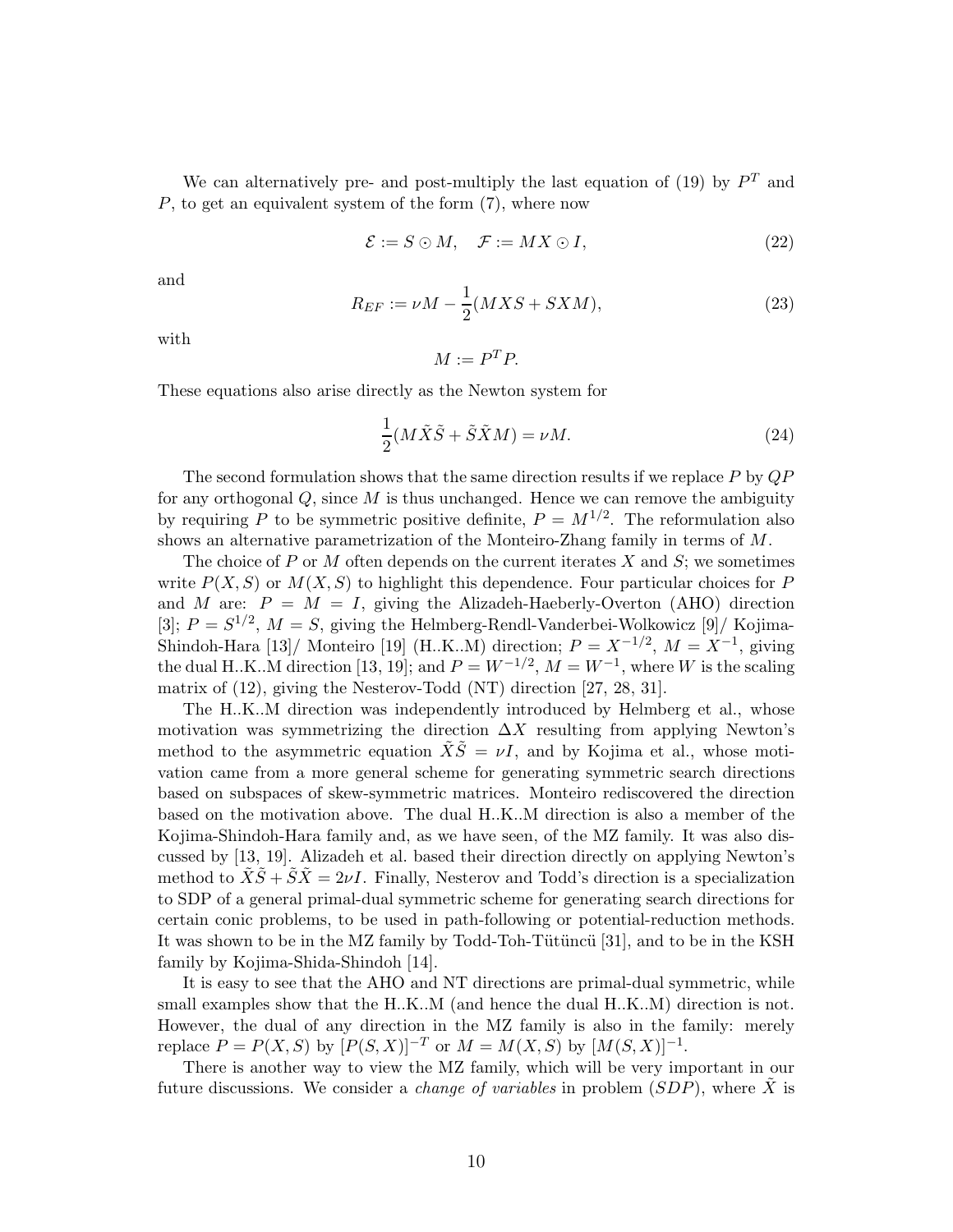replaced by  $\hat{X} := P\tilde{X}P^{T}$ . In terms of these variables,  $(SDP)$  becomes

$$
\begin{array}{rcl}\n(\widehat{SDP}) & \min_{\hat{X}} & \hat{C} \bullet \hat{X} \\
\hat{A}\hat{X} & = & b, \\
\hat{X} & \succeq & 0,\n\end{array}
$$

where  $\hat{C} := P^{-T}CP^{-1}$ , and  $\hat{\mathcal{A}}$  and  $\hat{\mathcal{A}}^*$  are defined from  $\{\hat{A}_i := P^{-T}A_iP^{-1}\}\$ as in (2) and (3). The dual of this problem is

$$
\begin{array}{rcl}\n(\widehat{SDD}) & \max_{\hat{y}, \hat{S}} & b^T \hat{y} \\
\hat{\mathcal{A}}^* \hat{y} & + & \hat{S} & = & \hat{C} \\
\hat{S} & \geq & 0\n\end{array}
$$

which can easily be seen to result from (SDD) by the change of variables where  $(\tilde{y}, \tilde{S})$ is replaced by  $(\hat{y} := \tilde{y}, \hat{S} := P^{-T} \tilde{S} P^{-1}).$ 

Note that, if  $(\Delta X, \Delta y, \Delta S)$  denotes the direction that solves (19) at  $(X, y, S)$ , then the scaled direction  $(\Delta \hat{X}, \Delta \hat{y}, \Delta \hat{S}) := (P \Delta X P^{T}, \Delta y, P^{-T} \Delta S P^{-1})$  at  $(\hat{X}, \hat{y}, \hat{S}) =$  $(PXP^T, y, P^{-T}SP^{-1})$  solves

$$
\hat{\mathcal{A}}^*\Delta \hat{y} = \hat{r}_p, \n\hat{\mathcal{A}}^*\Delta \hat{y} + \Delta \hat{S} = \hat{R}_D, \n\frac{1}{2}(\Delta \hat{X}\hat{S} + \hat{S}\Delta \hat{X}) + \frac{1}{2}(\hat{X}\Delta \hat{S} + \Delta \hat{S}\hat{X}) = \nu I - \frac{1}{2}(\hat{X}\hat{S} + \hat{S}\hat{X}),
$$

where  $\hat{r}_p := b - \hat{\mathcal{A}} \hat{X}$ ,  $\hat{R}_D := \hat{C} - \hat{\mathcal{A}}^* \hat{y} - \hat{S}$ , so it is the AHO direction for the scaled problem. Hence each MZ direction can be viewed as the result of scaling by P, taking the AHO direction, and then unscaling.

A subclass of the MZ family, called the MZ\* or TTT family, consists of those members of the MZ family for which  $\mathcal{E}^{-1}\mathcal{F}$  is self-adjoint, or equivalently [31], for which  $PXP^{T}$  and  $P^{-T}SP^{-1}$  commute. In terms of  $M = P^{T}P$ , this is the class for which MXS is symmetric. This includes the H.K..M, dual H.K..M, and NT directions, but not in general the AHO direction.

It is now simple to define the notion of scale invariance. A method for defining a search direction for semidefinite programming is called P-scale-invariant if the direction at any iterate is the same as would result from scaling the problem and the iterate by an arbitrary nonsingular P, using the method to determine the direction for the scaled problem, and then scaling back. It is called Q-scale-invariant if this is true when we restrict ourselves to scalings defined by orthogonal matrices P. Once again we need to be a little careful, in case the method does not define the direction uniquely. We say the method is scale-invariant if, whenever we scale any solution to the equations "defining" the direction for the original problem, the result is a solution to the equations "defining" the direction for the scaled problem.

(A helpful way to view this is for the case where all  $A_i$ 's, C, and hence X and S are diagonal matrices, so that (SDP) is a linear programming problem. In order that P define a transformation preserving this structure, it must have the structure of a permutation matrix, but with arbitrary nonzero entries. Then a method is P-scaleinvariant if it is invariant under permutation of the diagonal components of X and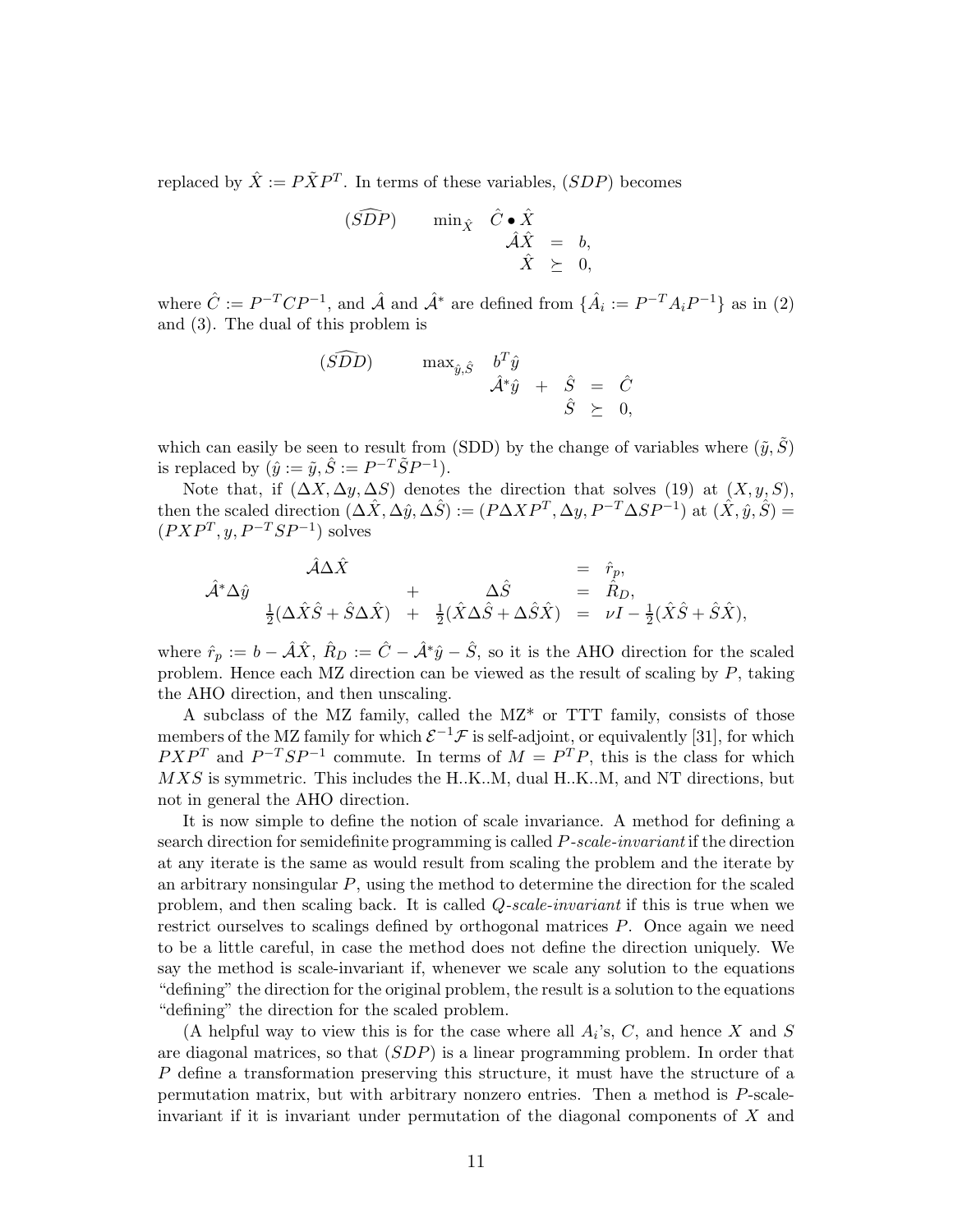under arbitrary positive scalings of these components. Since such a  $P$  is orthogonal iff all its nonzero entries are  $\pm 1$ , a method is Q-scale-invariant if it is invariant under permutations of the diagonal components of  $X$ . Thus the simplex method using Dantzig's most negative reduced cost rule is Q-scale-invariant, while using a steepest-edge rule it is P-scale-invariant.)

Now we describe another general symmetrization scheme, due to Monteiro and Tsuchiya [21]. Recall that the dual H..K..M direction is the Newton direction for the first two equations of (6) and

$$
\frac{1}{2}(X^{-1/2}\tilde{X}\tilde{S}X^{1/2} + X^{1/2}\tilde{S}\tilde{X}X^{-1/2}) = \nu I.
$$

At the current iterate, the left-hand side becomes  $X^{1/2}SX^{1/2}$ . We can therefore consider the Newton direction for the first two equations of (6) and

$$
\tilde{X}^{1/2}\tilde{S}\tilde{X}^{1/2} = \nu I.
$$
\n
$$
(25)
$$

Note the difference from the equation above; here we are explicitly taking into account the change in  $P = P(\tilde{X}, \tilde{S})$ , rather than holding it fixed.

To derive the corresponding Newton step, we need to see how  $\tilde{X}^{1/2}$  varies as a function of  $\tilde{X}$ . Letting  $\tilde{U}$  denote (temporarily) the function  $\tilde{X}^{1/2}$  of  $\tilde{X}$ , and letting  $\tilde{U}'[H]$  denote its derivative in the direction H, we find from  $\tilde{U}\tilde{U} = \tilde{X}$  that

$$
\tilde{U}\tilde{U}'[H] + \tilde{U}'[H]\tilde{U} = H.
$$

Hence the Newton system consists of the first two equations of (8) together with

$$
\Delta X = X^{1/2} \Delta S X^{1/2} + X^{1/2} S Z + Z S X^{1/2} = 0,
$$
  

$$
X^{1/2} \Delta S X^{1/2} + X^{1/2} S Z + Z S X^{1/2} = \nu I - X^{1/2} S X^{1/2}.
$$

We can also equivalently write these equations as

$$
\Delta X \quad - X^{1/2}Z \quad - ZX^{1/2} \quad = 0, \n\Delta S \quad + \quad SZX^{-1/2} \quad + \quad X^{-1/2}ZS \quad = \quad \nu X^{-1} - S,
$$
\n(26)

which is an instance of (8) with

$$
\mathcal{E} := \mathcal{F} := I \odot I, \quad \mathcal{G} := X^{1/2} \odot I, \quad \mathcal{H} := S \odot X^{-1/2},
$$

and

$$
R_E := 0
$$
,  $R_F := \nu X^{-1} - S$ .

Following Monteiro and Zanjacomo [24], we call this the X-MT direction; a similar S-MT direction (the dual direction) arises from interchanging the roles of X and S above.

Monteiro and Tsuchiya obtain a family of directions by first scaling, then applying the X-MT method, and then unscaling. We call this the MT (or X-MT) family. If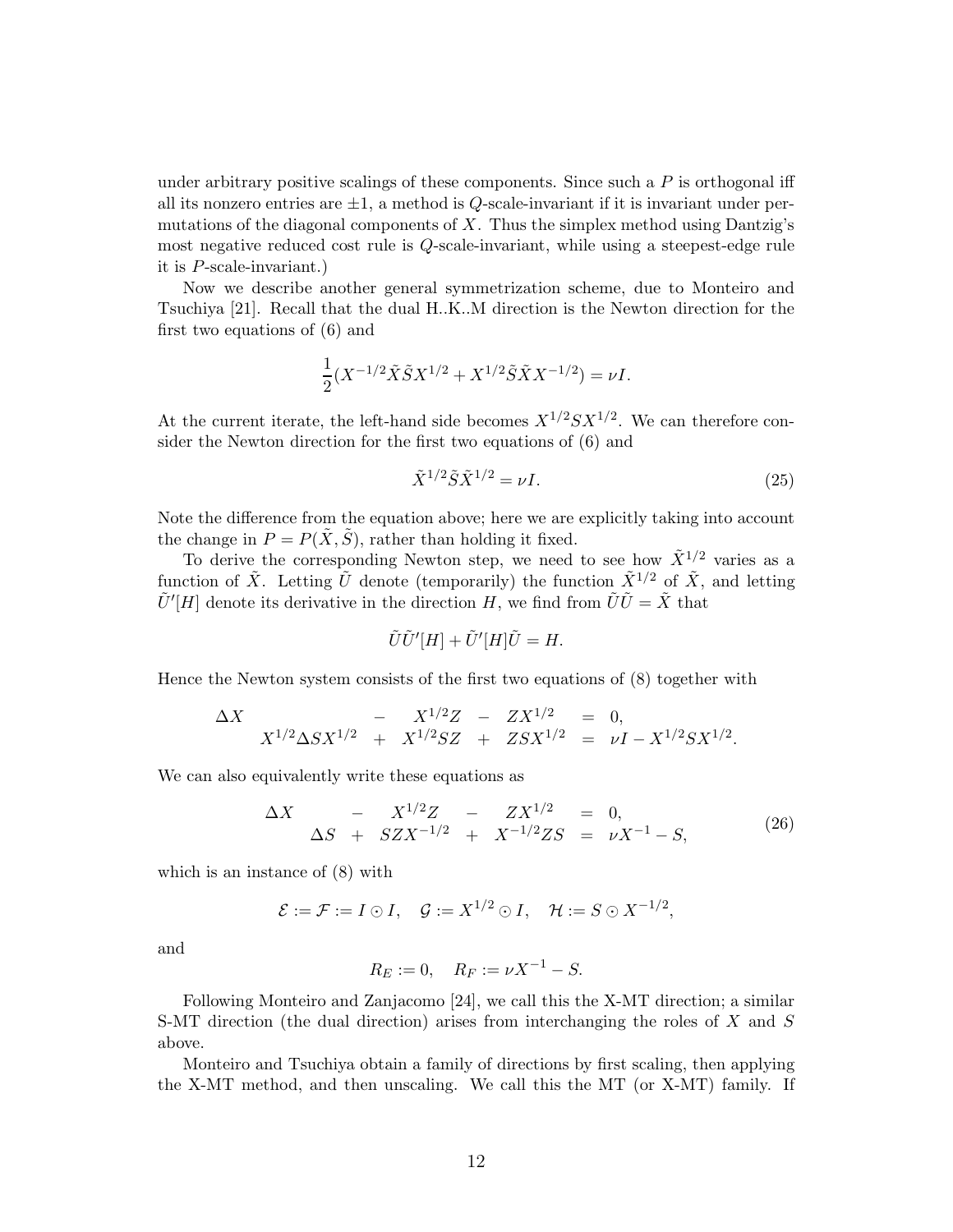instead we use the S-MT method, we obtain the S-MT family. If we scale by  $P$  as in the MZ family, equations (26) are replaced by

$$
P\Delta XP^T - (PXP^T)^{1/2}Z - Z(PXP^T)^{1/2} = 0,
$$
  
\n
$$
P^{-T}\Delta SP^{-1} + P^{-T}SP^{-1}Z(PXP^T)^{-1/2} + (PXP^T)^{-1/2}ZP^{-T}SP^{-1} = R'_P.
$$
\n(27)

with  $R'_P := \nu(PXP^T)^{-1} - P^{-T}SP^{-1}$ .

Let us pre- and post-multiply the first equation by  $P^{-1}$  and  $P^{-T}$  respectively, and the second by  $P^T$  and P respectively. Let us also write Z for  $P^{-1}ZP^{-T}$ . Finally, we define

$$
N := P^T (P X P^T)^{-1/2} P
$$

and note that  $XN = P^{-1}PXP^{T}(PXP^{T})^{-1/2}P = N^{-1}P^{T}P$ . Then it is not hard to see that (27) is equivalent to

$$
\Delta X \quad - \quad XNZ \quad - \quad ZNX \quad = \quad 0, \n\Delta S \quad + \quad SZN \quad + \quad NZS \quad = \quad \nu X^{-1} - S. \tag{28}
$$

Now we have

$$
\mathcal{E} := \mathcal{F} := I \odot I, \quad \mathcal{G} := XN \odot I, \quad \mathcal{H} := S \odot N,
$$
\n(29)

with again

$$
R_E := 0, \quad R_F := \nu X^{-1} - S. \tag{30}
$$

We note that the MT family can be parametrized as well by  $N$  as by  $P$ , since any symmetric positive definite N arises in this way from  $P = (NXN)^{1/2}$ . Again this means that  $P$  and  $QP$ , for any orthogonal  $Q$ , define the same direction (since  $N$  is unchanged), so that we may remove the ambiguity by choosing  $P$  to be symmetric positive definite.

Particular members of the MT family are:  $P = I$ ,  $N = X^{-1/2}$ , giving the X-MT direction;  $P = X^{-1/2}$ ,  $N = X^{-1}$ , giving the dual H.K..M direction; and  $P = S^{1/2}$ ,  $N = W^{-1}$ , giving the NT direction. We can also choose  $P = (SXS)^{1/2}$ ,  $N = S$ , which allows us to solve the second equation in  $(28)$  for  $Z$  and substitute the result in the first equation; this gives the equation for the H..K..M direction (not previously known to belong to the (X-)MT family). Monteiro and Tsuchiya also mention the choice  $P = W^{-1/2}$ ,  $N = W^{-1/2}V^{-1/2}W^{-1/2}$ , leading to a direction we shall call the MTW direction. We will also discuss two other members of this family in the next section.

There is also a subfamily of these directions, called the MT\*-family, for which Monteiro and Tsuchiya prove stronger convergence results. These are those members of the MT family for which  $(PXP^T)^{1/2}P^{-T}SP^{-1} + P^{-T}SP^{-1}(PXP^T)^{1/2}$  is positive definite, or equivalently for which  $NXS + SXN$  is positive definite. This holds if  $(PXP^{T})^{1/2}$  and  $P^{-T}SP^{-1}$  commute, or if  $N^{1/2}XN^{1/2}$  and  $N^{-1/2}SN^{-1/2}$  commute; hence the H.K..M, dual H.K..M, NT, and MTW directions are included.

While the dual of any direction in the MZ family is also in this family, it is not known whether the same is true for the MT family. For instance, it is unclear whether the S-MT direction lies in the MT (or X-MT) family, while it obviously lies in the S-MT family.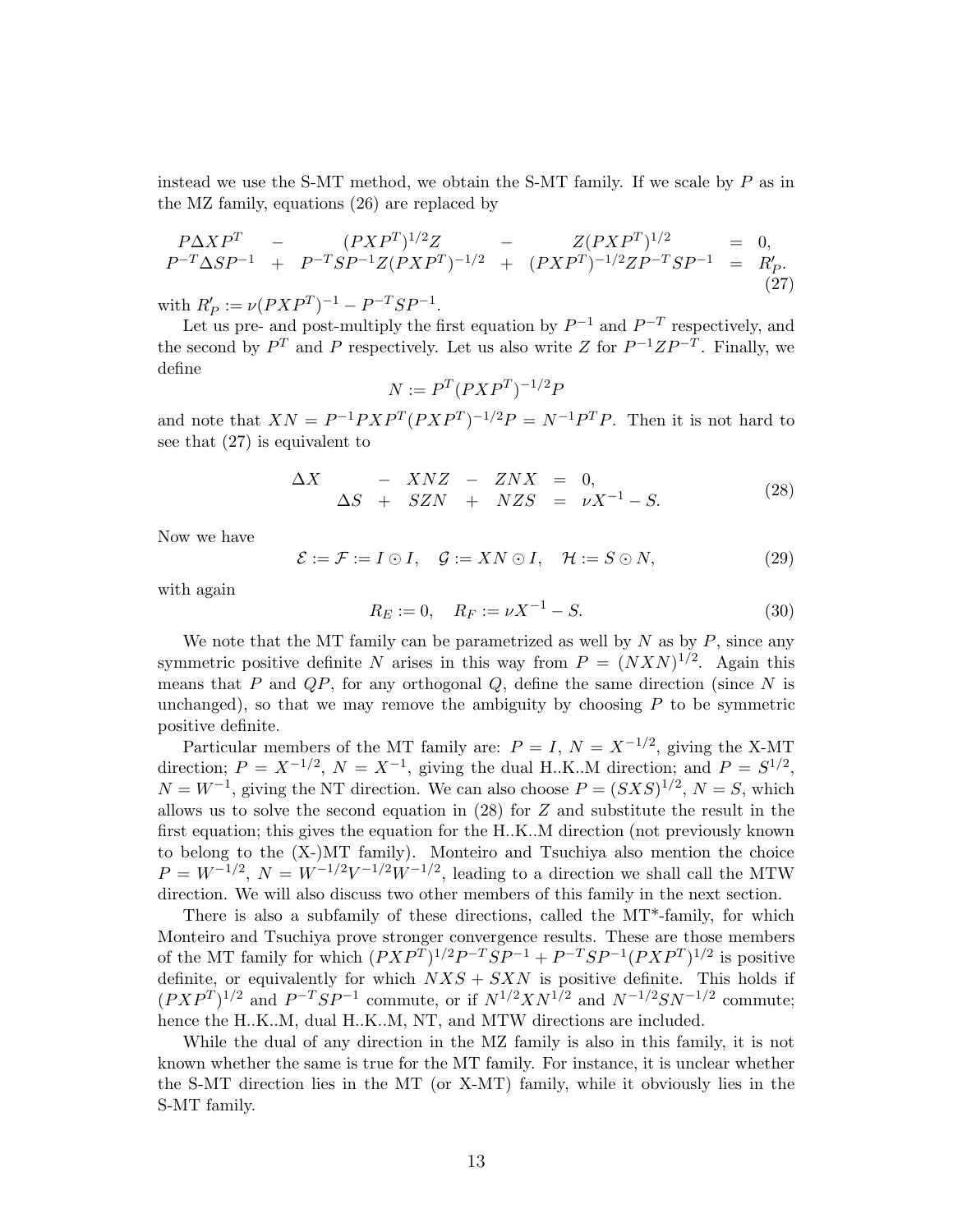### 4 Twenty primal-dual search directions

Here we describe a great variety of different search directions. The first six are in the MZ family while the next six are in or motivated by the MT family; then there are three "simple" directions and finally five more motivated by other Newton systems. Simple examples show that these twenty directions are all different in general.

All are given by linear systems of the form of (7) or (8), so we usually just give some motivation and then the specific choices of the operators and residuals. Along the way we will discover another useful property for search directions in SDP.

The first four directions are by now well known. They belong to the MZ family and satisfy equations (7). We describe the nonlinear Newton system that generates them and the resulting operators and residual.

AHO [3]. This is the Newton step for

$$
\frac{1}{2}(\tilde{X}\tilde{S} + \tilde{S}\tilde{X}) = \nu I.
$$

It corresponds to taking

$$
\mathcal{E} = S \odot I
$$
,  $\mathcal{F} = X \odot I$ ,  $R_{EF} = \nu I - \frac{1}{2}(XS + SX)$ .

H..K..M [9, 13, 19]. This is the Newton step for

$$
\frac{1}{2}(S\tilde{X}\tilde{S} + \tilde{S}\tilde{X}S) = \nu S
$$

(we have chosen the system corresponding to (24)). Here we have

$$
\mathcal{E} = S \odot S, \quad \mathcal{F} = SX \odot I, \quad R_{EF} = \nu S - SXS.
$$

Alternatively, so that  $\mathcal E$  doesn't need to be inverted, we can use

$$
\mathcal{E} = I \odot I, \quad \mathcal{F} = X \odot S^{-1}, \quad R_{EF} = \nu S^{-1} - X.
$$

Dual H..K..M [13, 19]. This is the Newton step for

$$
\frac{1}{2}(X^{-1}\tilde{X}\tilde{S} + \tilde{S}\tilde{X}X^{-1}) = \nu X^{-1},
$$

again corresponding to (24). (This can be written more symmetrically with the above as  $(XSX + XSX)/2 = \nu X$ , and the system defining the direction will be equivalent.) Here we have

$$
\mathcal{E} = S \odot X^{-1}, \quad \mathcal{F} = I \odot I, \quad R_{EF} = \nu X^{-1} - S.
$$

We will not give dual versions of all the methods we will introduce, but this and the S-MT direction will be given because they have been previously defined.

NT [27, 28, 31]. This is the Newton step for

$$
\frac{1}{2}(T\tilde{X}\tilde{S} + \tilde{S}\tilde{X}T) = \nu T
$$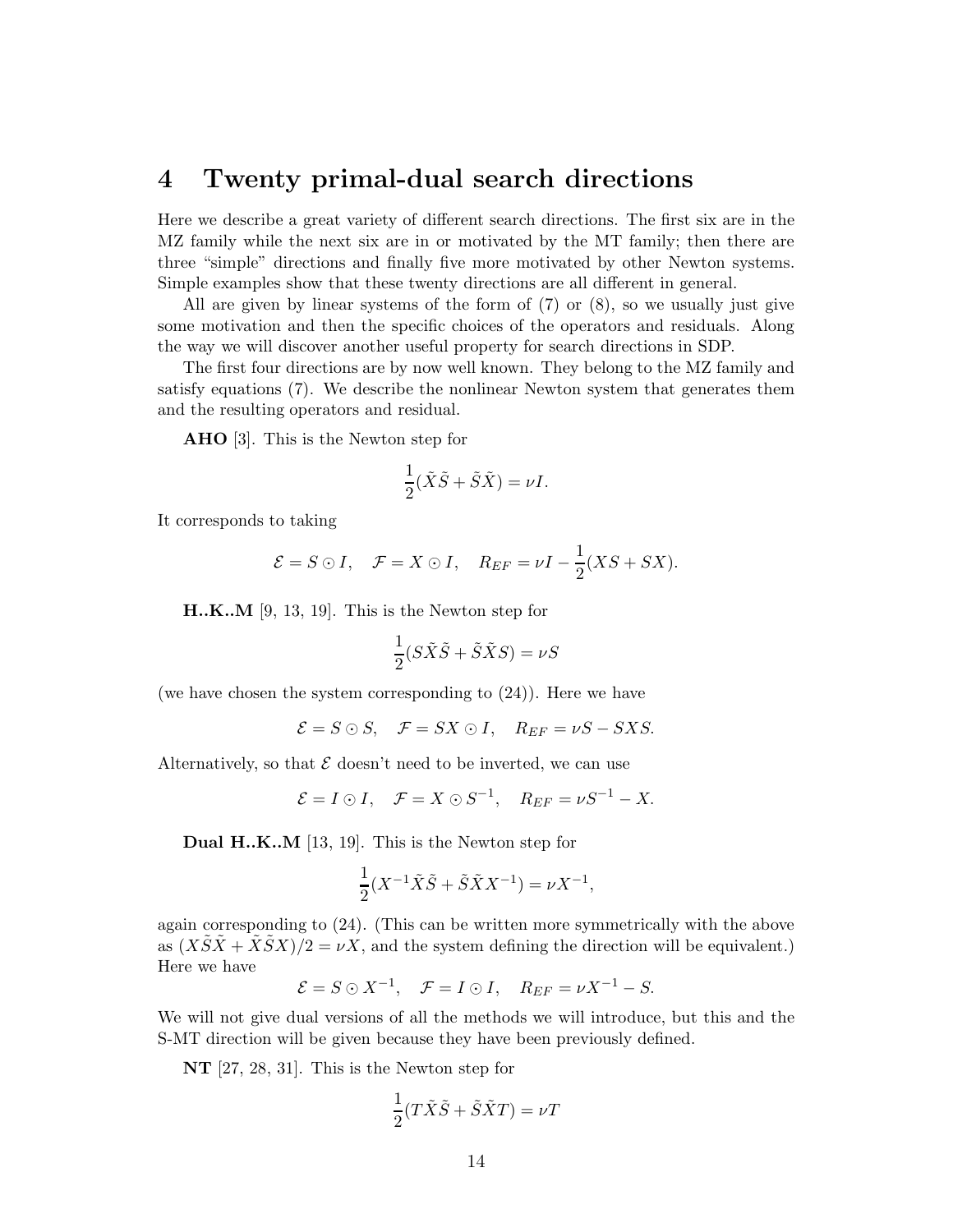(recall that  $T = W^{-1}$ , the inverse of the scaling matrix), again corresponding to (24). (This can be written in the alternative form  $(W\tilde{S}\tilde{X}+\tilde{X}\tilde{S}W)/2=\nu W$ , and the system defining the direction will be equivalent.) Hence we have

$$
\mathcal{E} = S \odot W^{-1}, \quad \mathcal{F} = W^{-1}X \odot I, \quad R_{EF} = \nu W^{-1} - \frac{1}{2}(W^{-1}XS + SXW^{-1}).
$$

However, it turns out (see [31]) that an equivalent formulation uses

$$
\mathcal{E} = I \odot I, \quad \mathcal{F} = W \odot W, \quad R_{EF} = \nu S^{-1} - X.
$$

(Indeed, the latter form of the equations was the way the direction was introduced in [27, 28]; it was not clear that the resulting direction lay in the MZ family.) We can also pre- and post-multiply by T, to get another form with  $\mathcal{F} = I$ , or by  $T^{1/2} = W^{-1/2}$ , to get a symmetric primal-dual form, but the formulation above requires no inversion of  $\mathcal{E}$ . However, for future reference, we do want to point out another symmetric primal-dual form, where we pre- and post-multiply the last-mentioned formulation by  $\tilde{V}^{1/2}$ . Then we find

$$
\mathcal{E} = V^{1/2} W^{-1/2} \odot V^{1/2} W^{-1/2}, \quad \mathcal{F} = V^{1/2} W^{1/2} \odot V^{1/2} W^{1/2}, \quad R_{EF} = \nu I - V^2.
$$

The next two directions were recently introduced by Gu [7] and Toh [32], based on a characterization by Gu of the TTT (or MZ\*) family, itself a restatement of a characterization by Monteiro and Zhang [22]. Suppose  $X^{1/2}S^{1/2} = Q_x \Sigma Q_s^T$ , with  $Q_x$ and  $Q_s$  orthogonal and  $\Sigma$  diagonal. Then the TTT family (in the case that all diagonal entries of  $\Sigma$  are distinct) corresponds to those P that can be written as

$$
P = \hat{B}\Sigma^{-1/2}Q_s^TS^{1/2} = \hat{B}\Sigma^{1/2}Q_x^TX^{-1/2}
$$

for some diagonal positive definite  $B$ . The H.K..M, NT, and dual H.K..M directions correspond to  $\hat{B}$  equal to  $\Sigma^{1/2}$ , the identity, and  $\Sigma^{-1/2}$  respectively. The choices recommended by Gu and Toh are designed to make  $P^T P$  or the  $3 \times 3$  block matrix in (7) better conditioned. Let  $\Phi(\Psi)$  be the diagonal matrix so that the rows of  $\Phi^{-1}Q_s^TS^{1/2}$  $(\Psi^{-1} Q_x^T X^{1/2})$  have unit length.

**Gu** [7]. Choose  $\hat{B} = \Phi^{-1} \Sigma^{1/2}$  so that  $P = \hat{B} \Sigma^{-1/2} Q_s^T S^{1/2}$  has rows of unit length. Set

$$
M = P^T P = S^{1/2} Q_s \Phi^{-2} Q_s^T S^{1/2}
$$

and then

$$
\mathcal{E} = S \odot M, \quad \mathcal{F} = MX \odot I, \quad R_{EF} = \nu M - \frac{1}{2}(MXS + SXM).
$$

**Toh** [32]. Choose  $\hat{B} = \Phi^{-1/2} \Psi^{1/2}$  and  $P = \hat{B} \Sigma^{-1/2} Q_s^T S^{1/2}$ . (Then, according to [32], P and  $P^{-T}$  have rows of the same lengths.) Set

$$
M = P^T P = S^{1/2} Q_s \Sigma^{-1} \Phi^{-1} \Psi Q_s^T S^{1/2}
$$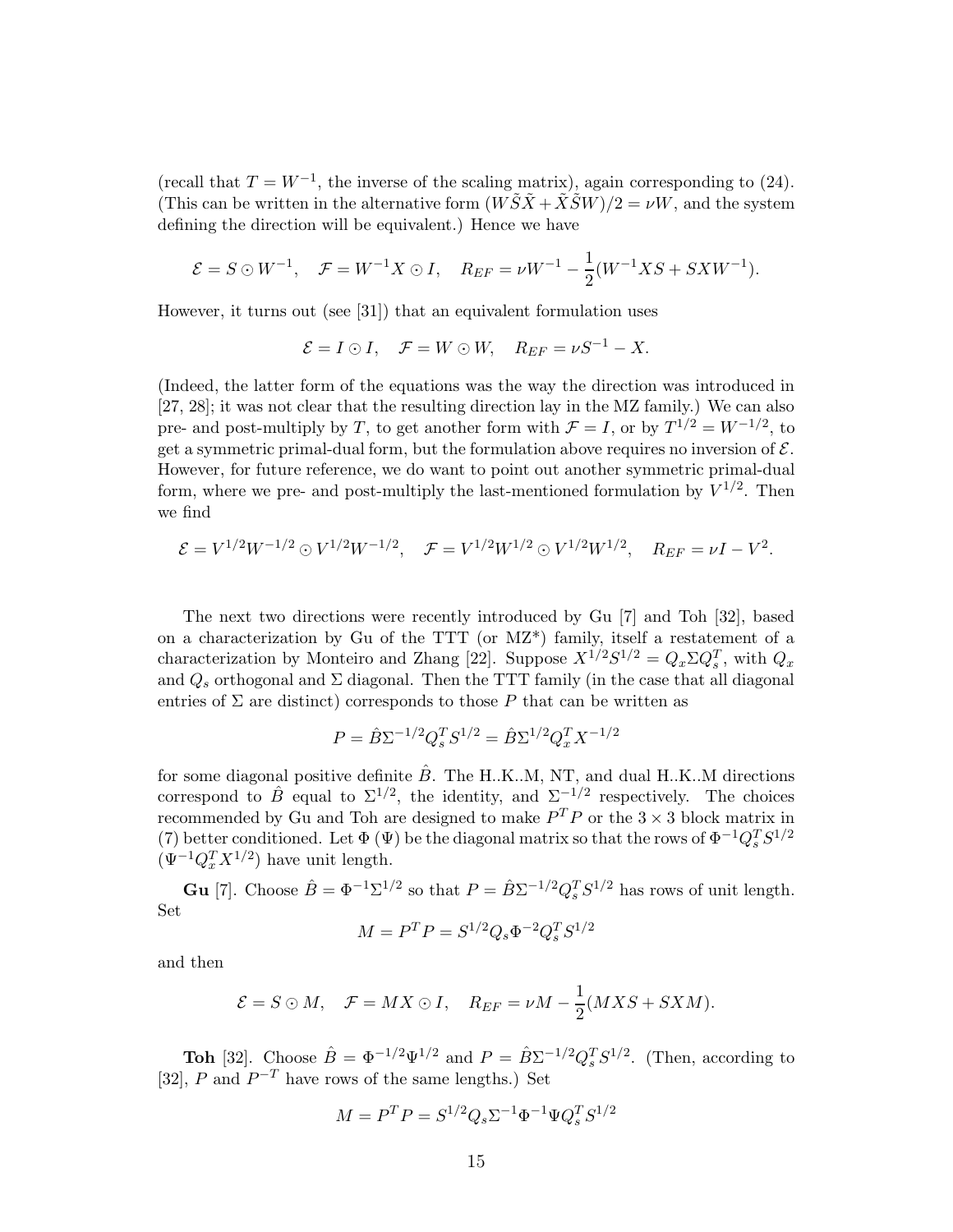and then  $\mathcal{E}, \mathcal{F}$ , and  $R_{EF}$  as above.

Next we proceed to the members of the Monteiro-Tsuchiya family. First we have the X-MT direction:

X-MT [21]. This is the Newton step for

$$
\tilde{X}^{1/2} \tilde{S} \tilde{X}^{1/2} = \nu I.
$$

We have a system of the form (8) with

$$
\mathcal{E} = \mathcal{F} = I \odot I, \quad \mathcal{G} = X^{1/2} \odot I, \quad \mathcal{H} = S \odot X^{-1/2}
$$

and

$$
R_E = 0
$$
,  $R_F = \nu X^{-1} - S$ .

This corresponds to  $P = I$  and  $N = X^{-1/2}$ .

**MTI.** Our next direction is also in the MT family, corresponding to  $P = X^{1/2}$ so that  $N = I$ . However, there is another motivation which we will see later, so we discuss it now. The X-MT direction involves some square roots. Let us write the last two equations defining the direction as

$$
\Delta X \quad - X[X^{-1/2}Z] \quad - \quad [ZX^{-1/2}]X \quad = \quad 0,
$$
\n
$$
\Delta S \quad + \quad S[ZX^{-1/2}] \quad + \quad [X^{-1/2}Z]S \quad = \quad \nu X^{-1} - S.
$$

Now we replace  $[X^{-1/2}Z]$  by Z, and pretend that it is symmetric, so that we also replace  $[ZX^{-1/2}]$  by Z. The result is of the form of (8), with

$$
\mathcal{E} = \mathcal{F} = I \odot I, \quad \mathcal{G} = X \odot I, \quad \mathcal{H} = S \odot I
$$

and

$$
R_E = 0
$$
,  $R_F = \nu X^{-1} - S$ .

These are also the formulae resulting from setting  $P$  and  $N$  as above in the MT family.

We have already considered several members of this family.  $P = I$ ,  $N = X^{-1/2}$ gives the X-MT direction, while  $P = X^{1/2}$ ,  $N = I$  yields the MTI direction. Also,  $P = X^{-1/2}$ ,  $N = X^{-1}$  gives the dual H.K..M direction,  $P = S^{1/2}$ ,  $N = W^{-1}$  gives the NT direction, and, as mentioned in the last section,  $P = (SXS)^{1/2}, N = S$ leads to the H..K..M direction. There are two other choices we will discuss. First, given the range of P's above, it seems worthwhile to consider also  $P = S^{-1/2}$ , which corresponds to  $N = J^{-1}$  (recall that J is the metric geometric mean of X and S as defined in (15)). Second, as mentioned by Monteiro and Tsuchiya, another reasonable choice is  $P = W^{-1/2}$  (so that X and S are both scaled to V), which corresponds to  $N = X^{-1} \# W^{-1}.$ 

**MTJ.** Here we choose  $P = S^{-1/2}$  and  $N = J^{-1}$  so that

$$
\mathcal{E} = \mathcal{F} = I \odot I, \quad \mathcal{G} = XJ^{-1} \odot I, \quad \mathcal{H} = S \odot J^{-1}
$$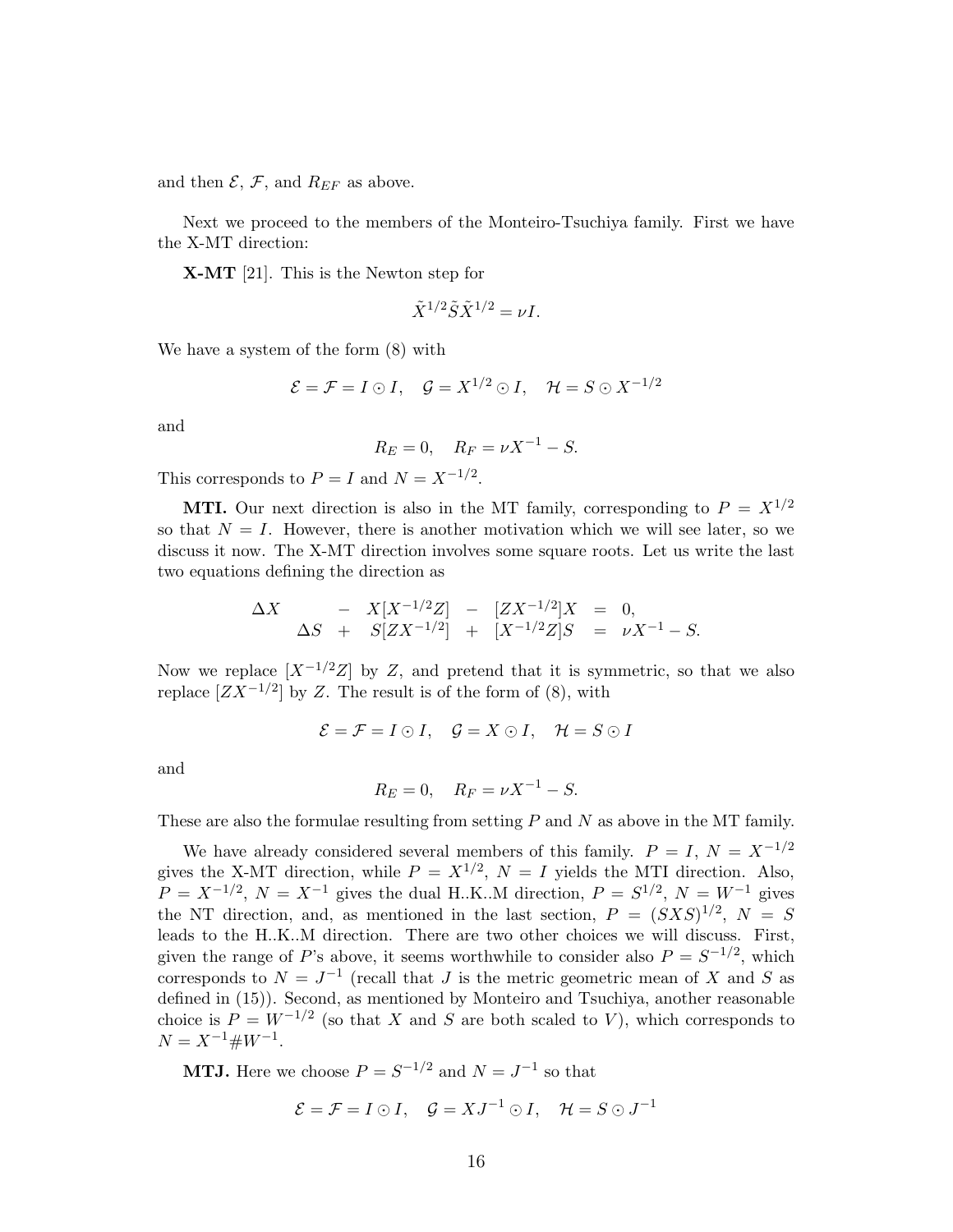and

$$
R_E = 0
$$
,  $R_F = \nu X^{-1} - S$ .

**MTW** [21]. Here we choose  $P = W^{-1/2}$  and  $N = W^{-1/2}V^{-1/2}W^{-1/2} = X^{-1} \# W^{-1}$ so that

$$
\mathcal{E} = \mathcal{F} = I \odot I, \quad \mathcal{G} = X(X^{-1} \# W^{-1}) \odot I, \quad \mathcal{H} = S \odot (X^{-1} \# W^{-1})
$$

and

$$
R_E = 0
$$
,  $R_F = \nu X^{-1} - S$ .

The other two directions motivated by the MT family are the dual X-MT direction, the S-MT direction, and another direction discovered by Monteiro and Zanjacomo [24] using a Cholesky factorization of S.

S-MT [21, 24]. This is the Newton step for

$$
\tilde{S}^{1/2}\tilde{X}\tilde{S}^{1/2}=\nu I,
$$

which gives a system of the form (8) with

$$
\mathcal{E} = \mathcal{F} = I \odot I
$$
,  $\mathcal{G} = X \odot S^{-1/2}$ ,  $\mathcal{H} = S^{1/2} \odot I$ 

and

$$
R_E = \nu S^{-1} - X
$$
,  $R_F = 0$ .

S-Chol-MT [24]. This is the Newton step for

$$
\tilde{L}_s^T \tilde{X} \tilde{L}_s = \nu I,
$$

where  $\tilde{L}_s \tilde{L}_s^T = \tilde{S}$  is the Cholesky factorization of  $\tilde{S}$ . Let us use P temporarily for  $\tilde{L}_s$  and  $Q[H]$  for its derivative with respect to  $\tilde{S}$  in the direction H. Then we find

$$
PQ[H]^T + Q[H]P^T = H.
$$

Thus the Newton direction satisfies the first two equations of (8) together with

$$
L_s^T \Delta X L_s \quad + \quad L_s^T X Q \quad + \quad Q^T X L_s \quad = \quad \nu I - L_s^T X L_s, \n\Delta S \quad - \quad L_s Q^T \quad - \quad Q L_s^T \quad = \quad 0,
$$
\n
$$
(31)
$$

where  $L<sub>s</sub>$  is the Cholesky factor of S and Q is an auxiliary lower triangular matrix variable. Note that the first equation can equivalently be written

$$
\Delta X + X Q L_s^{-1} + L_s^{-T} Q^T X = \nu S^{-1} - X.
$$

We now introduce three "simple" directions. The first is just the primal-dual version of the primal direction that results from taking a Newton step for the primal barrier problem. We can view it as taking a Newton step for another equation describing the central path.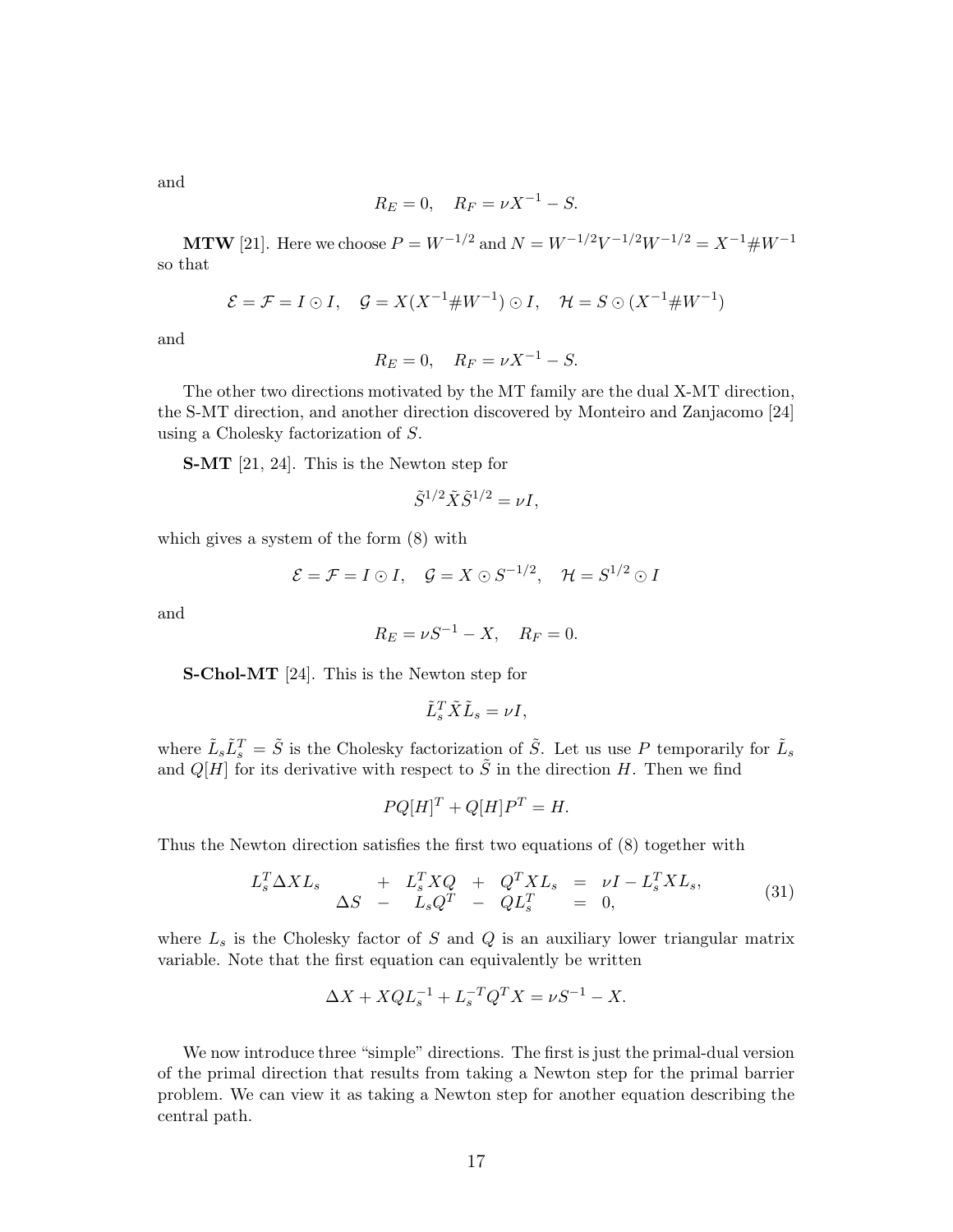Primal [25, 26, 1]. This is the Newton step for

$$
\tilde{S} - \nu \tilde{X}^{-1} = 0.
$$

It satisfies the linear system (7) with

$$
\mathcal{E} = \nu X^{-1} \odot X^{-1}, \quad \mathcal{F} = I \odot I, \quad R_{EF} = \nu X^{-1} - S.
$$

Alternatively, to avoid the inversion of  $\mathcal{E}$ , we can equivalently choose

$$
\mathcal{E} = I \odot I, \quad \mathcal{F} = \frac{1}{\nu} X \odot X, \quad R_{EF} = X - \frac{1}{\nu} X S X.
$$

Finally, a formulation that looks a little more symmetric between  $X$  and  $S$  uses

$$
\mathcal{E} = \nu X^{-1/2} \odot X^{-1/2}, \quad \mathcal{F} = X^{1/2} \odot X^{1/2}, \quad R_{EF} = \nu I - X^{1/2} S X^{1/2}.
$$
 (32)

Benson et al. [5] have pointed out that for certain applications, where the  $A_i$ 's and C are very sparse, S and even  $S^{-1}$  are much sparser than X. In this case it might be very worthwhile to consider the Dual direction, the Newton step for

$$
\tilde{X} - \nu \tilde{S}^{-1} = 0.
$$

It satisfies the linear system (7) with

$$
\mathcal{E} = I \odot I, \quad \mathcal{F} = \nu S^{-1} \odot S^{-1}, \quad R_{EF} = \nu S^{-1} - X.
$$

It turns out that  $\Delta y$  and  $\Delta S$  are independent of X, so there is very little computational penalty for having a dense X matrix. This direction shares theoretical properties with the Primal direction (of which it is the dual) and will not be considered further.

Half. This direction is not a Newton step to our knowledge. It is motivated by trying to symmetrize (32), or a similar version of the equation defining the Dual direction, or alternatively symmetrizing the Newton system (for not necessarily symmetric matrices) coming from  $\tilde{X}\tilde{S} - \nu I = 0$ . This direction was also discussed by Tseng [34]. It has the form of (7) with

$$
\mathcal{E} = S^{1/2} \odot S^{1/2}, \quad \mathcal{F} = X^{1/2} \odot X^{1/2}, \quad R_{EF} = \nu I - \frac{1}{2} (X^{1/2} S X^{1/2} + S^{1/2} X S^{1/2}).
$$

Again there is an equivalent form with  $\mathcal E$  the identity:

$$
\mathcal{E} = I \odot I, \quad \mathcal{F} = S^{-1/2} X^{1/2} \odot S^{-1/2} X^{1/2}, \quad R_{EF} = \nu S^{-1} - \frac{1}{2} (S^{-1/2} X^{1/2} S X^{1/2} S^{-1/2} + X).
$$

IHalf. This direction is also not a Newton step, but is again a simple symmetrization of the Primal system. It has the form of (7) with

$$
\mathcal{E} = X^{-1/2} \odot X^{-1/2}, \quad \mathcal{F} = S^{-1/2} \odot S^{-1/2}, \quad R_{EF} = \frac{\nu}{2} (X^{-1/2} S^{-1} X^{-1/2} + S^{-1/2} X^{-1} S^{-1/2}) - I.
$$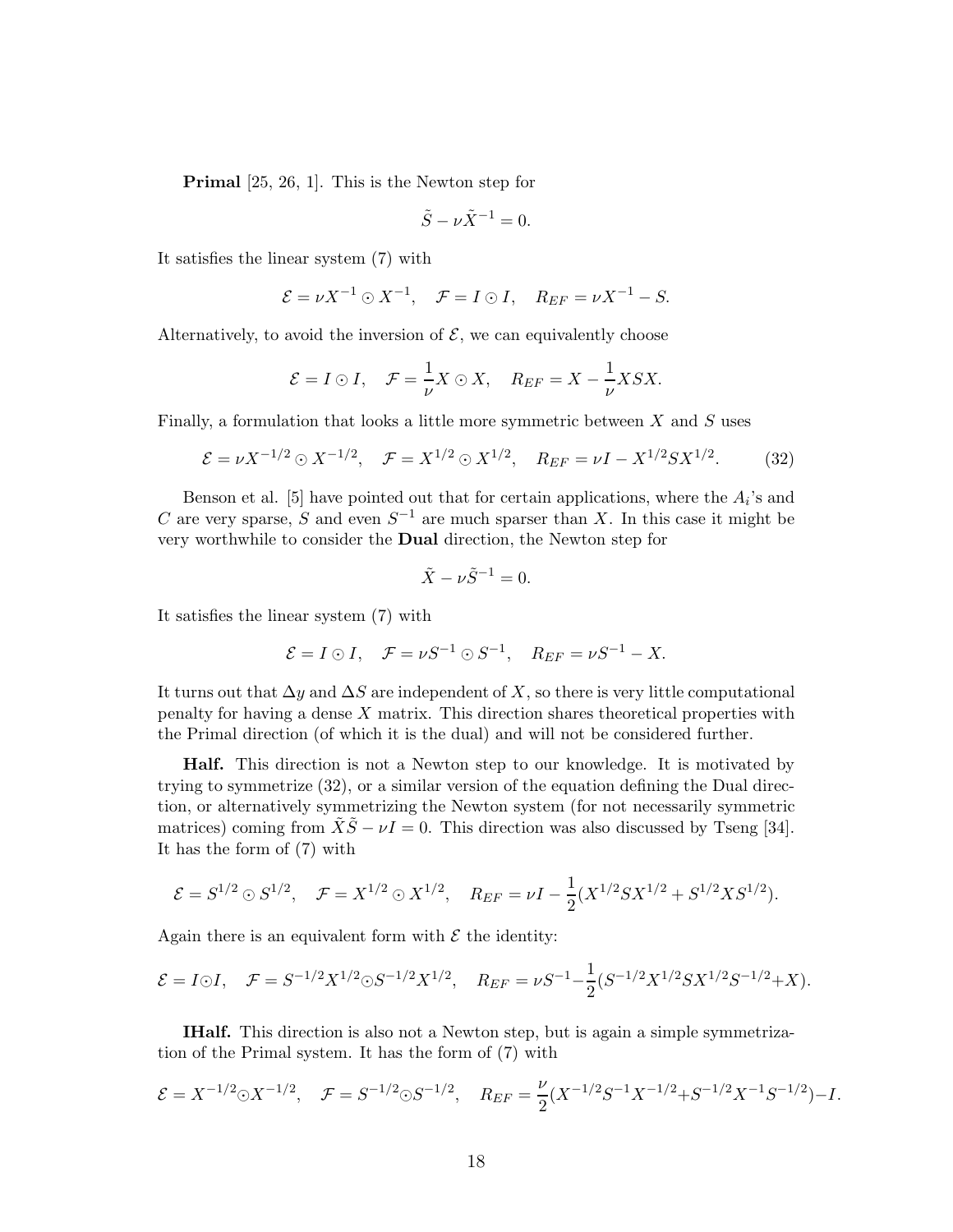Again there is an equivalent form with  $\mathcal E$  the identity:

$$
\mathcal{E} = I \odot I
$$
,  $\mathcal{F} = X^{1/2} S^{-1/2} \odot X^{1/2} S^{-1/2}$ ,  $Re_F = \frac{\nu}{2} (S^{-1} + X^{1/2} S^{-1/2} X^{-1} S^{-1/2} X^{1/2}) - X$ .

The last group of directions we consider is motivated, directly or indirectly, by taking a Newton step. We first note that, since the metric geometric mean  $J$  of  $(15)$  is symmetric positive definite,  $J^2 = \nu I$  iff  $J = \sqrt{\nu}I$ , and this holds iff  $XS = \nu I$ . Hence we consider

J. This is the Newton step for

$$
\tilde{J}^2 = \nu I,
$$

where  $\tilde{J} := \tilde{X} \# \tilde{S}$ . Recall the defining equation for  $\tilde{J}: \tilde{X} - \tilde{J} \tilde{S}^{-1} \tilde{J} = 0$ . Hence, if  $U[H_x, H_s]$  denotes the derivative of  $\tilde{J}$  at  $(X, S)$  in the directions  $H_x$  for  $\tilde{X}$  and  $H_s$  for  $S$ , we have

$$
H_x - JS^{-1}U[H_x, H_s] - U[H_x, H_s]S^{-1}J + JS^{-1}H_sS^{-1}J = 0.
$$

But to get the Newton step, we want to choose  $H_x = \Delta X$  and  $H_s = \Delta S$  so that the resulting  $U := U[H_x, H_s]$  satisfies

$$
JU + UJ = \nu I - J^2.
$$

This Lyapunov equation can be solved directly, to give  $U = (\nu J^{-1} - J)/2$ . Substituting this into the linking equation, we find that the corresponding direction satisfies (7) with

$$
\mathcal{E} = I \odot I, \quad \mathcal{F} = K \odot K, \quad R_{EF} = \frac{\nu}{2}(KJ^{-1} + J^{-1}K^{T}) - X.
$$

where we recall that  $K := JS^{-1} = XJ^{-1}$ . Note the similarities of this system to that defining the NT direction. Indeed,  $\mathcal F$  is defined by K rather than W, but we still have  $K S K^T = J S^{-1} J = X = W S W$ , and  $(K J^{-1} + J^{-1} K^T)/2 = (J S^{-1} J^{-1} + J^{-1} S^{-1} J)/2$ is the mean of two matrices similar to  $S^{-1}$ . However, there is a crucial property of the NT direction not possessed by the J direction.

Recall that almost all of our directions are motivated by taking a Newton step to satisfy the feasibility equations for the primal and dual together with some nonlinear equation. There is no a priori reason why we should expect that

$$
(X + \Delta X) \bullet (S + \Delta S) = \nu n,
$$

which certainly follows if the nonlinear equation  $\tilde{X}\tilde{S}-\nu I$  is satisfied exactly by the next iterate. However, this does indeed hold for several directions, as long as the current iterate is feasible. In this case,  $r_p$  and  $R_d$  are zero, so the feasibility equations imply that  $\Delta X \bullet \Delta S$  is zero. Then the equation above is equivalent to

$$
S \bullet \Delta X + X \bullet \Delta S = \nu n - X \bullet S. \tag{33}
$$

We shall say that a direction *predicts the duality gap* if it satisfies (33). For example, if we take the last equation defining the NT direction,

$$
\Delta X + W\Delta SW = \nu S^{-1} - X,
$$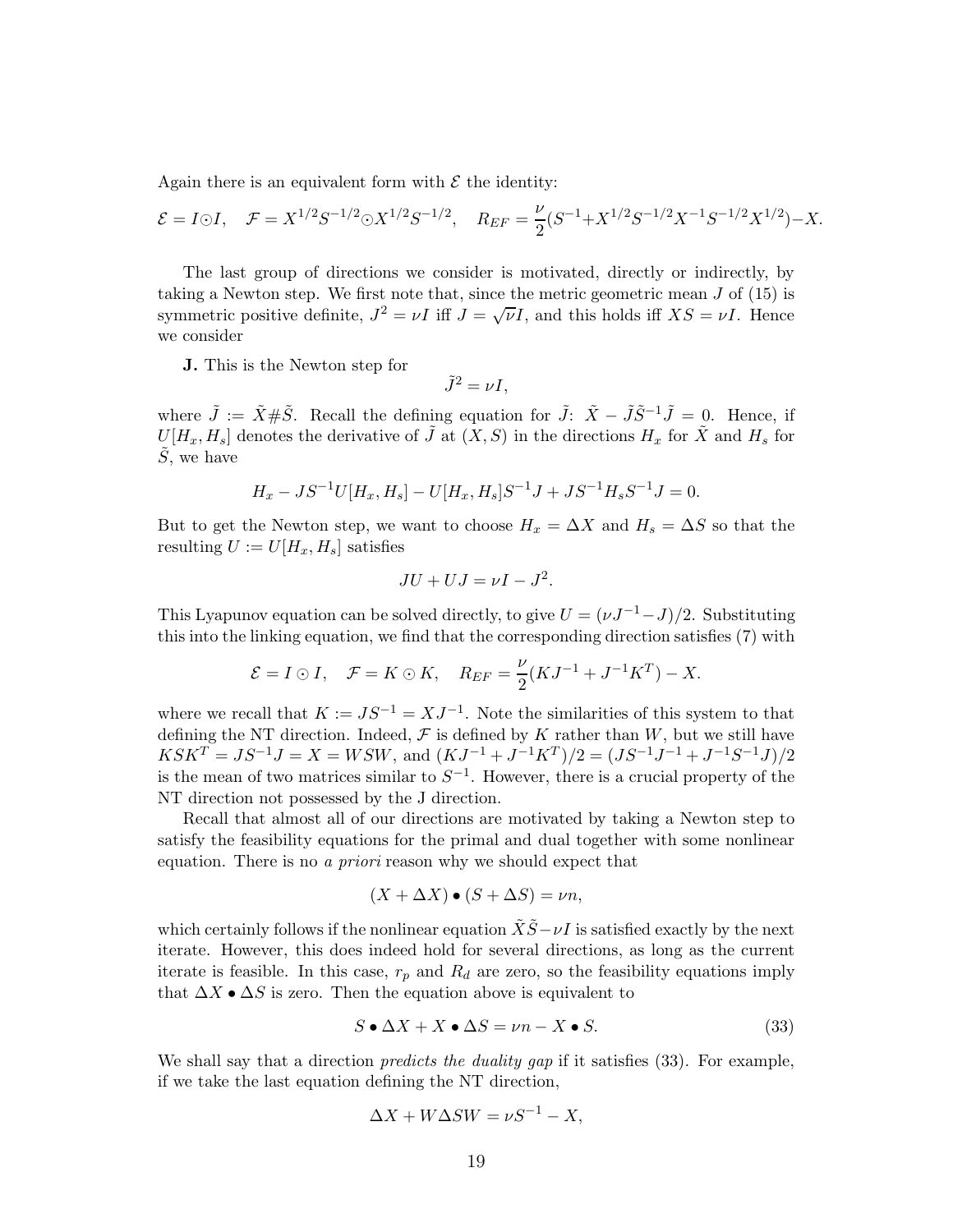and take its inner product with  $S$ , we obtain exactly  $(33)$ . As we shall see, this same happy coincidence occurs for almost all our directions. However, taking the inner product of the last equation defining the J direction with S gives

$$
S \bullet \Delta X + (K^T S K) \bullet \Delta S = \frac{\nu}{2} S \bullet (J S^{-1} J^{-1} + J^{-1} S^{-1} J) - X \bullet S,
$$

which is not  $(33)$ . A slight modification of the J direction restores this property:

**J2.** We merely interchange K and  $K^T$  in the equations defining the J direction. Hence we obtain the solution to (7) with

$$
\mathcal{E} = I \odot I, \quad \mathcal{F} = K^T \odot K^T, \quad R_{EF} = \nu S^{-1} - X.
$$

Our next direction replaces the metric geometric mean J by the spectral geometric mean:

V. This is the Newton step for

$$
\tilde{V}^2 = \nu I,\tag{34}
$$

where  $\tilde{V} = \tilde{W}^{-1/2} \tilde{X} \tilde{W}^{-1/2} = \tilde{W}^{1/2} \tilde{S} \tilde{W}^{1/2}$ . Let us write  $V'[H_x, H_s] (W'_{1/2}[H_x, H_s])$  for the derivative of  $\tilde{V}$  ( $\tilde{W}^{1/2}$ ) in the direction  $(H_x, H_s)$  at  $(X, S)$ . Then we find

$$
\begin{array}{lll} V'[H_x,H_s] &=& -W^{-1/2}W_{1/2}'[H_x,H_s]W^{-1/2}XW^{-1/2} \\ && \quad +W^{-1/2}H_xW^{-1/2}-W^{-1/2}XW^{-1/2}W_{1/2}'[H_x,H_s]W^{-1/2}, \end{array}
$$

and

$$
V'[H_x, H_s] = W'_{1/2}[H_x, H_s]SW^{1/2} + W^{1/2}H_sW^{1/2}
$$
  
+
$$
W^{1/2}SW'_{1/2}[H_x, H_s].
$$

We want to choose  $(\Delta X, \Delta S) = (H_x, H_s)$  so that the resulting  $V'[H_x, H_s]$  satisfies

$$
VV'[H_x, H_s] + V'[H_x, H_s]V = \nu I - V^2,
$$

to get the Newton step for (34). This Lyapunov system can be solved directly to give  $V'[H_x, H_s] = (\nu V^{-1} - V)/2$ . Hence, letting Z denote  $W'_{1/2}[\Delta X, \Delta S]$ , the Newton step satisfies the first two equations of (8) as well as

$$
\begin{array}{ccc}W^{-1/2}\Delta XW^{-1/2}&-&W^{-1/2}XW^{-1/2}ZW^{-1/2}&-&W^{-1/2}ZW^{-1/2}XW^{-1/2}&=&\frac{1}{2}(\nu V^{-1}-V),\\W^{1/2}\Delta SW^{1/2}&+&W^{1/2}SZ&+&ZSW^{1/2}&=&\frac{1}{2}(\nu V^{-1}-V),\end{array}
$$

or

$$
\Delta X \quad - XW^{-1/2}Z \quad - \quad ZW^{-1/2}X \quad = \quad \frac{1}{2}(\nu S^{-1} - X) \n\Delta S \quad + \quad SZW^{-1/2} \quad + \quad W^{-1/2}ZS \quad = \quad \frac{1}{2}(\nu X^{-1} - S),
$$

which is (8) with

$$
\mathcal{E} := \mathcal{F} := I \odot I, \quad \mathcal{G} := XW^{-1/2} \odot I, \quad \mathcal{H} := S \odot W^{-1/2}
$$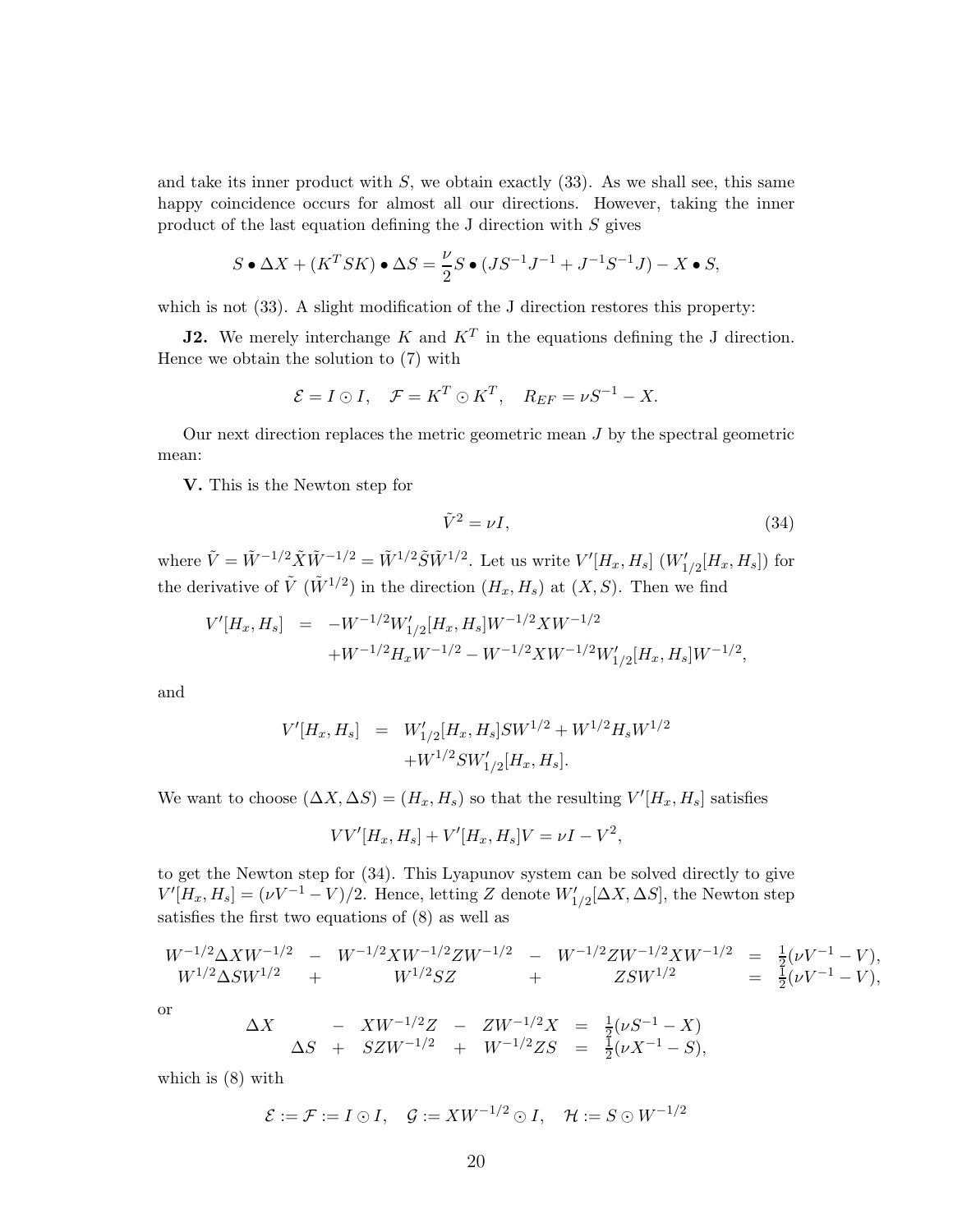and

$$
R_E := \frac{1}{2}(\nu S^{-1} - X), \quad R_F := \frac{1}{2}(\nu X^{-1} - S).
$$

V2. We can obtain a variant of this direction by proceeding as in the first derivation of

the MTI direction to eliminate the square roots. We treat  $ZW^{-1/2}$  as a new variable, denoted  $Z$  in what follows, and ignore the fact that it is not symmetric to obtain the first two equations of (8) and

$$
\Delta X \quad - XZ \quad - \quad ZX \quad = \quad \frac{1}{2}(\nu S^{-1} - X) \n\Delta S \quad + \quad SZ \quad + \quad ZS \quad = \quad \frac{1}{2}(\nu X^{-1} - S),
$$

so that

$$
\mathcal{E} := \mathcal{F} := I \odot I, \quad \mathcal{G} := X \odot I, \quad \mathcal{H} := S \odot I,
$$

with  $R_E$  and  $R_F$  as above. Note that this is exactly the system defining the MTI direction except that the nonzero right-hand side  $R_F$  there is now distributed between  $R_E$  and  $R_F$ .

SXS. The final direction we consider is the Newton step for

$$
\tilde{S}\tilde{X}\tilde{S}=\nu\tilde{S}
$$

(compare with the motivation for the H..K..M direction). It follows that the direction solves the first two equations of (7) together with

$$
S\Delta X S + SX\Delta S + \Delta S X S - \nu \Delta S = \nu S - S X S,
$$

or

$$
\Delta X + X\Delta SS^{-1} + S^{-1}\Delta SX - \nu S^{-1}\Delta SS^{-1} = \nu S^{-1} - X,
$$

which is (7) with

$$
\mathcal{E} := I \odot I, \quad \mathcal{F} := S^{-1} \odot (2X - \nu S^{-1}), \quad R_{EF} := \nu S^{-1} - X.
$$

Before ending the section, we consider a modification of the SXS direction. Suppose we take the Newton step for

$$
\tilde{S}\tilde{X}\tilde{S}=\nu S.
$$

(We can view this as perturbing the right-hand side of the linear system defining the Newton step for  $SXS = 0$ , rather than first perturbing the nonlinear system and then computing the Newton step.) Then we obtain the direction solving (7) with

$$
\mathcal{E} := I \odot I, \quad \mathcal{F} := 2S^{-1} \odot X, \quad R_{EF} := \nu S^{-1} - X. \tag{35}
$$

Except for the factor 2, this is exactly the system defining the H..K..M direction. Suppose the current iterate is dual feasible, so that  $R_D = 0$ . Then the solution to this new system is  $(\Delta X, \Delta y/2, \Delta S/2)$ , where  $(\Delta X, \Delta y, \Delta S)$  is the H.K..M direction. Hence any iterative method that combines this direction with a line search that takes a fraction of the step to the boundary (separately for the primal and the dual) will generate exactly the same iterates as if it used the H..K..M direction. In this way,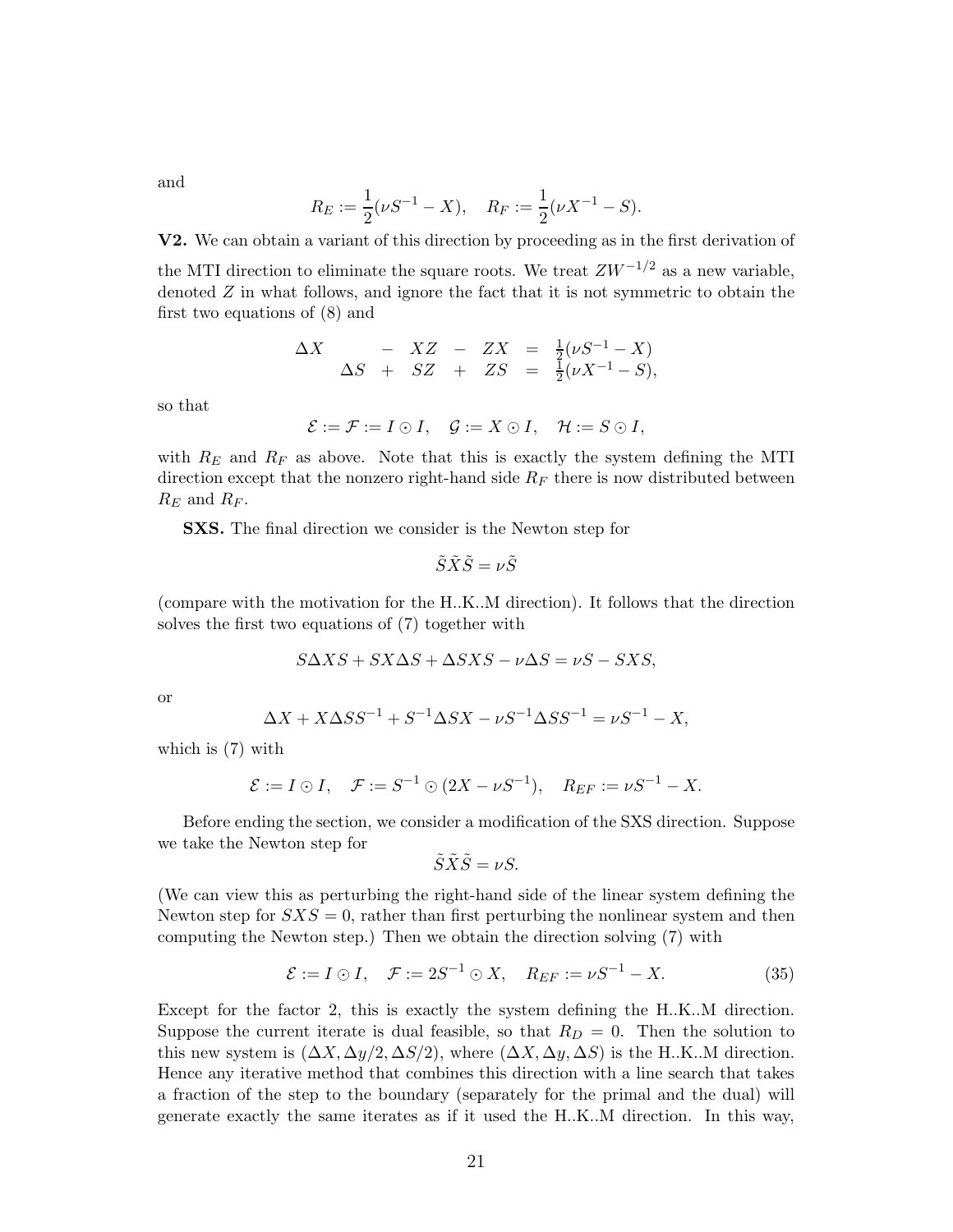we can view the H.K..M method as a perturbed Newton method for  $SXS = 0$ , with nonstandard step-size control. The situation can be compared to the solution of the scalar equation  $s^2 = 0$ , which has a singular Jacobian at the solution. The Newton iteration leads to linear convergence, while doubling the Newton step (corresponding to replacing the direction given by (35) with the H..K..M direction) leads to the exact solution in one step.

### 5 Computation of the search directions

In all cases, we will compute the search direction  $(\Delta X, \Delta y, \Delta S)$  through (10) or (11). This involves obtaining the  $m \times m$  matrix  $B := \mathcal{A}\mathcal{E}^{-1}\mathcal{F}\mathcal{A}^*$  or  $B' := \mathcal{A}\mathcal{E}^{-1}\mathcal{G}\mathcal{H}^{-1}\mathcal{F}\mathcal{A}^*$ and evaluating the right-hand sides. Each entry of  $B$  or  $B'$  is calculated from

$$
B_{ij} = A_i \bullet (\mathcal{E}^{-1} \mathcal{F} A_j) \quad \text{or} \quad B'_{ij} = A_i \bullet (\mathcal{E}^{-1} \mathcal{G} \mathcal{H}^{-1} \mathcal{F} A_j), \tag{36}
$$

and since application of  $\mathcal F$  or  $\mathcal G$  to a matrix is straightforward for all methods, it suffices to show how to solve

$$
\mathcal{E}U = R \quad \text{and} \quad \mathcal{H}U = R \tag{37}
$$

for arbitrary  $R \in \mathcal{S} \mathbb{R}^{n \times n}$  and those  $\mathcal E$  and  $\mathcal H$  arising in our methods.

The matrices required to define  $\mathcal{E}, \mathcal{F}, \mathcal{G},$  and  $\mathcal{H}$  are easily computed. Inverses, such as  $X^{-1}$  in the Primal direction, are best evaluated using Cholesky factorization, while square roots, such as  $X^{1/2}$  in the Half direction, require an eigenvalue decomposition. Geometric means, like  $W, V$ , and J, require Cholesky factors and one or two eigenvalue or singular value decompositions; see [31] for an efficient way to compute  $W$  (or similarly J). All of these calculations require  $O(n^3)$  arithmetic operations, and in the dense case will take negligible time compared to the computation of  $B$  or  $B'$  (which requires  $O((m+n)mn^2)$  arithmetic operations).

Let us therefore turn to the solution of systems of the form  $(37)$  arising in our methods. For eight of them  $(H..K..M, NT, Primal, Half, IHalf, J, J2, and SXS), H$ does not appear and  $\mathcal E$  can be taken to be the identity, so no such systems need to be solved. For three of them (AHO, MTI, and V2), either  $H$  does not appear and  $\mathcal E$  is of the form  $S \odot I$ , or  $\mathcal E$  is the identity and  $\mathcal H = S \odot I$ . For S-MT,  $\mathcal E$  is the identity and  $\mathcal{H} = S^{1/2} \odot I$ . For the remaining directions (dual H.K.M, Gu, Toh, X-MT, MTJ, MTW, and V), either H does not appear and  $\mathcal E$  is of the form  $S \odot M$  for some symmetric positive definite M, or  $\mathcal E$  is the identity and  $\mathcal H = S \odot M$  for some such M. (The attentive reader will have noticed that the S-Chol-MT direction is missing from this list. This requires the solution of a triangular Lyapunov system (see [24]) and will not be addressed further in this section; the order of complexity is the same as the methods here, with slightly smaller constants.) Let us consider these cases in turn.

For the first nontrivial case, we need to solve  $(S \odot I)U = R$ , or equivalently

$$
SU + US = 2R.
$$

Let us compute the eigenvalue decomposition  $QDQ^T$  of S, where Q is orthogonal and  $D = \text{diag}(d_1, \dots, d_n)$  with all  $d_j$ 's positive. Then, with  $\overline{U} := Q^T U Q$  and  $\overline{R} := Q^T R Q$ ,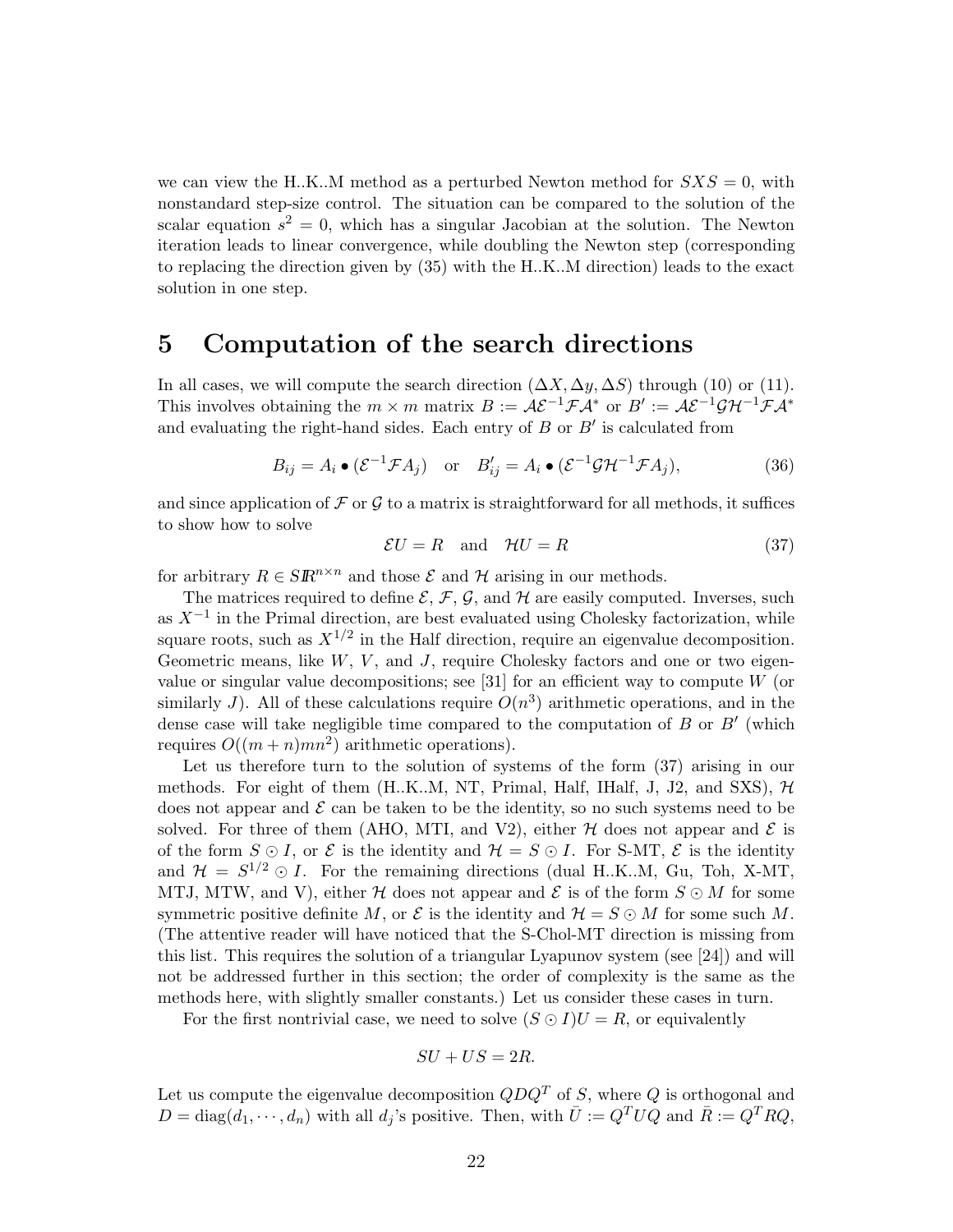we get

$$
D\bar{U} + \bar{U}D = 2\bar{R},
$$

so that  $\bar{U}_{ij} = 2\bar{R}_{ij}/(d_i + d_j)$  for all i, j. Hence we calculate  $\bar{R}$ , thence  $\bar{U}$ , and lastly U. A similar technique works for the next case, since  $S^{1/2} = QD^{1/2}Q^{T}$ .

Finally we need to find the solution of

$$
MUS + SUM = 2R,
$$

where  $M$  is a symmetric positive definite matrix. We first compute an eigenvalue decomposition of S to obtain  $S^{1/2}$  and  $S^{-1/2}$ , and then rewrite the equation above as

$$
\hat{M}\hat{U} + \hat{U}\hat{M} = 2\hat{R},
$$

where  $\hat{M} := S^{-1/2}MS^{-1/2}, \hat{U} := S^{1/2}US^{1/2}$ , and  $\hat{R} := S^{-1/2}RS^{-1/2}$ . Now we proceed as in the paragraph above. We find the eigenvalue decomposition  $\hat{Q}\hat{D}\hat{Q}^T$  of  $\hat{M}$ , where  $\hat{Q}$ is orthogonal and  $\hat{D} = \text{diag}(\hat{d}_1, \dots, \hat{d}_n)$  with all  $\hat{d}_j$ 's positive. Then, with  $\bar{U} := \hat{Q}^T \hat{U} \hat{Q}$ and  $\bar{R} := \hat{Q}^T \hat{R} \hat{Q}$ , we get

$$
\hat{D}\bar{U} + \bar{U}\hat{D} = 2\bar{R},
$$

so that  $\bar{U}_{ij} = 2\bar{R}_{ij}/(\hat{d}_i + \hat{d}_j)$  for all i, j. Hence we obtain  $\hat{U}$  and thence U. Note that, with  $P := S^{-1/2} \widetilde{Q}, \overline{R} = P^{\widetilde{T}} R P$  and  $U = P \overline{U} P^T$ .

## 6 Properties of SDP search directions

Here we list a number of desirable properties for search directions in semidefinite programming to enjoy, and check whether the directions of Section 3 possess these properties or not. It is somewhat laborious to check each direction for each property, and so our proofs often consider just one or two representative cases.

When we state that a property is true for all our directions except A, B, and C, we mean that all the directions in Section 3 except for these possess the property, and the exceptional directions do not; the counterexamples in such cases are easy to find using Matlab [18], and indeed we found that one example sufficed for all cases. If the situation for the exceptional directions is unclear (counterexamples have not been found), we write that the property holds for all our directions except possibly A, B, and C. Similarly, if we state that a property holds for just the A, B, and C directions, we mean to imply that it fails for all others in Section 3; if this is not known, we state that the property holds for at least the A, B, and C directions.

Extends linear programming. We mentioned in the introduction that, when the space  $S\mathbb{R}^{n\times n}$  is replaced by the subspace of diagonal matrices, the resulting problems are merely reformulations of linear programming problems. In this case, we would expect that the search directions found for the corresponding semidefinite programming problems would be the diagonal matrices defined by the usual primal-dual directions of linear programming, i.e., would satisfy the first two equations of (7) and

$$
S\Delta X + X\Delta S = \nu I - XS,\tag{38}
$$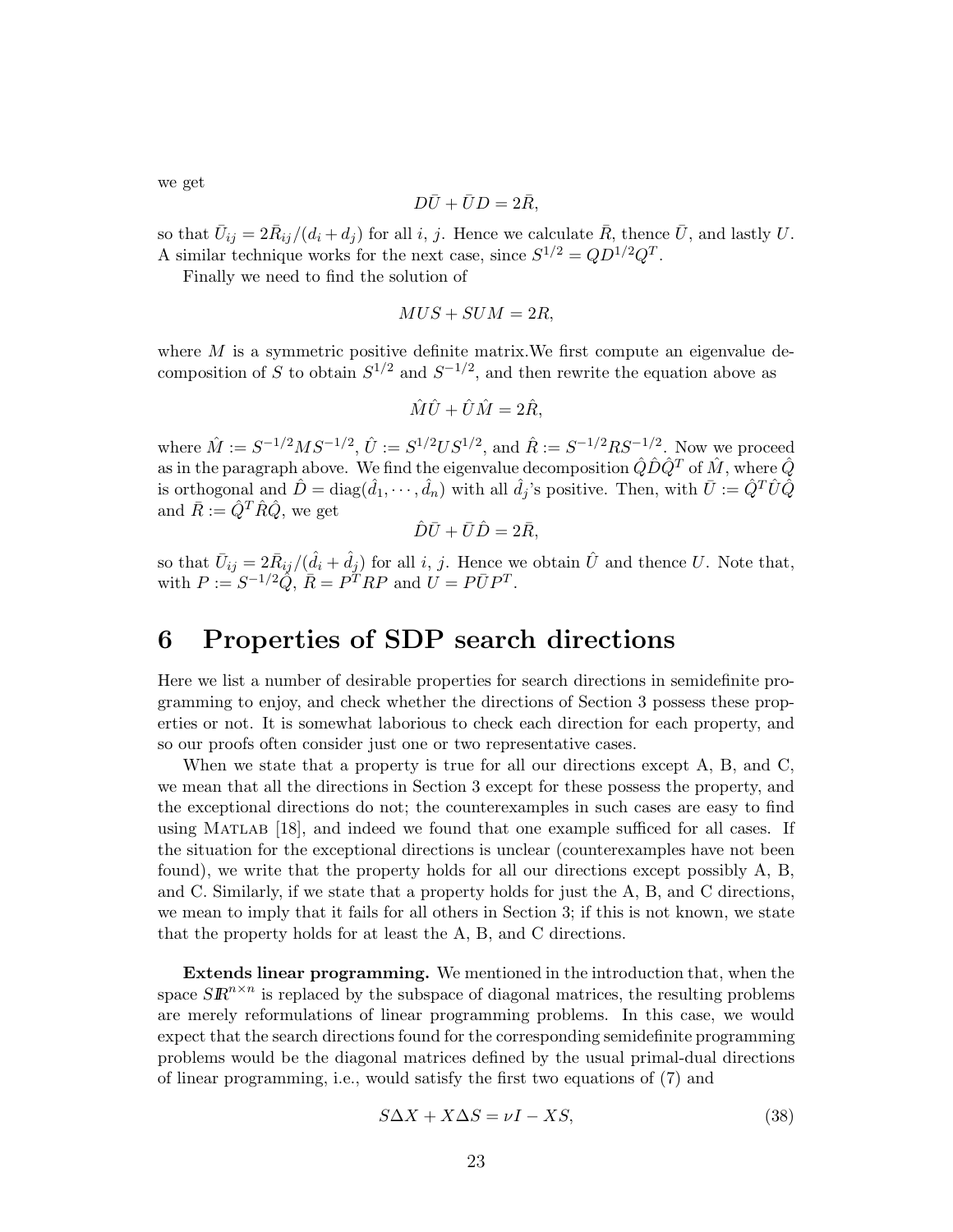with all matrices diagonal. Hence we say that a direction possesses property (ELP) if, whenever all  $A_i$ 's  $C, X$ , and  $S$  are diagonal, the resulting search direction satisfies (38).

Proposition 6.1 Property (ELP) holds for all our directions except Primal and SXS.

#### Proof:

Let us prove this for all our directions in the MT family. Then, for some symmetric positive definite  $N$ , the direction satisfies (28). But all choices for  $N$  corresponding to directions in Section 3 are diagonal if  $X$  and  $S$  are. Hence the auxiliary matrix  $Z$  is also diagonal, as the solution of a Lyapunov equation with diagonal matrices on the left- and right-hand sides. Now by multiplying the first equation of (28) by S and the second by  $X$  and adding, we get exactly (38), since the terms in  $Z$  cancel. The key here, of course, is that diagonal matrices commute.  $\Box$ 

**Predicts duality gap.** Suppose our current iterate  $(X, y, S)$  is primal and dual feasible. If we succeed in taking a full step, the next iterate will be  $(X + \Delta X, y +$  $\Delta y, S + \Delta S$ , and this will also be primal and dual feasible, with duality gap equal to

$$
(X + \Delta X) \bullet (S + \Delta S) = X \bullet S + S \bullet \Delta X + X \bullet \Delta S,
$$

since the directions  $\Delta X$  and  $\Delta S$  are orthogonal. We would like this to be equal to the duality gap of the point aimed at, i.e., of the point on the central path with parameter  $\nu$ . Hence we say that a direction satisfies property (PDG) if we have

$$
S \bullet \Delta X + X \bullet \Delta S = \nu n - X \bullet S. \tag{39}
$$

Proposition 6.2 Property (PDG) holds for all our directions except Primal, IHalf, J, and SXS.

#### Proof:

Again, we can check this straightforwardly for each case, but instead we will use a more general technique.

In linear programming, the matrix  $\mathcal{A}\mathcal{E}^{-1}\mathcal{F}\mathcal{A}^*$  or  $\mathcal{A}\mathcal{E}^{-1}\mathcal{G}\mathcal{H}^{-1}\mathcal{F}\mathcal{A}^*$  is replaced by  $AXS^{-1}A^T$ , so we might expect  $\mathcal{E}^{-1}\mathcal{F}$  or  $\mathcal{E}^{-1}\mathcal{G}\mathcal{H}^{-1}\mathcal{F}$  to act like  $XS^{-1}$ . It is indeed the case that  $\mathcal{E}^{-1}\mathcal{F}S = X$  or  $\mathcal{E}^{-1}\mathcal{G}\mathcal{H}^{-1}\mathcal{F}S = X$  for most of our directions, but it appears that a more fundamental property is that  $\mathcal{F}^*\mathcal{E}^{-*}S = X$  or  $\mathcal{F}^*\mathcal{H}^{-*}\mathcal{G}^*\mathcal{E}^{-*}S = X$ . We say that a direction based on (7) has property (PDG') if

$$
\mathcal{F}^*\mathcal{E}^{-*}S = X, \quad (\mathcal{E}^{-*}S) \bullet R_{EF} = \nu n - X \bullet S;
$$

similarly, a direction based on (8) has property (PDG") if

$$
\mathcal{F} \text{ is nonsingular}, \quad \mathcal{G}^* \mathcal{E}^{-*} S = \mathcal{H}^* \mathcal{F}^{-*} X, \quad (\mathcal{E}^{-*} S) \bullet R_E + (\mathcal{F}^{-*} X) \bullet R_F = \nu n - X \bullet S.
$$

By taking the inner product of the last equation of (7) with  $\mathcal{E}^{-*}S$ , we find that a direction possessing (PDG') also enjoys (PDG). If we instead take the inner product of the third equation of (8) with  $\mathcal{E}^{-*}S$  and of the fourth equation with  $\mathcal{F}^{-*}X$  and add, we find that a direction with (PDG") also possesses (PDG).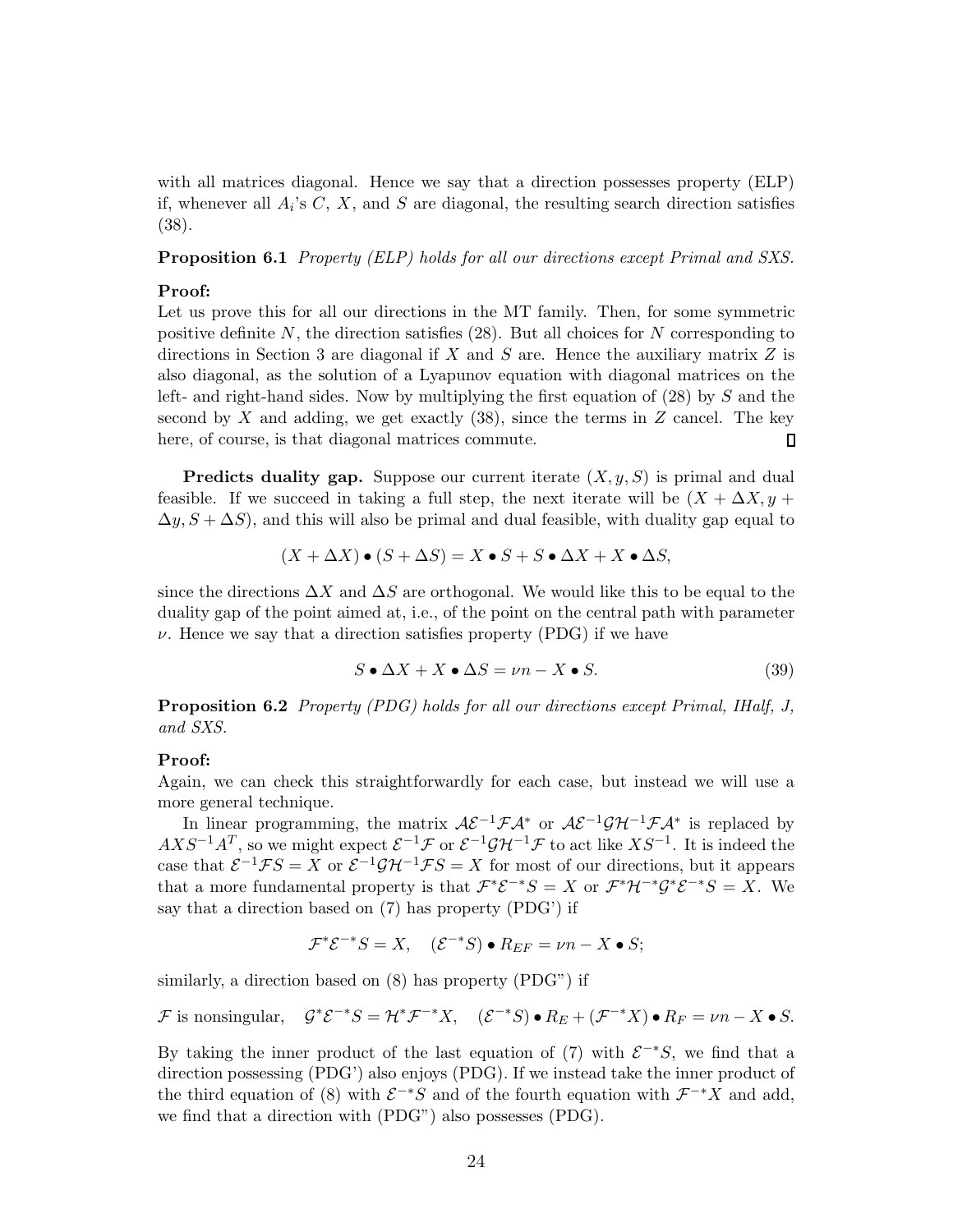Now we are ready to confirm property (PDG) for the entire MZ family. Here  $\mathcal E$  has the form  $S \odot M$  for some symmetric positive definite M, so that  $\mathcal E$  is self-adjoint and  $\mathcal{E}^{-*}S = M^{-1}$ . Also,  $\mathcal{F}$  has the form  $\overline{M}X \odot I$ , so  $\mathcal{F}^* = XM \odot I$  and  $\mathcal{F}^*M^{-1} = X$  as desired. Also,  $(\mathcal{E}^{-*}S) \bullet R_{EF} = M^{-1} \bullet (\nu M - (MXS + SXM)/2) = \nu n - X \bullet S$ , which confirms (PDG') and hence (PDG).

Next we consider the MT family. Here  $\mathcal{E} = \mathcal{F} = I \odot I$ ,  $\mathcal{G} = XN \odot I$ , and  $\mathcal{H} = S \odot N$ for some symmetric positive definite N. We find  $G^* \mathcal{E}^{-*} S = (NX \odot I)S = (NXS +$  $(SXN)/2$ , while  $\mathcal{H}^*\mathcal{F}^{-*}X = (S \odot N)X = (S X N + N X S)/2$ , so the two are equal. Also,  $(\mathcal{E}^{-*}S) \bullet R_E + (\mathcal{F}^{-*}X) \bullet R_F = X \bullet R_F = X \bullet (\nu X^{-1} - S) = \nu n - X \bullet S$ , so we have checked (PDG") and hence (PDG).

Similar arguments confirm the property for all other directions except Primal, IHalf, J, SXS, and S-Chol-MT. But we can check (PDG) for this last direction by taking the inner product of the first equation of  $(31)$  with I and the second with X and adding. (Note that while (PDG) fails for the IHalf and J directions, it holds for the Half and J2 directions.)  $\Box$ 

Well-defined directions. We would like our method for computing directions to give a unique search direction for every symmetric positive definite  $X$  and  $S$  and surjective operator A. Given that we define our directions using (7) or (8) with  $\mathcal E$  or  $\mathcal E$ and  $H$  nonsingular, this requires that, for all symmetric positive definite X and  $S$ ,

 $A\mathcal{E}^{-1}\mathcal{F}A^*$  or  $A\mathcal{E}^{-1}\mathcal{G}A^{-1}\mathcal{F}A^*$  is nonsingular for all surjective A.

It is easy to see that this statement holds iff

 $\mathcal{E}^{-1}\mathcal{F}$  or  $\mathcal{E}^{-1}\mathcal{G}\mathcal{H}^{-1}\mathcal{F}$  is positive (or negative) definite,

but not necessarily self-adjoint (see also Tseng [35]). We say that a direction satisfies (WDD) if the latter holds for all symmetric positive definite  $X$  and  $S$ . Below we determine for which of our directions (WDD) holds. Shida, Shindoh, and Kojima [30] provide a nice approach to this question for the general KSH family, using the concepts of maximal monotone and antitone affine subspaces of  $SR^{n \times n} \times SR^{n \times n}$ , and also determine via this technique that the H..K..M, NT, and Primal directions satisfy (WDD) as does the AHO direction if  $XS + SX$  is symmetric positive definite. Our approach relies on an analysis of the Schur complement matrix as above. Todd, Toh, and Tütüncü [31] show that  $\mathcal{E}^{-1}\mathcal{F}$  is self-adjoint and positive definite whenever it is self-adjoint, so that all members of the MZ\* or TTT family enjoy the (WDD) property. Monteiro and Tsuchiya [21] show indirectly that all members of the MT\* family give well-defined directions, so that (WDD) holds. This family includes the H..K..M, dual H..K..M, and NT directions, which are also in the MZ\* family, but also the MTW direction. Since their method was indirect, it was unclear whether the corresponding operator  $\mathcal{E}^{-1}\mathcal{GH}^{-1}\mathcal{F}$  in the last case was self-adjoint as well as positive definite; indeed, from the form of  $\mathcal G$  and  $\mathcal H$  it seemed unlikely. The fact that the MTW operator does have this property was surprising, and only discovered after numerical tests showed that the Schur matrix was always symmetric. Thus in all cases where (WDD) is known to hold, the Schur complement matrix is symmetric positive definite.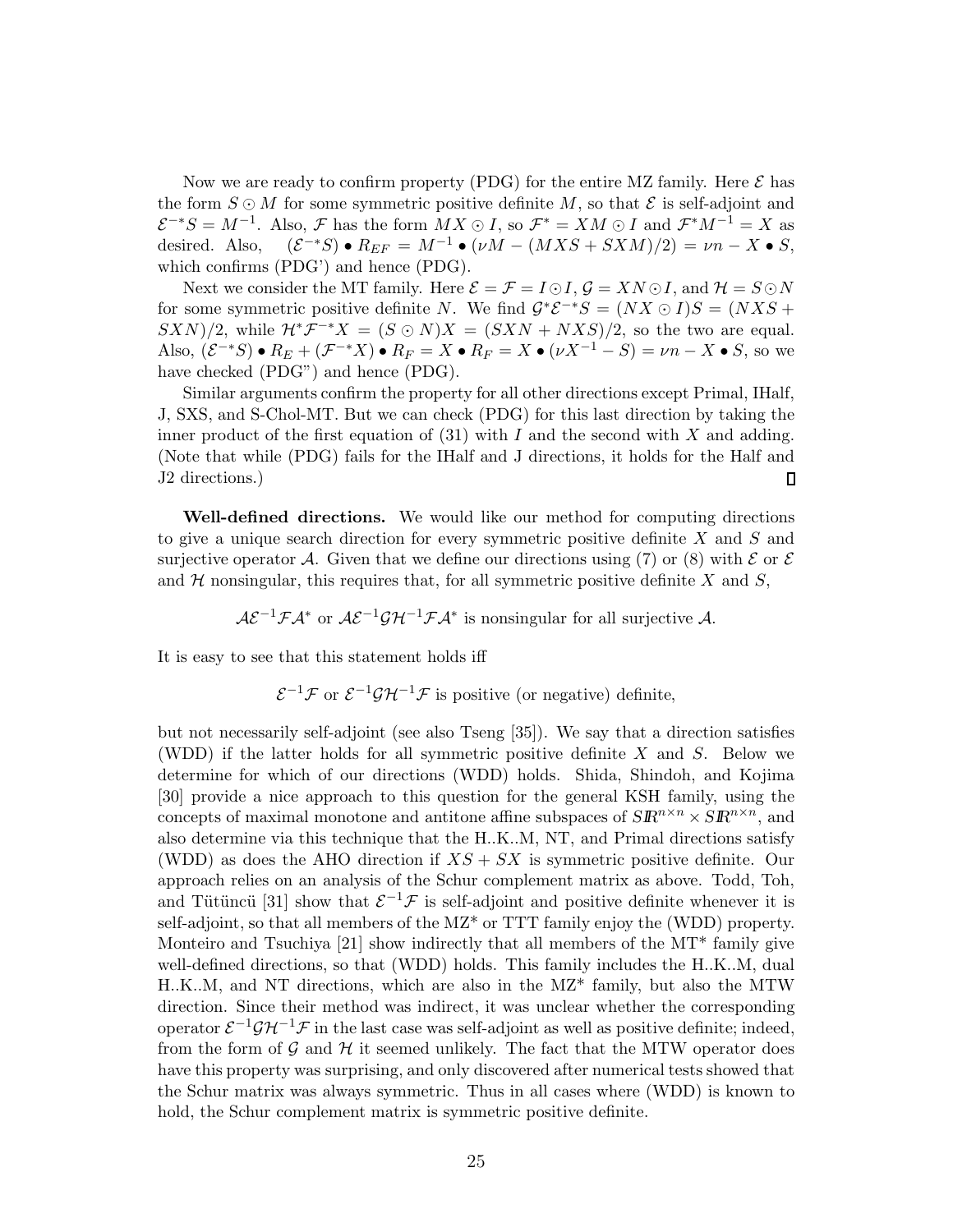Proposition 6.3 Property (WDD) holds for just the H.K..M, dual H.K..M, NT, Gu, Toh, MTW, and Primal directions.

#### Proof:

For the H.K..M direction,  $\mathcal{E}^{-1}\mathcal{F} = \mathcal{F} = X \odot S^{-1}$ , which is self-adjoint and positive definite because X and  $S^{-1}$  are symmetric positive definite. For the dual H.K.M direction,  $\mathcal{E}^{-1}\mathcal{F}=\mathcal{E}^{-1}=(S\odot X^{-1})^{-1}$  is self-adjoint and positive definite because its inverse is, for reasons identical to those above. Clearly the NT direction has property (WDD), since now  $\mathcal{E}^{-1}\mathcal{F}=W\odot W$  which is self-adjoint and positive definite. The same is true for the Primal direction, with  $\mathcal{E}^{-1}\mathcal{F} = (1/\nu)X \odot X$ . Direct arguments are harder for the other directions.

To take care of the Gu and Toh directions, we note that by results of Gu [7] they belong to the MZ<sup>\*</sup> or TTT family, for which  $\mathcal{E}^{-1}\mathcal{F}$  is self-adjoint and positive definite by results of [31]. This class also contains the three directions considered above. Thus we are left with just the MTW direction. This case follows from the lemma below.  $\square$ 

**Lemma 6.1** For the MTW direction, the operator  $\mathcal{E}^{-1}\mathcal{GH}^{-1}\mathcal{F}$  is self-adjoint and positive definite.

#### Proof:

We give two proofs for this result. The first, simple argument is due to Shida [29], based on ideas in [30]. The second, more involved proof also shows how to compute  $\mathcal{GH}^{-1}R$  (or  $\mathcal{E}^{-1}\mathcal{GH}^{-1}\mathcal{FR}$ ) efficiently for any R, as required to find the MTW direction; indeed, this turns out to be barely more expensive than computing just  $\mathcal{H}^{-1}R$ .

Recall that for this direction,  $\mathcal{E} = \mathcal{F} = I \odot I$ ,  $\mathcal{G} = XN \odot I$ , and  $\mathcal{H} = S \odot N$ , with  $N = X^{-1} \# W^{-1}$ . We therefore have

$$
NXN = W^{-1}, \qquad NXNXNN = S,\tag{40}
$$

from which we deduce that

$$
XNS^{-1} = N^{-1}W^{-1}S^{-1} = N^{-1}X^{-1}W = WNW
$$
\n<sup>(41)</sup>

is symmetric positive definite.

Now  $\mathcal{E}^{-1}\mathcal{G}\mathcal{H}^{-1}\mathcal{F}=\mathcal{G}\mathcal{H}^{-1}$  is self-adjoint and positive definite if and only if  $\mathcal{H}\mathcal{G}$  $HGH^{-1}H$  is. But

$$
\mathcal{HG} = (S \odot N)(XN \odot I) = \frac{1}{2}(S X N \odot N + S \odot N X N)
$$
  
= 
$$
\frac{1}{2}(S X N S^{-1} S \odot N + S \odot N X N)
$$
  
= 
$$
\frac{1}{2}(S W N W S \odot N + S \odot W^{-1})
$$

using (41) and (40). This is clearly self-adjoint and positive definite.

For the second proof we consider  $\mathcal{GH}^{-1}R$  for an arbitrary  $R \in SR^{n \times n}$ . From the previous section, to obtain  $U_1 := \mathcal{H}^{-1}R$ , we find the eigenvalue decomposition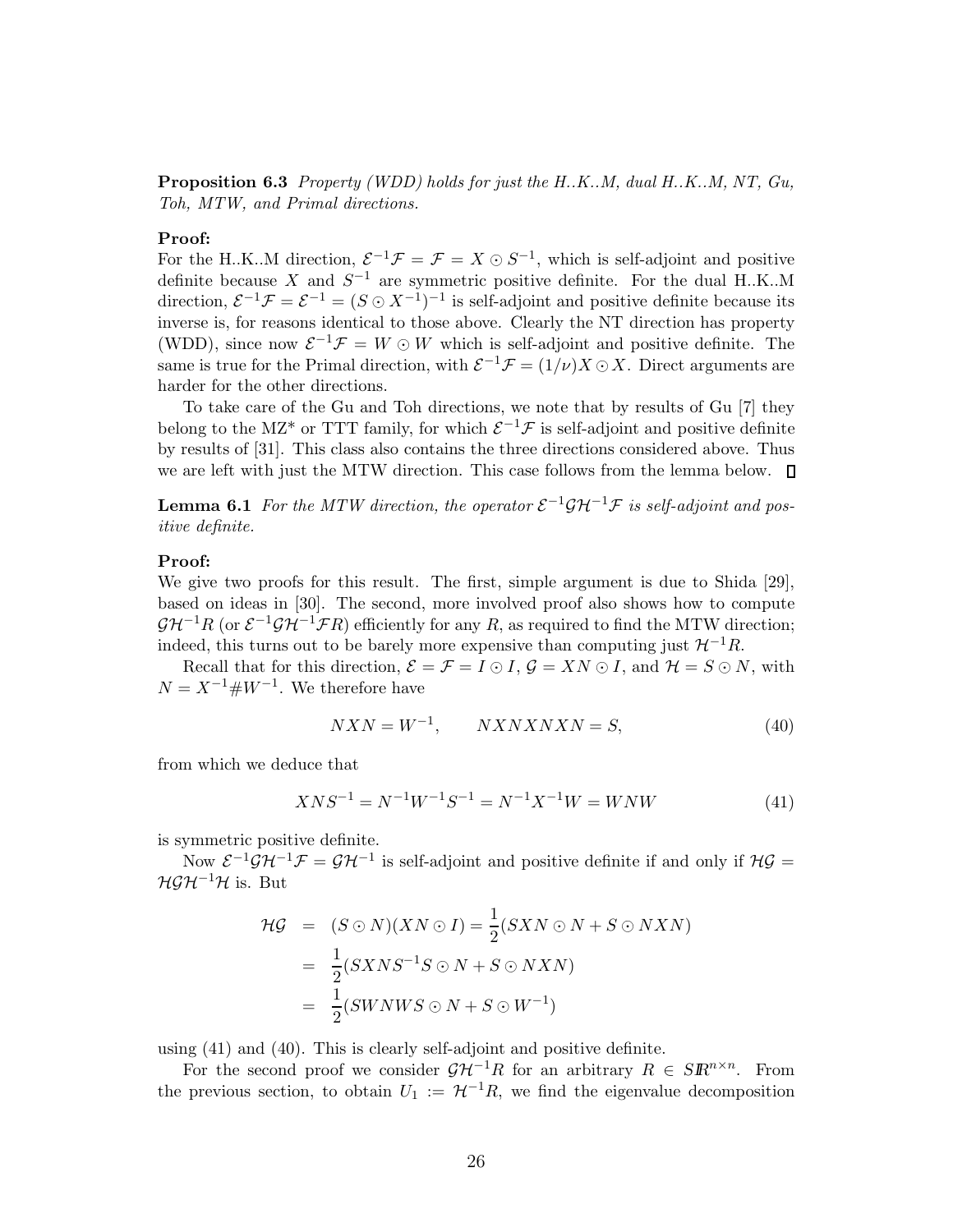$\hat{Q}\hat{D}\hat{Q}^T$  of  $\hat{N} := S^{-1/2}NS^{-1/2}$  (where  $\hat{D} = \text{diag}(\hat{d}_1, \dots, \hat{d}_n)$  with all  $\hat{d}_j$ 's positive), set  $P := S^{-1/2} \hat{Q}$  and  $\bar{R} = P^T R P$ , and then

$$
U_1 = P\bar{U}P^T, \quad \text{where} \quad \bar{U}_{ij} = 2\bar{R}_{ij}/(\hat{d}_i + \hat{d}_j) \tag{42}
$$

for all  $i, j$ . Next we need

$$
U_2 := \mathcal{G}U_1 = \frac{1}{2}(XNU_1 + U_1NX) = \frac{1}{2}(P((P^{-1}XNP)\bar{U} + \bar{U}(P^TNXP^{-T}))P^T). \tag{43}
$$

Let us now examine

$$
P^{-1}XNP = \hat{Q}^T S^{1/2} XNS^{-1/2} \hat{Q} = \hat{Q}^T S^{1/2} XNS^{-1} S^{1/2} \hat{Q} = \hat{Q}^T S^{1/2} WNN S^{1/2} \hat{Q}.
$$

Now, using in turn  $WSW = X$ , (40), and (41), we obtain

$$
(S^{1/2}WNWS^{1/2})^3 = S^{1/2}WNWSWNWSWNWS^{1/2}
$$
  
=  $S^{1/2}WNXNXNNS^{1/2}$   
=  $S^{1/2}WSN^{-1}X^{-1}WS^{1/2}$   
=  $S^{1/2}N^{-1}S^{1/2}$   
=  $\hat{N}^{-1} = \hat{Q}\hat{D}^{-1}\hat{Q}^{T}$ .

It follows that  $P^{-1}XNP = \hat{D}^{-1/3}$ , so that

$$
\mathcal{GH}^{-1} = (P \odot P)\mathcal{D}(P^T \odot P^T),
$$

with  $D$  the positive definite diagonal operator defined by

$$
(\mathcal{D}U)_{ij} = U_{ij}(\hat{d}_i^{-1/3} + \hat{d}_j^{-1/3})/(\hat{d}_i + \hat{d}_j)
$$

for all  $i, j$ . This is clearly self-adjoint and positive definite, concluding the proof.  $\Box$ 

We should add that for the AHO direction and indeed for all directions in the MT and MZ families, it is known that the search directions are well-defined whenever the iterate  $(X, y, S)$  lies in a wide neighborhood of the central path; see [30, 20, 21, 23]. In addition, no problems have been reported in practical computation. Nevertheless, we find it somewhat disturbing that a method may fail to produce a search direction at a strictly feasible iterate.

Let us also record here the status of the Schur complement matrix for all our directions.

Proposition 6.4 The Schur complement matrix is always symmetric for just the H..K..M, dual H..K..M, NT, Gu, Toh, MTW, Primal, and SXS directions. It is also positive definite for all but the last, which yields a symmetric positive definite Schur complement matrix for all sufficiently small  $\nu$  (below some tolerance depending on X and  $S$ ).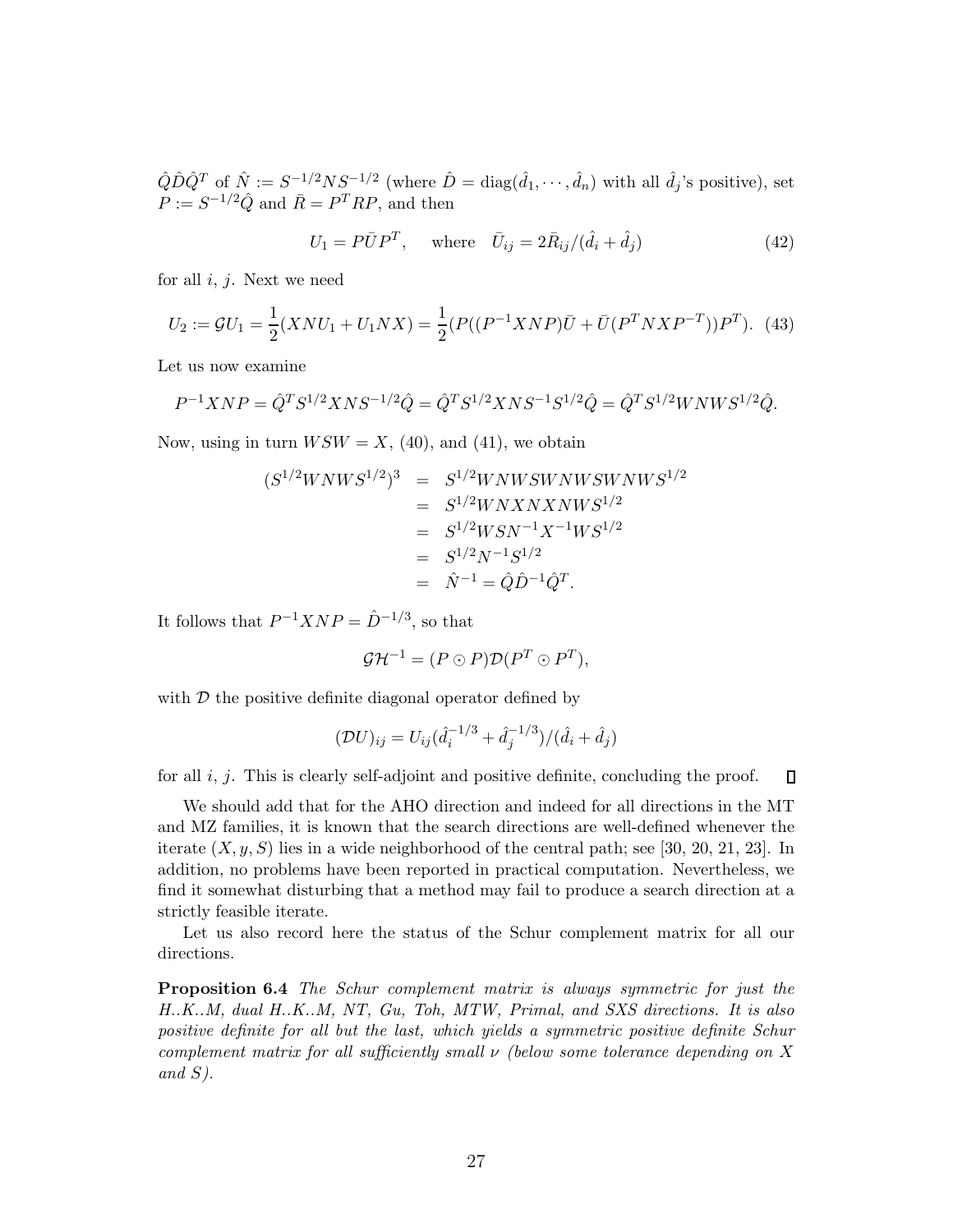Bounded system. Our directions are defined by systems of linear equations of the form (7) or (8) for suitable  $\mathcal E$  and  $\mathcal F$  or  $\mathcal E$  through  $\mathcal H$ . However, some of these systems are not defined at a solution to the  $(SDP)$  and its dual, where X and S are only positive semidefinite. In particular,  $W$  and  $J$  are not defined at such solutions. However, instead of making a strong condition that the system be defined at such a solution, we ask instead whether the systems (or equivalent restatements of them) remain bounded as  $X$  and  $S$  converge to positive semidefinite matrices. Clearly this is true for those defined at the solution, such as the AHO and Half directions, but it is also true for the NT, Gu, and other directions.

**Proposition 6.5** The bounded system property holds for at least the AHO, H.K.M, dual H.K..M, NT, Gu, X-MT, MTI, S-MT, and Half directions.

#### Proof:

This is clear for the AHO and Half directions; it is also apparent for the H..K..M direction if we employ the first definition of  $\mathcal E$  and  $\mathcal F$ , and thus in a similar way for the dual H..K..M direction. For the NT direction, we use the last mentioned choice of  $\mathcal E$  and  $\mathcal F$ . Note that  $W^{-1/2}VW^{-1/2} = S$ , so  $V^{1/2}W^{-1/2} = Q_s'S^{1/2}$  for some orthogonal  $Q'_s$ , and similarly  $V^{1/2}W^{1/2} = Q'_xX^{1/2}$  for some orthogonal  $Q'_x$ . Now  $\mathcal{E}U = Q_s'S^{1/2}US^{1/2}(Q_s')^T$ , whose Frobenius norm is at most  $||S||_F$  times that of U, and similarly for  $FU$ . For the Gu direction, recall that P has rows of unit norm, so the entries of M are bounded by n. For the X-MT direction, we eliminate the  $X^{-1/2}$  in  $\mathcal{H}$ by pre- and post-multiplying by  $X^{1/2}$ . The proofs for the other directions are similar.  $\Box$ 

Alizadeh et al. [3] show that not only is the linear system for the AHO direction defined at the solution, but that if strict complementarity and primal and dual nondegeneracy hold there, then the coefficient matrix is nonsingular. Numerical tests suggest that this fails for all others among our directions. One might hope that the nonsingular result holds for the Half direction, since its linear system is defined at the solution and is similar. However, this is not the case. The argument below assumes familiarity with [3]. Following the reasoning there, we find that the diagonal matrix with entries  $\lambda_i + \lambda_j$  that arises in the AHO direction is replaced by one with entries  $\sqrt{\lambda_i \lambda_j}$  for the Half direction, and similarly for the diagonal matrix depending on the  $\omega_i$ 's. It follows that the matrix  $S<sup>T</sup>JS$  in [3] will generally be singular for the Half direction at the solution, since the diagonal matrices  $\Phi$  and  $\Gamma$  do not have enough positive diagonal entries between them.

Scale invariance. We discussed P- and Q-scale invariance in Section 3. Roughly, P-scale invariance (PSI) holds if a direction is invariant under arbitrary congruence transformations on X (and corresponding transformations on the data and  $S$ ), while Q-scale invariance (QSI) requires only invariance under orthogonal similarity transformations. Here we determine the scale invariance properties of our twenty directions.

Let us first note that it is possible to construct a scale-invariant method that uses a direction that is not scale-invariant, based on a suitable initialization. Indeed, let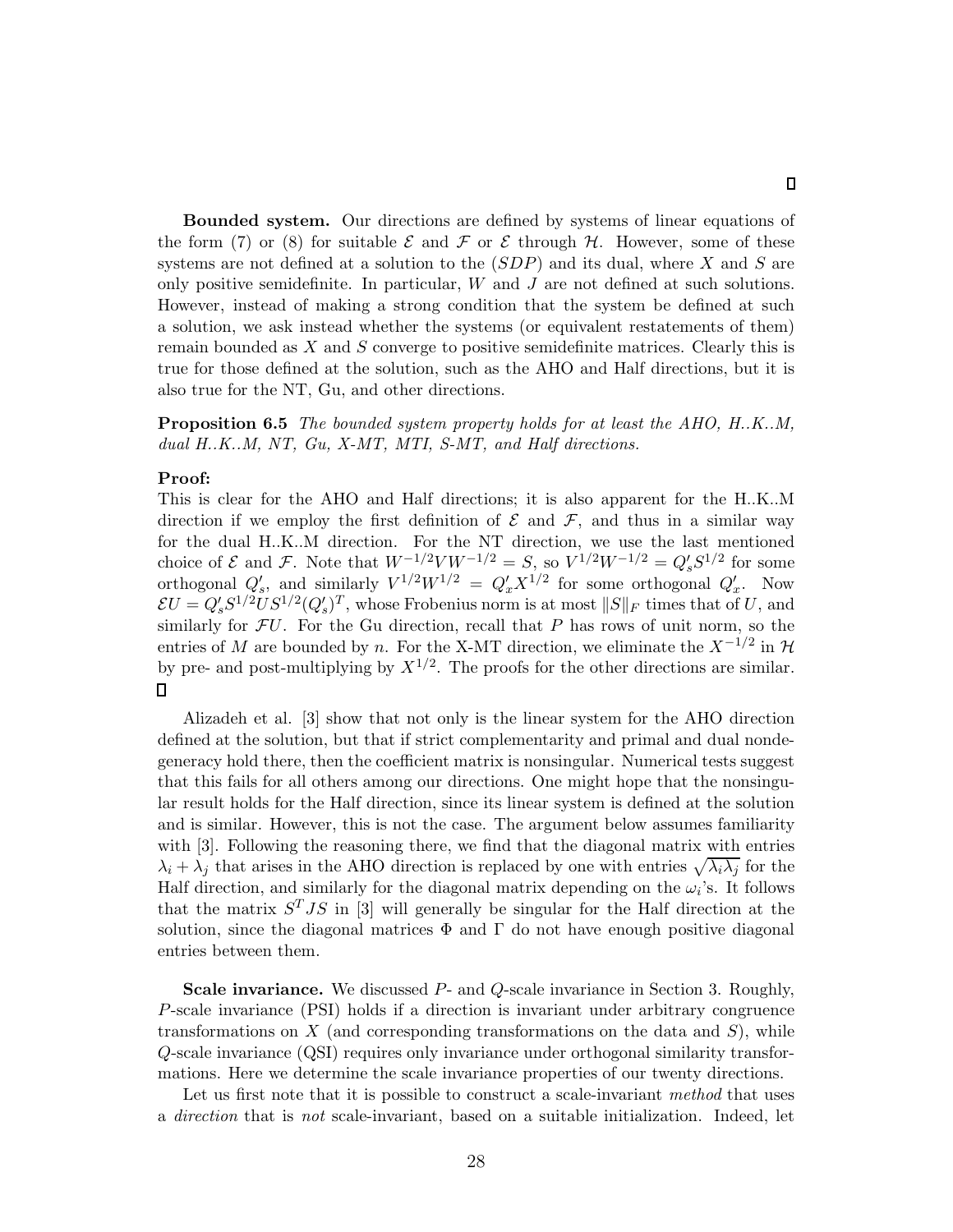us suppose we have some technique for producing an initial iterate  $(X_0, y_0, S_0)$  for our problem (SDP) such that  $X_0S_0 = \mu_0I$  for some  $\mu_0 > 0$  (the iterate need not be feasible). Suppose also that the initialization technique is scale-invariant, so that given  $(\widehat{SDP})$  the method would return  $(PX_0P^T, y_0, P^{-T}S_0P^{-1})$ . Then a scale-invariant method can be devised by applying the initialization technique to get  $(X_0, y_0, S_0)$ , defining  $P := \mu_0^{1/4} X^{-1/2}$ , and then applying the basic method (using the direction that may not be scale-invariant) to the problem  $(\widehat{SDP})$  scaled by this P, starting at the scaled point  $(PX_0P^T, y_0, P^{-T}S_0P^{-1}) = (\mu_0^{1/2}I, y_0, \mu_0^{1/2}I)$ . However, we find it more pleasing to use a direction that is itself scale-invariant.

Proposition 6.6 *Property (PSI) holds for just the H.K.M, dual H.K.M, NT, MTW,* Primal, and SXS directions.

#### Proof:

Let us prove this for the H..K..M and MTW directions. For the first, we need to show that, if  $(\Delta X, \Delta y, \Delta S)$  is the H.K..M direction for the original problem  $(SDP)$ at  $(X, y, S)$  (or satisfies the equations defining this direction, which is the same since this direction is well-defined), then  $(\Delta \hat{X}, \Delta \hat{y}, \Delta \hat{S}) := (P \Delta X P^{T}, \Delta y, P^{-T} \Delta S P^{-1})$  is the H..K..M direction (or equivalently satisfies the defining equations) for the scaled problem  $(\widehat{SDP})$  at  $(\hat{X}, \hat{y}, \hat{S}) = (P X P^{T}, y, P^{-T} S P^{-1})$ . Clearly this direction satisfies the first two equations of the scaled (7), and since

$$
\Delta X + \frac{1}{2}(X\Delta SS^{-1} + S^{-1}\Delta SX) = \nu S^{-1} - X,
$$

we have

$$
P\Delta XP^T + \frac{1}{2}((PXP^T)(P^{-T}\Delta SP^{-1})(P^{-T}SP^{-1})^{-1} + (P^{-T}SP^{-1})^{-1}(P^{-T}\Delta SP^{-1})(PXP^T))
$$
  
=  $\nu(P^{-T}SP^{-1})^{-1} - (PXP^T),$ 

which is the third equation of the scaled (7). (A similar but more general argument for an arbitrary member of the MZ family defined by  $M = M(X, S)$  shows that (PSI) holds if M transforms like S, i.e., if  $M(\hat{X}, \hat{S}) = P^{-T}MP^{-1}$ ; this holds for the H.K.M, dual H..K..M, and NT directions.)

Turning now to the MTW direction, we know that this satisfies the first two equations of (8) as well as

$$
\begin{array}{rcl}\n\Delta X & - & XNZ & - & ZNX & = & 0, \\
\Delta S & + & SZN & + & NZS & = & \nu X^{-1} - S,\n\end{array}
$$

where  $N := X^{-1} \# W^{-1}$ . Hence, by pre- and post-multiplying by P and  $P^T$  (first equation) and by  $P^{-T}$  and  $P^{-1}$  (second equation), and writing  $(\Delta \hat{X}, \Delta \hat{y}, \Delta \hat{S})$  :=  $(\hat{P}\Delta X P^T, \Delta y, P^{-T}\Delta SP^{-1})$  and  $(\hat{X}, \hat{y}, \hat{S}) = (P X P^T, y, P^{-T} S P^{-1})$ , we obtain

$$
\begin{array}{rcl}\n\Delta \hat{X} & - & \hat{X} \hat{N}' \hat{Z} & - & \hat{Z} \hat{N}' \hat{X} & = & 0, \\
\Delta \hat{S} & + & \hat{S} \hat{Z} \hat{N}' & + & \hat{N}' \hat{Z} \hat{S} & = & \nu \hat{X}^{-1} - \hat{S},\n\end{array}
$$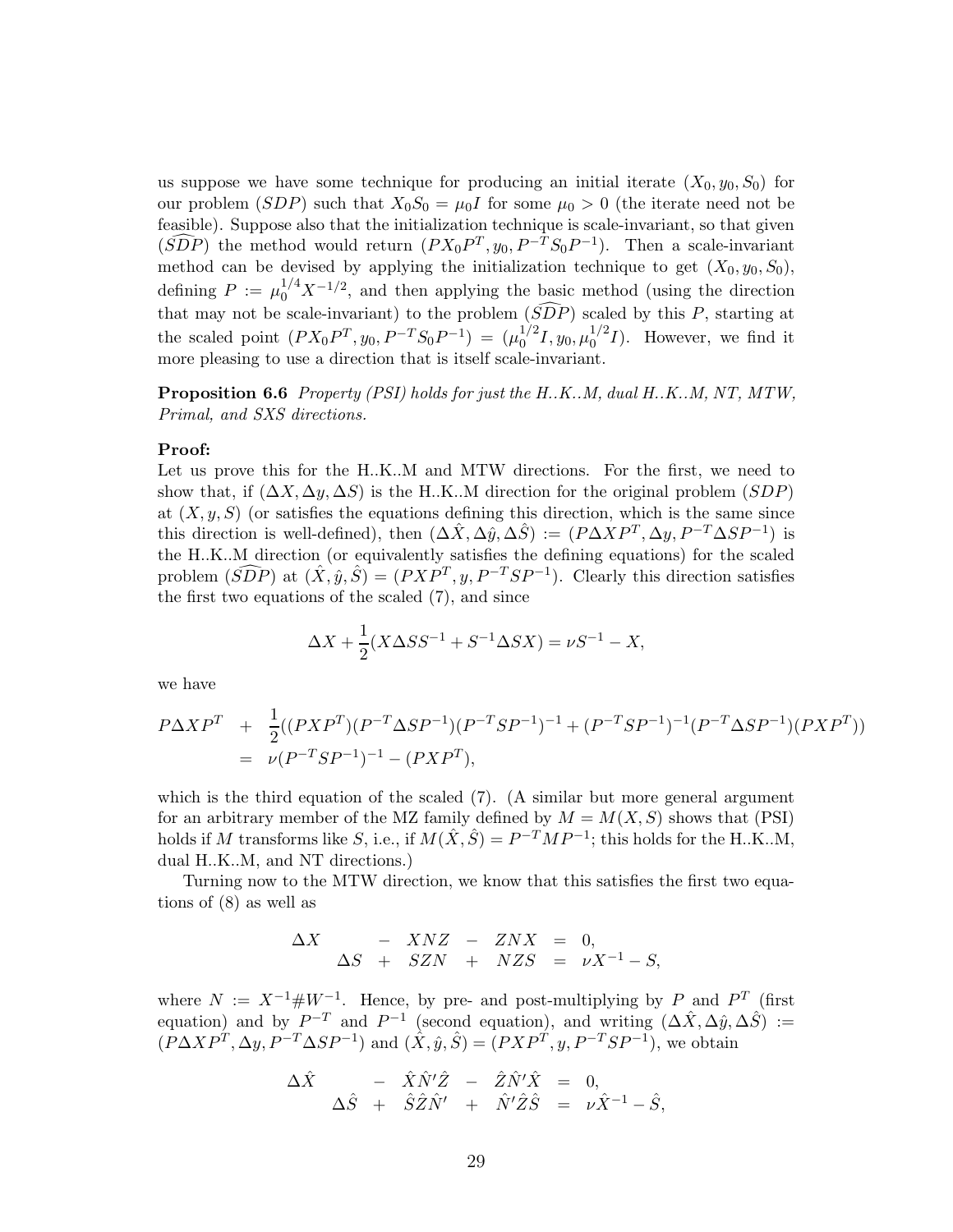where  $\hat{N}' := P^{-T} N P^{-1}$  and  $\hat{Z} := P Z P^{T}$ . These are the appropriate third and fourth equations of (8) for the scaled problem, with auxiliary variable  $\hat{Z}$ , as long as  $\hat{N}'$  is the appropriate  $N$  matrix for the scaled problem, i.e., as long as

$$
\hat{N}' = \hat{N} := N(\hat{X}, \hat{S}) := \hat{X}^{-1} \# \hat{W}^{-1},\tag{44}
$$

 $\Box$ 

with  $\hat{W}$  the scaling matrix for the scaled iterates  $\hat{X}$  and  $\hat{S}$ . (That is, again we want N to transform like S.) The defining equation for  $\hat{W}$  is  $\hat{W}\hat{S}\hat{W} = \hat{X}$ , so that  $\hat{W} = PWP^T$ . Then, since  $NWN = X^{-1}$ , we find by pre- and post-multiplying by  $P^{-T}$  and  $P^{-1}$  that

$$
\hat{N}'\hat{W}\hat{N}' = \hat{X}^{-1},
$$

which shows that  $(44)$  is satisfied and completes the proof.

Let us illustrate what goes wrong for the AHO direction. The key point is that the third equation of (7) is now

$$
\frac{1}{2}(\Delta X S + S \Delta X) + \frac{1}{2}(X \Delta S + \Delta S X) = \nu I - \frac{1}{2}(X S + S X),
$$

and under our scaling, XS transforms to  $\hat{X}\hat{S} = PXSP^{-1}$  while SX transforms to  $\hat{S}\hat{X} = P^{-T}SXP^{T}$ , and similarly for the terms on the left-hand side, and these do not combine gracefully. They do in the case that  $P = P^{-T}$ , i.e., when P is orthogonal. Indeed we have

Proposition 6.7 Property (QSI) holds for all our directions except S-Chol-MT.

#### Proof:

Let us check this for our directions in the MZ and MT classes. The others follow using similar arguments.

Each of our MZ directions satisfies the first two equations of (7) and

$$
S\Delta XM + M\Delta XS + MX\Delta S + \Delta SXM = 2\nu M - MXS - SXM.
$$

Hence the scaled direction  $(\Delta \hat{X}, \Delta \hat{y}, \Delta \hat{S}) := (Q \Delta X Q^T, \Delta y, Q \Delta S Q^T)$  satisfies the first two equations of the scaled (7) at the scaled point  $(\hat{X}, \hat{y}, \hat{S}) = (QXQ^T, y, QSQ^T)$  as well as

$$
\hat{S}\Delta\hat{X}\hat{M} + \hat{M}\Delta\hat{X}\hat{S} + \hat{M}\hat{X}\Delta\hat{S} + \Delta\hat{S}\hat{X}\hat{M} = 2\nu\hat{M} - \hat{M}\hat{X}\hat{S} - \hat{S}\hat{X}\hat{M},
$$

where  $\hat{M} := QMQ^T$ . Hence it is only necessary to check that, for our choices of  $M =$  $M(X, S)$ ,  $\hat{M}$  equals  $M(\hat{X}, \hat{S})$ . This certainly holds for  $M = I$  (so that  $\hat{M} = QQ^T = I$ ),  $M = S, M = X^{-1}$ , and  $M = W^{-1}$ , since as we saw in the proof above,  $\hat{W} = QWQ^{T}$ so that  $\hat{W}^{-1} = QW^{-1}Q^{T}$ . This takes care of the AHO, H.K..M, dual H.K..M, and NT directions. For the Gu and Toh directions, note that the scaled square roots  $\hat{X}^{1/2}$ and  $\hat{S}^{1/2}$  are just  $QX^{1/2}Q^T$  and  $QS^{1/2}Q^T$  respectively. It follows that for the scaled problems,  $Q_x$  and  $Q_s$  are premultiplied by Q and  $\Sigma$  is unchanged. Hence  $\Phi$  and  $\Psi$  are unchanged, and then it is easy to see that in both cases,  $\hat{M}$  is the appropriate M for the scaled problems.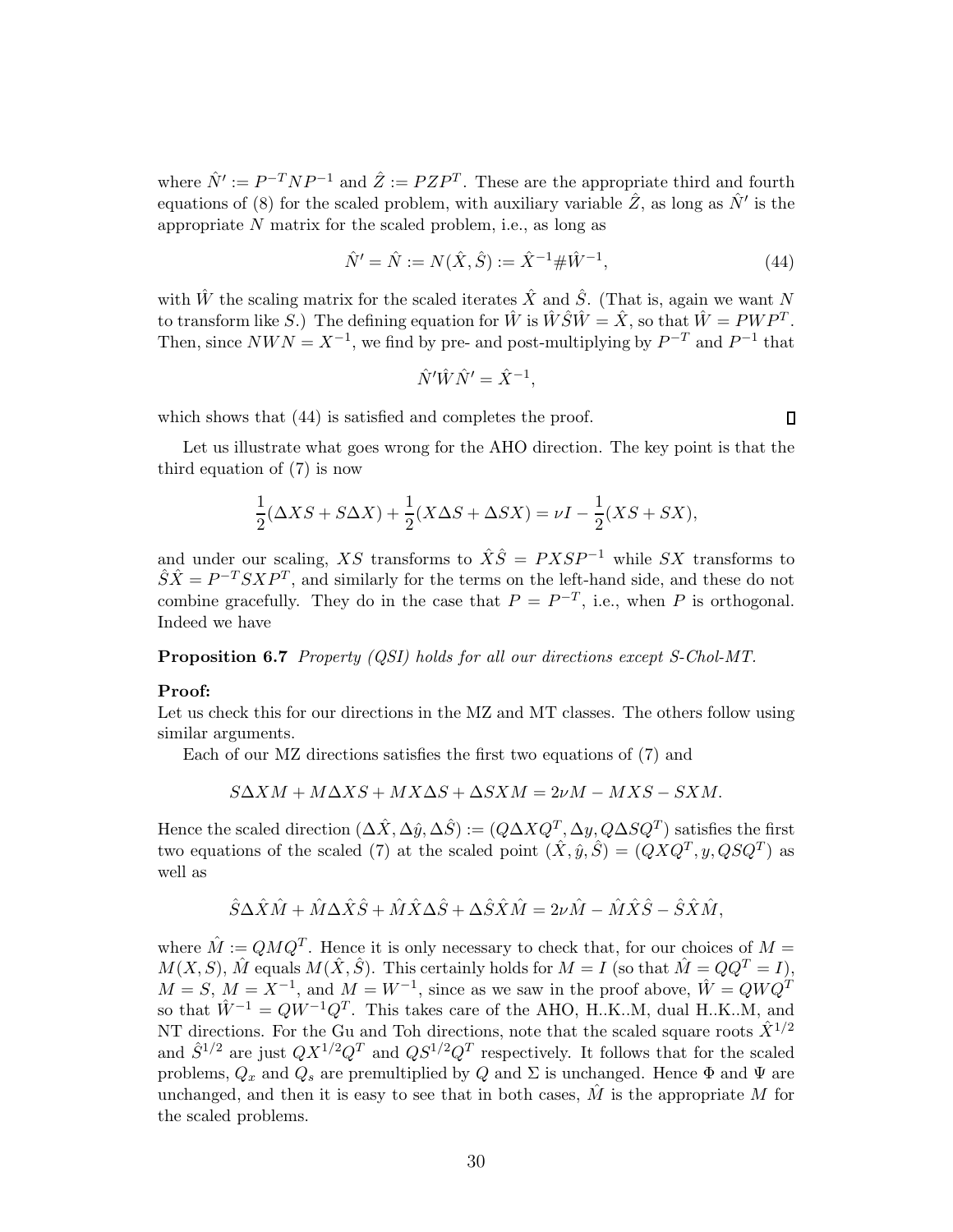For our MT directions, it is similarly only necessary to check that, for our choices of  $N = N(X, S)$ ,  $\hat{N} := QNQ^{T}$  equals  $N(\hat{X}, \hat{S})$ . This clearly holds for  $N = I$ , but it is also easily seen to hold for  $N = X^{-1/2}$ ,  $N = J^{-1}$ , and  $N = X^{-1} \# W^{-1}$ . The proof for the S-MT direction is similar. П

Coincidence of directions. We have already noted that all our directions are different in general, but that for problems arising from linear programming, all but two give the same direction. It is natural to ask if there are other situations where some of the directions coincide, in particular when the iterates lie on the central path.

First we consider a slightly more general case, where our iterates X and S commute. In this case, by making an orthogonal scaling, we can assume that they are both diagonal. Note that we are not assuming that all the  $A_i$ 's are diagonal also.

If X and S are diagonal, so are  $X^{-1}$ ,  $S^{1/2}$ , etc., W, J, and K. Indeed,  $W = K =$  $X^{1/2}S^{-1/2}$ . It follows that the NT, Half, IHalf, J, and J2 directions all coincide in this case.

Next, it is easily seen that the orthogonal matrices  $Q_x$  and  $Q_s$  that arise in the Gu and Toh directions reduce to the identity with  $\Sigma = X^{1/2}S^{1/2}$ . Hence  $\Phi = S^{1/2}$  and  $\Psi = X^{1/2}$ . Thus, for both the Gu and Toh directions, the matrix M reduces to the identity, so both yield the AHO direction. Let us now consider the MTI direction. One of the equations in its linear system,  $\Delta X - XZ - ZX = 0$ , can be readily solved, to give  $Z_{ij} = \Delta X_{ij}/(X_{ii}+X_{jj})$ . Substituting this into the other equation and multiplying the *ij*th term by  $(X_{ii} + X_{jj})/2$  yields the equation for the AHO direction. A similar analysis holds for the V2 direction.

Hence we have

**Proposition 6.8** If X and S commute, the AHO, Gu, Toh, MTI, and V2 directions coincide, as do the NT, Half, IHalf, J, and J2 directions. These two directions are different, and all our remaining directions are also distinct from each other and different from these two in general.

#### Proof:

It is only necessary to point out that the directions under discussion are all Q-scaleinvariant, so the reduction to the diagonal case above is valid. The other directions can be shown to be different using simple examples. П

Next we specialize further to the case that we are on the central path, so that  $X = \mu S^{-1}$  for some positive  $\mu$ . In this case it is easily seen that  $W = X^{1/2}S^{-1/2}$  $\mu^{1/2}S^{-1} = \mu^{-1/2}X$ . Then the last equation satisfied by the AHO direction,  $S\Delta X +$  $\Delta SX + \Delta XS + X\Delta S = 2\nu I - XS - SX$  can be rewritten

$$
S(\Delta X + W\Delta SW) + (\Delta X + W\Delta SW)S = 2\nu I - XS - SX,
$$

which holds iff  $\Delta X + W \Delta SW = \nu S^{-1} - X$ , so the direction coincides with the NT direction. This proves that the two classes of five directions each collapse to a single direction on the central path. Similar arguments show

Proposition 6.9 If the current iterate is on the central path, all our directions except possibly the Primal and SXS directions coincide; if further the iterates are primal and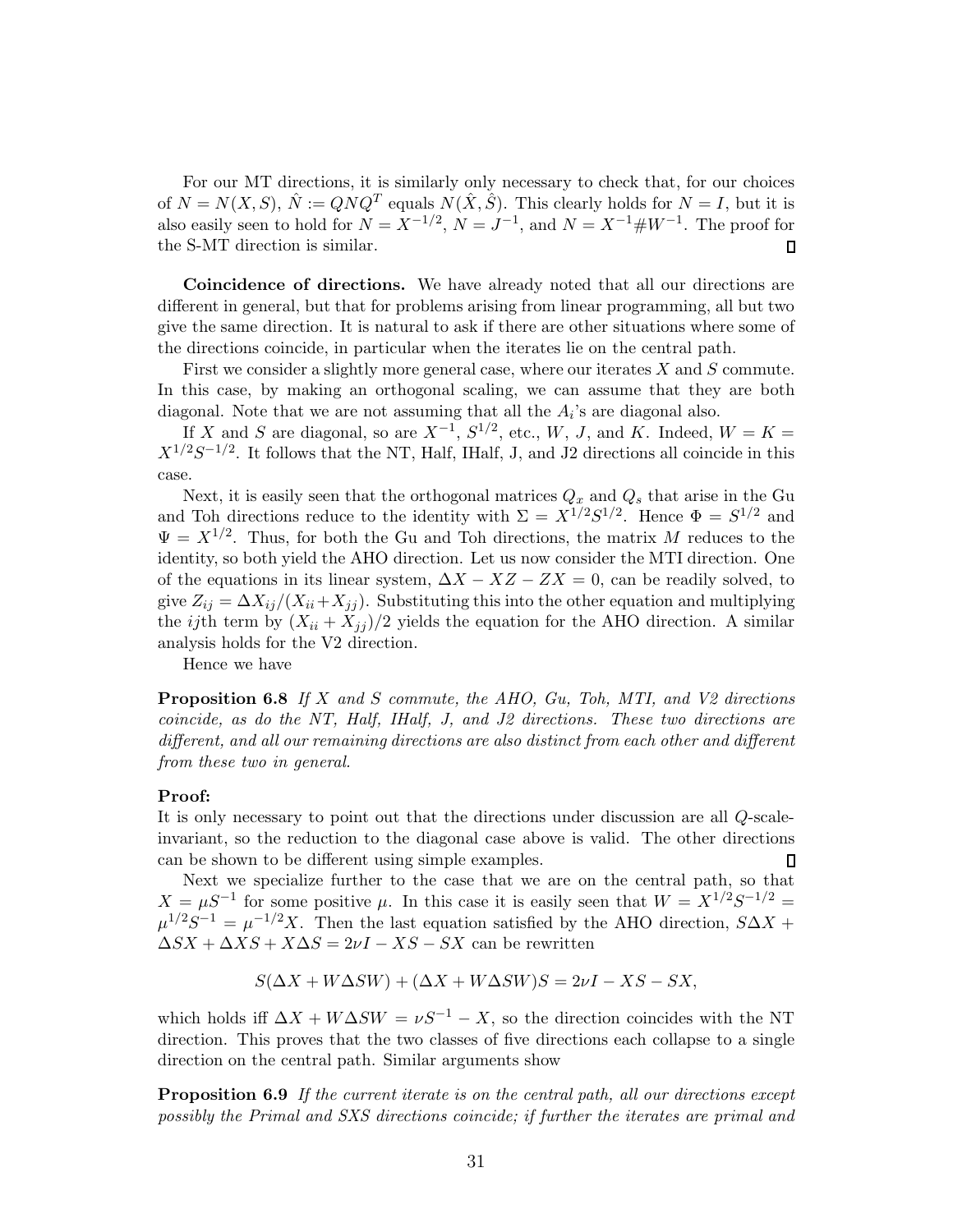dual feasible, then the Primal and SXS directions are scalar multiples (possibly different for the primal and dual parts) of all our other directions. In case the current iterate is on the central path and  $\nu$  is equal to  $X \bullet S$  divided by n so that  $X = \nu S^{-1}$ , then all our directions coincide, and if further the iterates are primal and dual feasible, then all our directions equal the zero direction.

 $\Box$ 

Primal-dual symmetry. We have already defined this property: a direction is primal-dual symmetric (PDS) if it is equal to its dual. We have

Proposition 6.10 Property (PDS) holds for just the AHO, NT, Toh, Half, IHalf, J, V, and V2 directions.

#### Proof:

This is clear from the corresponding linear systems for the AHO, Half, IHalf, and V2 directions. It is easily seen to hold for members of the MZ family if, whenever M results from X and S (in that order),  $M^{-1}$  results from S and X. Hence the NT direction is primal-dual symmetric, since it corresponds to  $M = W^{-1}$ , and the scaling matrix corresponding to S and X is  $W^{-1}$ . (We can also argue directly from the simpler linear system with  $\mathcal{E} = I \odot I$ ,  $\mathcal{F} = W \odot W$ .) From the form for  $M = P^{T} P$  in the Gu and Toh directions, we can see that primal-dual symmetry will hold if  $\hat{B}$  for S and X is the inverse of B for X and S, and this holds for the Toh direction. ( $\Sigma$  is the same for  $S$  and  $X$  as for  $X$  and  $S$ .)

For the J direction, we note that  $J$  is unchanged when  $X$  and  $S$  are interchanged, while K is replaced by its inverse. Primal-dual symmetry then follows by pre- and post-multiplying the equation defining the direction by  $K^{-1}$  and  $K^{-T}$  respectively.

Finally, for the V direction, notice that if we replace the auxiliary variable Z by  $W^{-1/2}ZW^{-1/2}$ , then we can change G to  $X \odot W^{1/2}$  and H to  $SW^{1/2} \odot I$ . Then our equations become just those for the dual direction.

From the criteria so far, one direction stands out. Only the NT direction extends linear programming, predicts the duality gap, gives a well-defined direction, is P- as well as Q-scale-invariant, and is primal-dual symmetric. Moreover, the corresponding Schur complement matrix is symmetric and positive definite, and (at least in one form) the direction enjoys the bounded system property.

Four directions satisfy all but one property: the H..K..M, dual H..K..M, and MTW directions satisfy all but primal-dual symmetry, while the Toh direction has all but Pscale invariance. The AHO and Half directions enjoy all except well-defined directions and P-scale invariance, while the Gu direction satisfies all but P-scale invariance and primal-dual symmetry. All other directions fail at least three of the properties we have discussed.

However, there is another property that seems important, although it is not as well-defined. This is that the direction arise in some sense from taking a Newton step for some system.

Newton system. The basic property here (NS) is that the direction be the Newton step for some possibly locally-defined nonlinear system. Here by locally defined we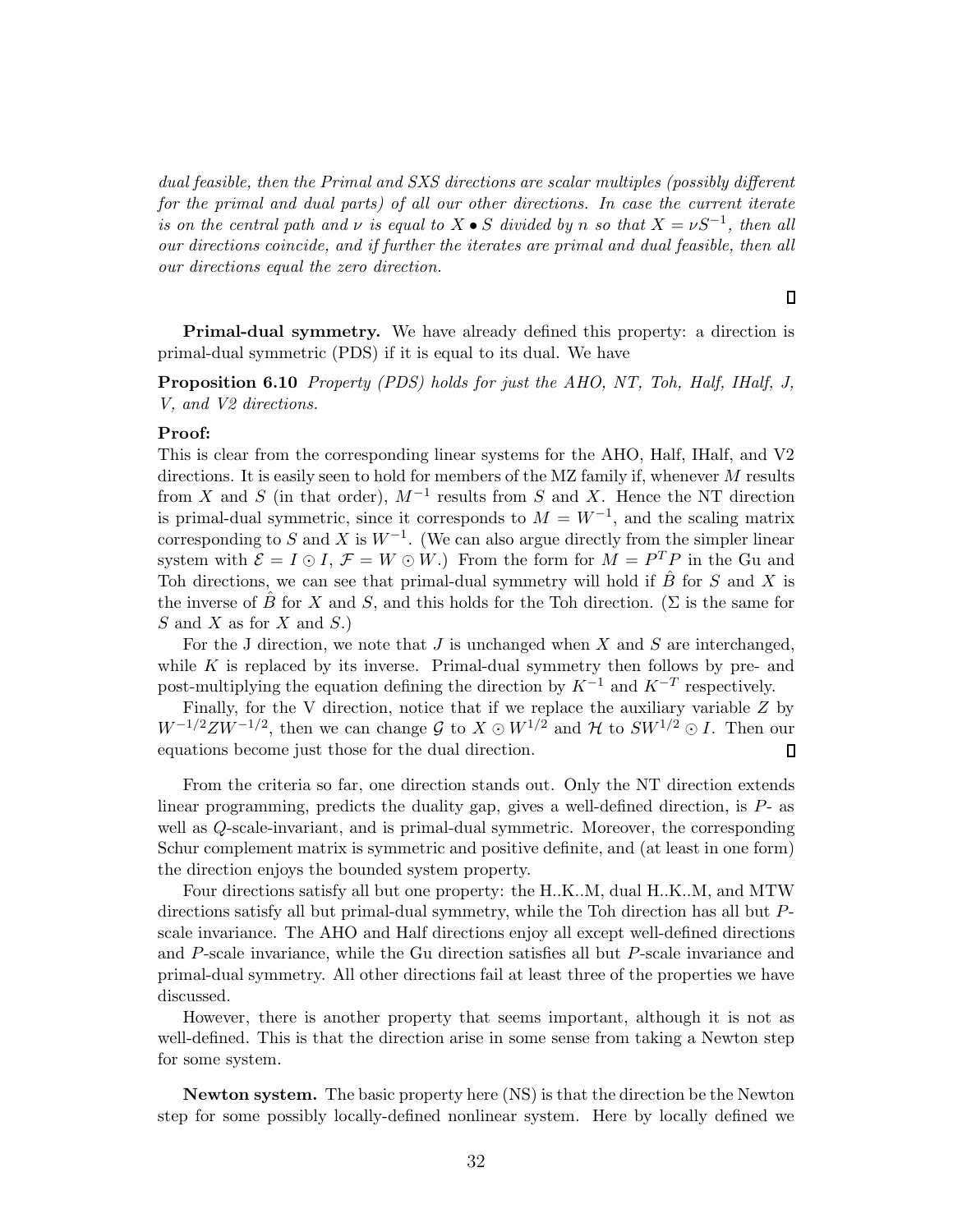mean that the nonlinear system can depend on the current iterate. One great advantage of having a direction satisfy this property is that a Mehrotra-type predictor-corrector step [17] can be used in an algorithm for semidefinite programming using this direction [3]. From the derivation of the directions, we have

Proposition 6.11 Property (NS) holds for all our directions except possibly Half, IHalf, J2, and V2.

(Here and below we say "possibly" or "at least" because there could be another formulation of the defining equations for a direction of which we are unaware showing it to be a Newton step.)

Of course, the full benefit of Newton's method is its asymptotic convergence rate, for which the nonlinear system to which Newton's method is applied should be globally defined. We say the semi-strong Newton system (SSNS) property holds if the direction satisfies the Newton system (possibly with the right-hand side perturbed) for some fixed nonlinear system, defined for all positive definite  $\overline{X}$  and  $\overline{S}$ .

**Proposition 6.12** Property (SSNS) holds for at least the AHO, X-MT, S-MT, S-Chol-MT, J, V, and SXS directions.

Finally, we say the strong Newton system (SNS) property holds if the fixed nonlinear system is defined in a neighborhood of any pair of symmetric positive semidefinite  $X$ and  $\tilde{S}$  (and hence also in a neighborhood of the solution).

Proposition 6.13 Property (SNS) holds for at least the AHO and SXS directions.

These properties show the AHO direction in a much better light. Note also that, according to the discussion at the end of Section 4, if we allow the use of a nonstandard step size (doubling the step for the dual part of the direction), then we can view the H..K..M direction as satisfying (SSNS) and (SNS), and similarly the dual H..K..M direction.

### 7 Concluding remarks

We have tested methods based on all these directions computationally on a limited set of problems, basing our code on SDPT3 [33]. In order to compare all the directions, we did not use the Mehrotra predictor-corrector variant for any direction, and we used the default step sizes and the default rule for updating the parameter  $\nu$ . (In particular, we do not impose any requirement that the iterates lie in some neighborhood of the central path. Other authors have had some success with some of the directions which performed poorly in our tests, using step size rules to enforce some such neighborhood requirement.) We tested the methods on five random problems for each of seven different problem classes  $(1)$  to  $(7)$  in [33]) of reasonable size.

#### $\Box$

 $\Box$ 

#### $\Box$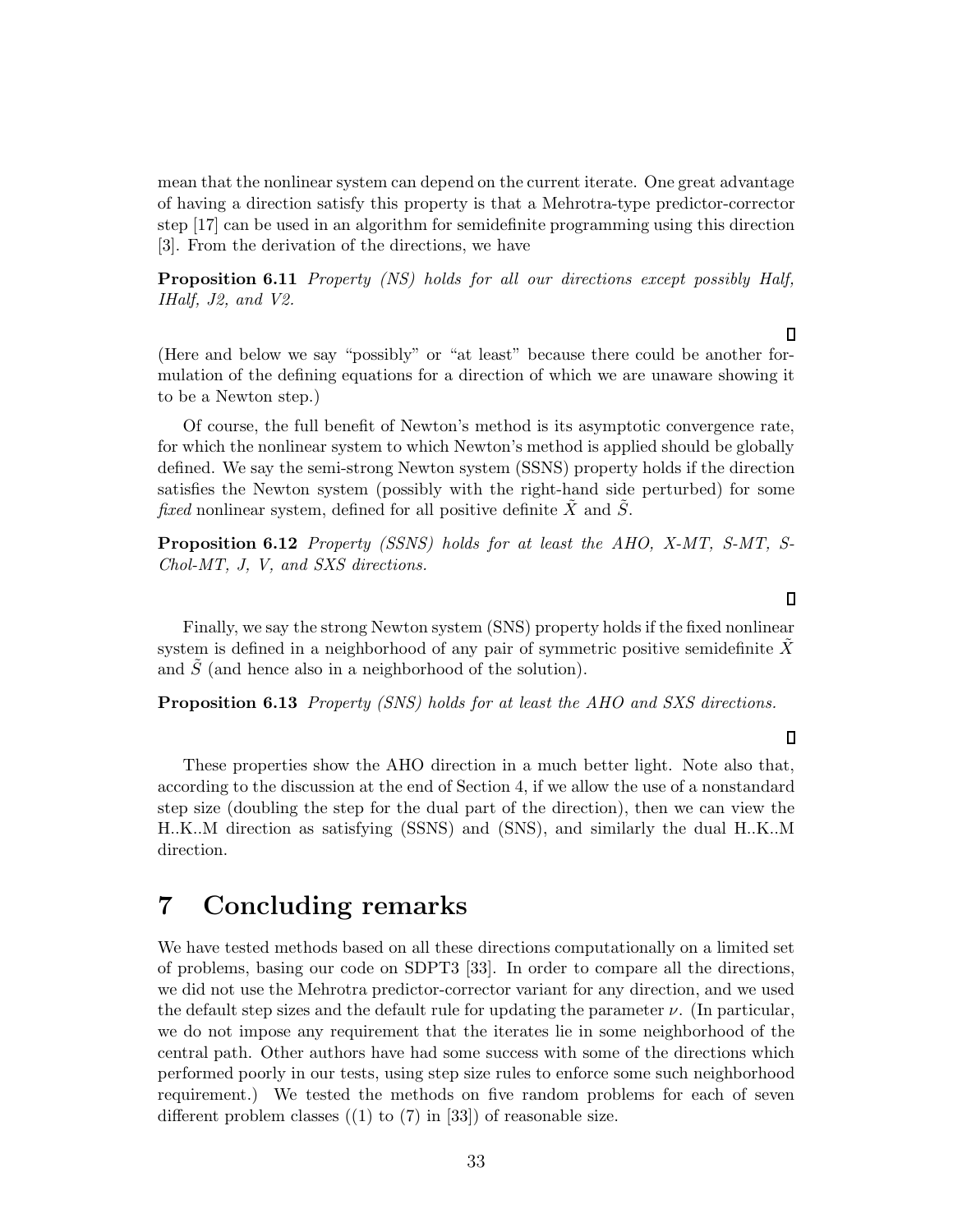Of the twenty methods (based on the twenty directions of Section 4), the best were those based on the AHO, Toh, Gu, H..K..M, and NT directions, roughly in that order, as far as robustness and accuracy were concerned. All of these achieved the desired accuracy of 10−<sup>6</sup> in primal and dual feasibility and duality gap for all but at most two of the 35 problems, and often much higher precision. The next best methods were based on the MTW, dual H..K..M, and Half directions, but these failed to achieve the desired accuracy on between 10 and 15 of the 35 problems.

In terms of generating some iterates that were quite close to the central path, the AHO method was excellent, the Toh method very good, the Gu method good, and the Half and J2 methods fair. The other methods with good performance kept well away from the boundary but did not approach the central path closely.

With respect to the number of iterations to solve the problems, the top five methods were fairly close, with a slight advantage to the AHO method. In terms of time, the other methods were better, because less computation was required to obtain the Schur complement matrix (using its symmetry) than for the AHO method.

The top five methods were all among those satisfying all but at most two of the properties discussed in Section 6. (It is also interesting to note that all are members of the MZ family.) It is hard to argue with the excellent computational results of the AHO method, and the fact that (among the good directions) this is the only one known to have the strong Newton system property might help to explain this. On the other hand, for several problem classes very high accuracy is not required, and then the Toh direction (fast and robust, very accurate, only failing P-scale invariance) and the NT direction (fast and robust, reasonably accurate, with the best theoretical properties) seem attractive. It is also very possible that the best direction to use depends on the problem class; some authors (see, e.g., Helmberg et al. [10] and Benson et al. [5]) have reported excellent behavior for the H..K..M and dual directions for certain relaxations of combinatorial optimization problems.

Acknowledgement. I would like to thank Masayuki Shida for his many insightful comments on an earlier version of this manuscript, and for his simple proof of Lemma 6.1. I would also like to thank Levent Tunçel for very helpful discussions. Finally, I would like to thank the referees for their very careful reading and constructive comments.

### References

- [1] F. Alizadeh, Combinatorial optimization with interior point methods and semi– definite matrices, Ph.D. thesis, University of Minnesota, Minneapolis, MN, 1991.
- [2] F. Alizadeh, Semidefinite programming home page, http://rutcor.rutgers.edu/~alizadeh/sdp.html
- [3] F. Alizadeh, J. A. Haeberly, and M. Overton, Primal-dual interior-point methods for semidefinite programming: convergence rates, stability and numerical results, SIAM J. Optim., 8 (1998), pp. 746–768.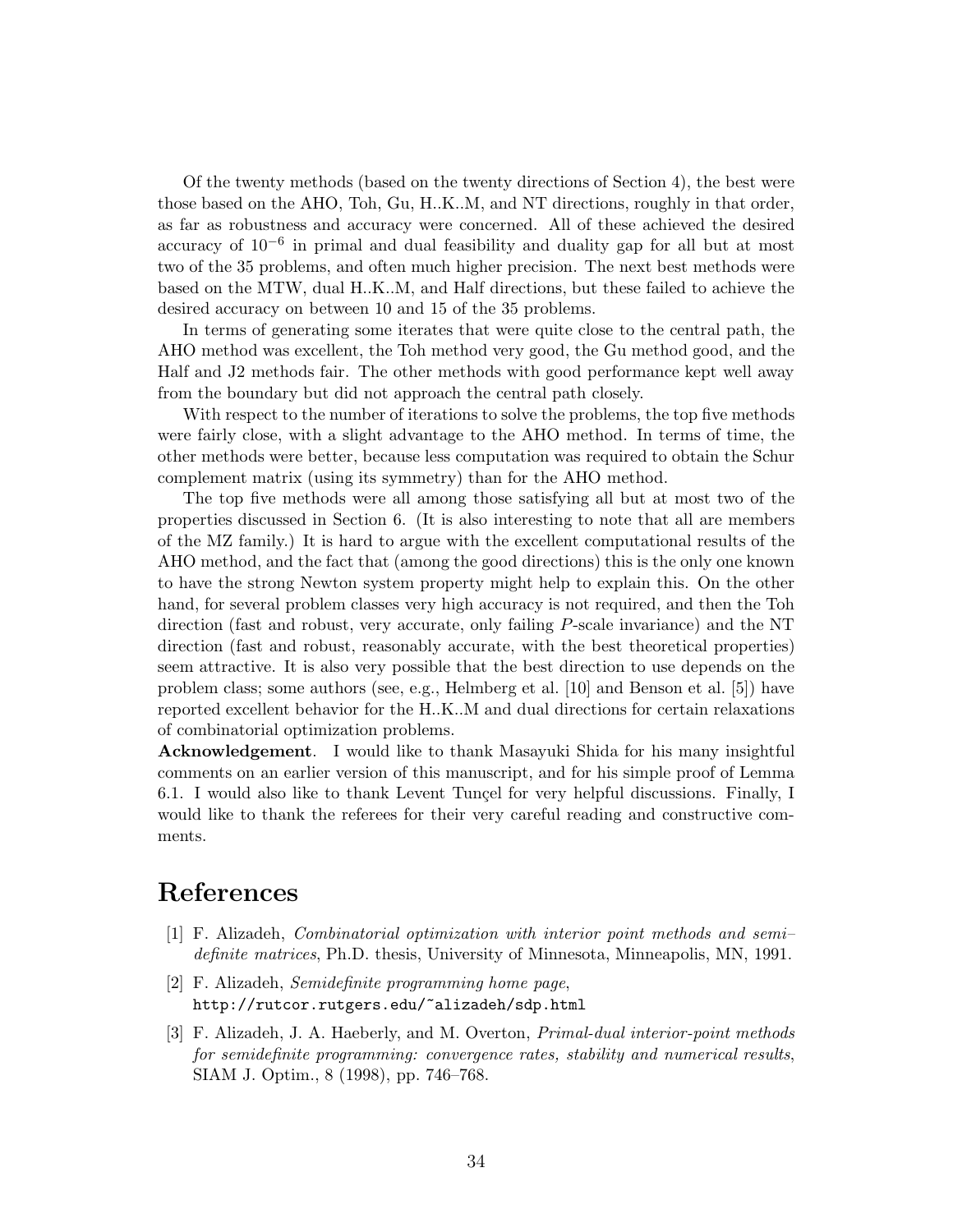- [4] T. Ando, Concavity of certain maps and positive definite matrices and applications to Hadamard products, Linear Algebra and its Applications, 26 (1979), pp. 203– 241.
- [5] S. J. Benson, Y. Ye, and X. Zhang, Solving large-scale sparse semidefinite programs for combinatorial optimization, Working Paper, Department of Management Science, University of Iowa, IA, 1997.
- [6] M. X. Goemans, Semidefinite programming in combinatorial optimization. Mathematical Programming, 79 (1997), pp. 143–161.
- [7] M. Gu, On primal-dual interior point methods for semidefinite programming, CAM report 97-12, Department of Mathematics, University of California, Los Angeles, CA, 1997.
- [8] C. Helmberg, Semidefinite programming home page, http://www.zib.de/ helmberg/semidef.html
- [9] C. Helmberg, F. Rendl, R. Vanderbei, and H. Wolkowicz, An interior-point method for semidefinite programming, SIAM Journal on Optimization, 6 (1996), pp. 342– 361.
- [10] C. Helmberg, F. Rendl, and R. Weismantel, A semidefinite programming approach to the quadratic knapsack problem, Preprint SC 96-10, Konrad-Zuse-Zentrum fuer Informationstechnik Berlin, Berlin, Germany, 1996.
- [11] R. Horn, private communication, February 1996.
- [12] J. Ji, F. Potra, and R. Sheng, On the local convergence of a predictor-corrector method for semidefinite programming, Reports on Computational Mathematics 98, Dept. of Mathematics, The University of Iowa, IA, 1997.
- [13] M. Kojima, S. Shindoh, and S. Hara, Interior-point methods for the monotone semidefinite linear complementarity problem in symmetric matrices, SIAM Journal on Optimization, 7 (1997), pp. 86–125.
- [14] M. Kojima, M. Shida, and S. Shindoh, A note on the Nesterov-Todd and the Kojima-Shindoh-Hara search directions in semidefinite programming, Technical Report B-313, Department of Mathematical and Computing Sciences, Tokyo Institute of Technology, Tokyo 152, Japan, 1996 (to appear in Optimization Methods and Software).
- [15] M. Kojima, M. Shida, and S. Shindoh, Search directions in the SDP and the monotone SDLCP: Generalization and inexact computation, Technical Report B-327, Department of Mathematical and Computing Sciences, Tokyo Institute of Technology, Tokyo 152, Japan, 1997 (to appear in Mathematical Programming).
- [16] S. Kruk, M. Muramatsu, F. Rendl, R. J. Vanderbei, and H. Wolkowicz, The Gauss-Newton direction in linear and semidefinite programming, in preparation, Department of Combinatorics and Optimization, University of Waterloo, Waterloo, Ontario, 1997.
- [17] S. Mehrotra, On the implementation of a primal-dual interior point method, SIAM Journal on Optimization, 2 (1992), pp. 575–601.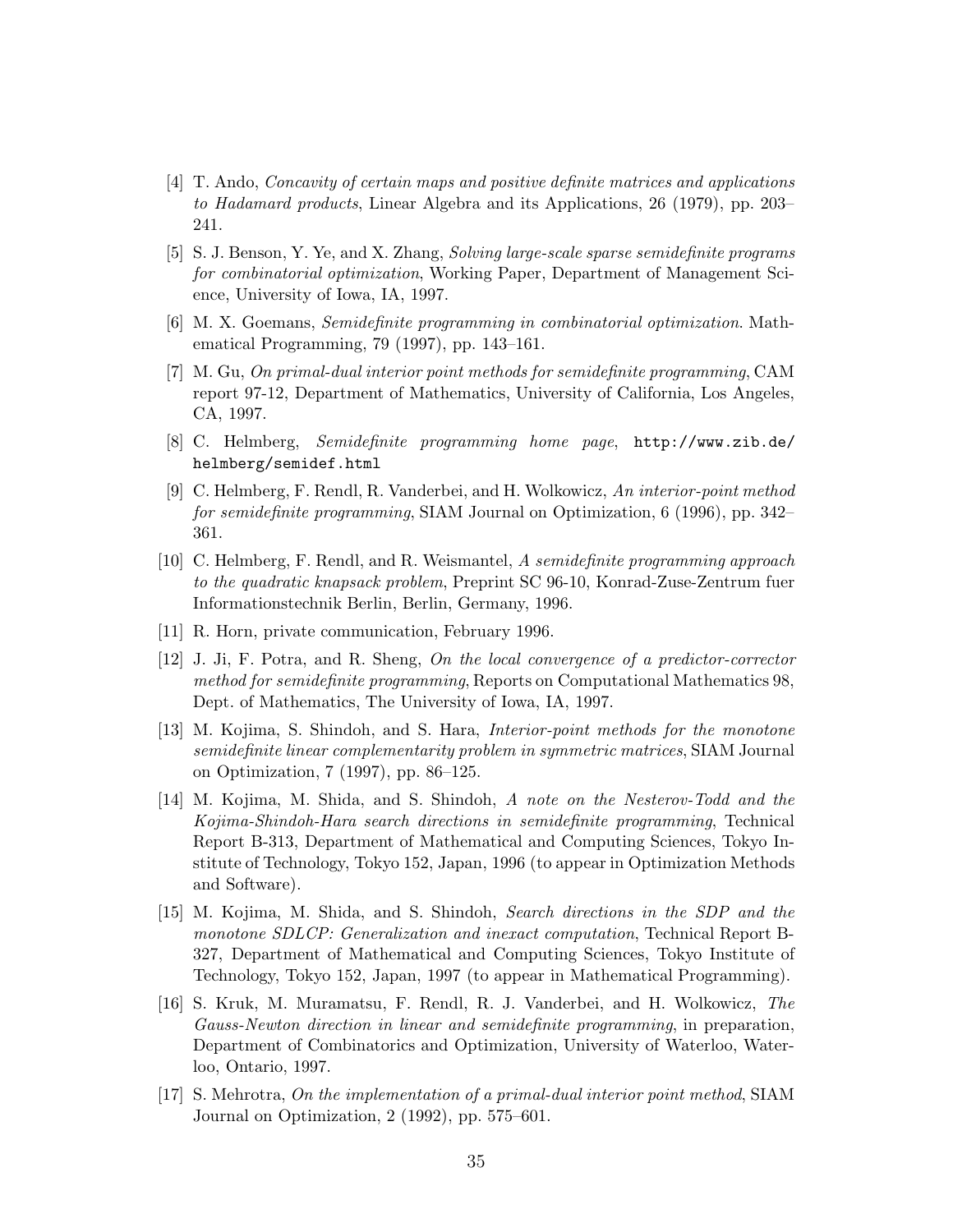- [18] The MathWorks, Inc., *MATLAB Reference Guide*, The MathWorks, Inc., Natick, MA, 1992.
- [19] R. D. C. Monteiro, Primal-dual path following algorithms for semidefinite programming, SIAM Journal on Optimization, 7 (1997), 663–678.
- [20] R. D. C. Monteiro, Polynomial convergence of primal-dual algorithms for semidefinite programming based on the Monteiro and Zhang family of directions, SIAM Journal on Optimization, 8 (1998), 797–812.
- [21] R. D. C. Monteiro and T. T. Tsuchiya, Polynomial convergence of a new family of primal-dual algorithms for semidefinite programming, Report Memorandum No. 627, The Institute of Statistical Mathematics, 4-6-7 Minami-Azabu, Minato-ku, Tokyo 106, Japan, 1996.
- [22] R. D. C. Monteiro and Y. Zhang, A unified analysis for a class of path-following primal-dual interior-point algorithms for semidefinite programming, Mathematical Programming, 81 (1998), 281–299.
- [23] R. D. C. Monteiro and P. R. Zanjacomo, A note on the existence of the Alizadeh-Haeberly-Overton direction for semidefinite programming, Mathematical Programming, 78 (1997), 393–396.
- [24] R. D. C. Monteiro and P. R. Zanjacomo, Implementation of primal-dual methods for semidefinite programming based on Monteiro and Tsuchiya Newton directions and their variants, manuscript, School of Industrial and Systems Engineering, Georgia Institute of Technology, Atlanta, GA, 1997.
- [25] Yu. Nesterov and A. S. Nemirovskii, Conic formulation of a convex programming problem and duality, Optimization Methods and Software,  $1(2)$  (1992), pp. 95–115.
- [26] Yu. E. Nesterov and A. S. Nemirovskii, Interior Point Polynomial Methods in Convex Programming : Theory and Algorithms, SIAM Publications, SIAM, Philadelphia, USA, 1994.
- [27] Yu. Nesterov and M. J. Todd, Self-scaled barriers and interior-point methods in convex programming, Mathematics of Operations Research, 22 (1997), pp. 1–42.
- [28] Yu. Nesterov and M. J. Todd, Primal-dual interior-point methods for self-scaled cones, SIAM Journal on Optimization, 8 (1998), 324–364.
- [29] M. Shida, private communication, October 1997.
- [30] M. Shida, S. Shindoh, and M. Kojima, Existence and uniqueness of search directions in interior-point algorithms for the SDP and the monotone SDLCP, SIAM Journal on Optimization, 8 (1998), 387–396.
- $[31]$  M.J. Todd, K.C. Toh, R.H. Tütüncü, On the Nesterov-Todd direction in semidefinite programming, SIAM Journal on Optimization, 8 (1998), 769–796.
- [32] K. C. Toh, Search directions for primal-dual interior point methods in semidefinite programming, Technical Report, Department of Mathematics, National University of Singapore, Singapore, 1997.